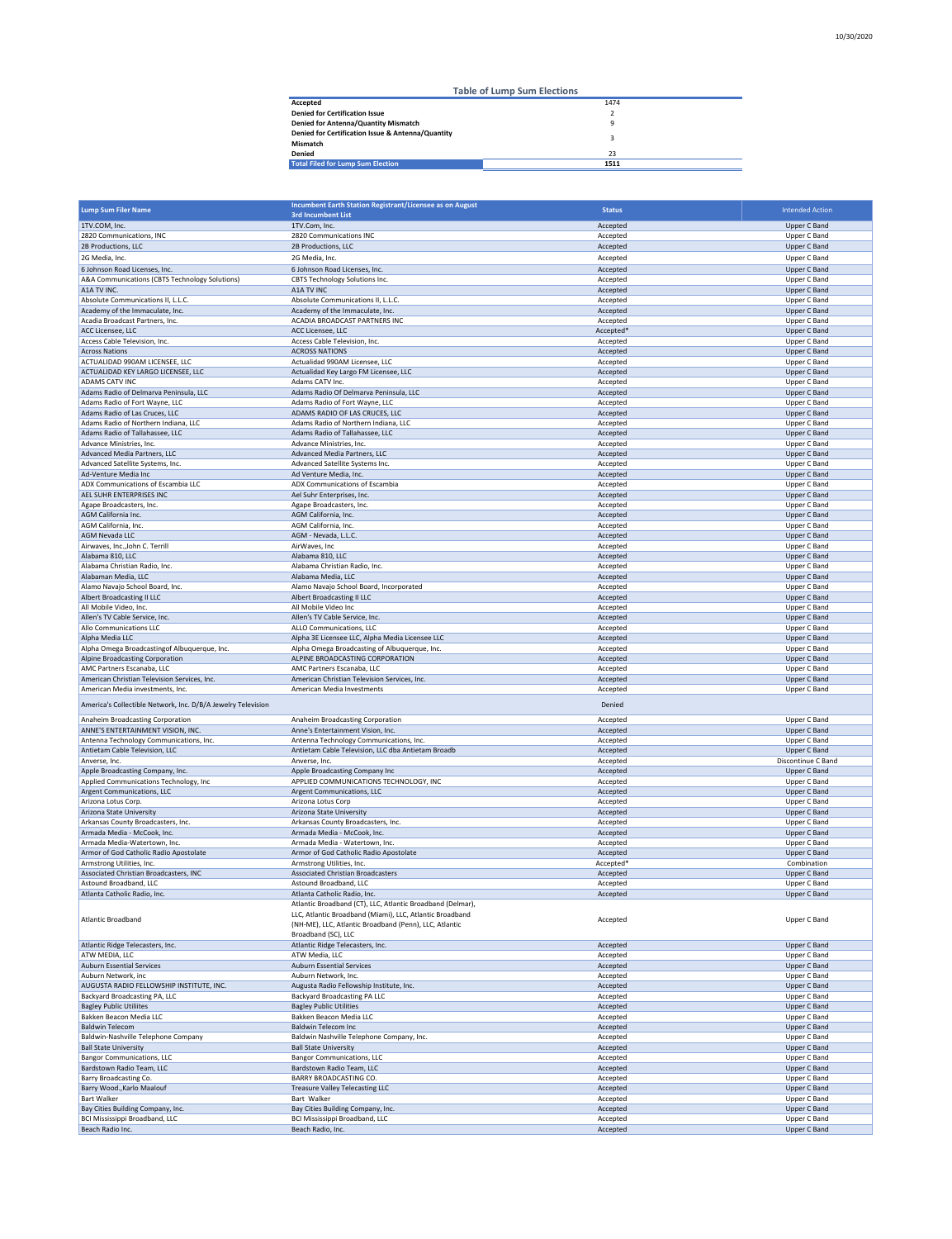10/30/2020

| Beasley Media Group Licenses, LLC                                                                   | BEASLEY MEDIA GROUP LICENSES, LLC, Beasley Media<br>Group, Inc.                                                                                                                                                            | Accepted                             | Upper C Band                        |
|-----------------------------------------------------------------------------------------------------|----------------------------------------------------------------------------------------------------------------------------------------------------------------------------------------------------------------------------|--------------------------------------|-------------------------------------|
| Bee Broadcasting, Inc.                                                                              | <b>Bee Broadcasting, Inc</b>                                                                                                                                                                                               | Accepted                             | Upper C Band                        |
| Bemidji Radio, Inc.                                                                                 | Bemidji Radio, Inc.                                                                                                                                                                                                        | Accepted                             | Upper C Band                        |
| Bendita Eucaristia Radio, Inc.                                                                      | Compass Broadcasting, Inc.                                                                                                                                                                                                 | Accepted                             | Upper C Band                        |
| Benjamin D Thompson                                                                                 | Benjamin D Thompson                                                                                                                                                                                                        | Accepted                             | Upper C Band                        |
| Benne Broadcasting of Bolivar LLC, Benne Broadcasting of Sedalia,                                   | Benne Broadcasting Company, LLC, Benne Broadcasting of                                                                                                                                                                     |                                      |                                     |
| LLC, Benne Broadcasting of Versailles, LLC, Benne Broadcasting<br>Company, LLC                      | Bolivar LLC, Benne Broadcasting of Sedalia, LLC, Benne<br>Broadcasting of Versailles, LLC                                                                                                                                  | Accepted                             | <b>Upper C Band</b>                 |
| Benny Carle Broadcasting, Inc.                                                                      | Benny Carle Broadcasting, Inc.                                                                                                                                                                                             | Accepted                             | Upper C Band                        |
| Benton Cablevision, Inc<br>Berkshire Broadcasting Corporation                                       | BENTON CABLEVISION, INC.<br>The Berkshire Broadcasting Corporation                                                                                                                                                         | Accepted<br>Accepted                 | <b>Upper C Band</b><br>Upper C Band |
| Best Broadcasting, Inc.                                                                             | Best Broadcasting, Inc.                                                                                                                                                                                                    | Accepted                             | Upper C Band                        |
| Beth A. Mann<br><b>BHTV License LLC</b>                                                             | Ham Broadcasting Co Inc<br>Mark III Media, Inc.                                                                                                                                                                            | Accepted<br>Accepted                 | Upper C Band<br>Upper C Band        |
| Bible Broadcasting Network, Inc.                                                                    | Bible Broadcasting Network, Inc.                                                                                                                                                                                           | Accepted                             | Upper C Band                        |
| <b>Biblical Ministries Worldwide</b>                                                                | <b>Biblical Ministries Worldwide</b>                                                                                                                                                                                       | Accepted                             | Upper C Band                        |
| BICOASTAL MEDIA LICENSES II, LLC                                                                    | Bicoastal Media Licenses II, LLC, Eureka Broadcasting Co.,<br>Inc.                                                                                                                                                         | Accepted                             | Upper C Band                        |
| BICOASTAL MEDIA LICENSES III. LLC                                                                   | Bicoastal Media Licenses III, LLC                                                                                                                                                                                          | Accepted                             | Upper C Band                        |
| BICOASTAL MEDIA LICENSES IV, LLC<br>BICOASTAL MEDIA LICENSES V, LLC                                 | Bicoastal Media Licenses IV, LLC<br>Bicoastal Media Licenses V, LLC                                                                                                                                                        | Accepted                             | Upper C Band                        |
|                                                                                                     |                                                                                                                                                                                                                            | Accepted                             | Upper C Band                        |
| BICOASTAL MEDIA LICENSES VI, LLC<br>BICOASTAL MEDIA LICENSES, LLC                                   | Bicoastal Media Licenses VI, LLC<br>Bicoastal Media Licenses, LLC                                                                                                                                                          | Accepted<br>Accepted                 | Upper C Band<br>Upper C Band        |
| Big River Broadcasting Corp.                                                                        | Big River Broadcasting Corp.                                                                                                                                                                                               | Accepted                             | Upper C Band                        |
| Big River Radio, Inc.<br>Big Thicket Broadcasting of Wyoming, Inc.                                  | Big River Radio, Inc.<br>Big Thicket Broadcasting of Wyoming, Inc.                                                                                                                                                         | Accepted<br>Accepted                 | Upper C Band<br>Upper C Band        |
| BJL Broadcasting, Inc.                                                                              | <b>BJL Broadcasting</b>                                                                                                                                                                                                    | Accepted                             | <b>Upper C Band</b>                 |
| Black Diamond Broadcast Group, LLC<br><b>Black Diamond Broadcast Holdings, LLC</b>                  | <b>Black Diamond Broadcast Group, LLC</b><br><b>Black Diamond Broadcast Holdings, LLC</b>                                                                                                                                  | Accepted<br>Accepted                 | Upper C Band<br><b>Upper C Band</b> |
| Blakeney Communications, Inc.                                                                       | Blakeney Communications, Inc.                                                                                                                                                                                              | Accepted                             | Upper C Band                        |
| Blanchard River Broadcasting Company Incorporated<br>Bledsoe Telephone Cooperative, Inc.            | Blanchard River Broadcasting Company, Inc.<br>Bledsoe Telephone Cooperative Inc                                                                                                                                            | Accepted<br>Accepted                 | <b>Upper C Band</b><br>Upper C Band |
| Bloomberg Communications, Inc.                                                                      | Bloomberg Communications Inc.                                                                                                                                                                                              | Accepted                             | Upper C Band                        |
| Blooming Prairie Farm Radio Inc.                                                                    | Blooming Prairie Farm Radio, Inc.                                                                                                                                                                                          | Accepted                             | Upper C Band                        |
| Blount Communications Inc. of Maine<br>Blount Communications, Inc.                                  | Blount Communications Inc. of Maine<br>Blount Communications, Inc.                                                                                                                                                         | Accepted<br>Accepted                 | Upper C Band<br>Upper C Band        |
| Blount Communications, Inc. of NH                                                                   | Blount Communications, Inc. of NH                                                                                                                                                                                          | Accepted                             | Upper C Band                        |
| BLS Entertainment, Inc.<br>Blue Ridge Radio Inc.                                                    | BLS Entertainment, Inc.<br>Blue Ridge Radio Inc                                                                                                                                                                            | Accepted<br>Accepted                 | Upper C Band<br>Upper C Band        |
| Blueberry Broadcasting Company, Inc.                                                                | BLUEBERRY BROADCASTING COMPANY INC                                                                                                                                                                                         | Accepted                             | Upper C Band                        |
| <b>Blueberry Broadcasting, LLC</b><br>Board of Governors of Missori State University (Ozarks Public | <b>Blueberry Broadcasting, LLC</b>                                                                                                                                                                                         | Accepted                             | <b>Upper C Band</b>                 |
| Broadcasting)                                                                                       | Board of Governors of Missouri State University                                                                                                                                                                            | Accepted                             | Upper C Band                        |
| Board of Supervisors of Louisiana State University                                                  | Board of Supervisors of Louisiana State University                                                                                                                                                                         | Accepted                             | Upper C Band                        |
| Board of Trustees of the University of Illinois (WUIS)<br>Board of Trustees, University of Florida  | Board of Trustees of the University of Illinois<br>Board of Trustees, University of Florida                                                                                                                                | Accepted<br>Accepted                 | Upper C Band<br><b>Upper C Band</b> |
| <b>Boise Telecasters</b>                                                                            | Boise Telecasters, L.P.                                                                                                                                                                                                    | Denied for Certification Issue       |                                     |
| Bold Gold Media Group, L.P.<br>Bold Gold Media WBS, L.P.                                            | Bold Gold Media Group, L.P.<br>Bold Gold Media WBS, L.P.                                                                                                                                                                   | Accepted<br>Accepted                 | Upper C Band<br>Upper C Band        |
| Bollinger, Joseph & Donna                                                                           | joseph & donna bollinger                                                                                                                                                                                                   | Accepted                             | Upper C Band                        |
| Bond Broadcasting, Inc.<br><b>Border Broadcasting</b>                                               | Bond Broadcasting, Inc<br><b>Border Broadcasting</b>                                                                                                                                                                       | Denied<br>Accepted                   | <b>Upper C Band</b>                 |
| Bostwick Broadcasting Group Inc.                                                                    | Bostwick Broadcasting Group, Inc.                                                                                                                                                                                          | Accepted                             | Upper C Band                        |
| Boycom Cablevision Inc.<br><b>Bradley Beahm</b>                                                     | Boycom Cablevision, Inc.<br>Platte River Radio Inc.                                                                                                                                                                        | Accepted<br>Accepted                 | <b>Upper C Band</b><br>Upper C Band |
| <b>Brandenburg Telecom LLC</b>                                                                      | <b>Brandenburg Telecom LLC</b>                                                                                                                                                                                             | Accepted                             | Upper C Band                        |
| Brantley Broadcast Associates, LLC                                                                  | Brantley Broadcast Associates, LLC                                                                                                                                                                                         | Accepted                             | Upper C Band                        |
| Brazos - filed by Tommy R. Vascocu                                                                  | Brazos Communications West, LLC, Brazos Valley<br>Communications, Ltd.                                                                                                                                                     | Accepted                             | Upper C Band                        |
| <b>Brazos Educational Radio</b>                                                                     | <b>Brazos Educational Radio</b>                                                                                                                                                                                            | Accepted                             | Upper C Band                        |
| Brevard County Brd of County Commissioners (Brevard County,<br>Florida)                             | Brevard County Brd of County Commissioners                                                                                                                                                                                 | Accepted                             | Upper C Band                        |
| <b>Brewer Broadcasting Corporation</b>                                                              | <b>Brewer Broadcasting Corporation</b>                                                                                                                                                                                     | Accepted                             | Upper C Band                        |
| Brewer Broadcasting of Chattanooga, Inc.<br>Bristol Broadcasting Company, Inc.                      | Brewer Broadcasting of Chattanooga, Inc<br>Bristol Broadcasting Co., Inc.                                                                                                                                                  | Accepted<br>Accepted                 | Upper C Band<br>Upper C Band        |
| Broadcast Properties, Inc.                                                                          | Broadcast Properties, Inc.                                                                                                                                                                                                 | Accepted                             | Upper C Band                        |
| Broadcast South, LLC<br>Broadco of Texas, Inc.                                                      | <b>BROADCAST SOUTH, LLC</b><br>Broadco of Texas, Inc.                                                                                                                                                                      | Accepted<br>Accepted                 | Upper C Band<br><b>Upper C Band</b> |
| <b>Broken Bow Cable</b>                                                                             | <b>BROKEN BOW CABLE</b>                                                                                                                                                                                                    | Accepted                             | Upper C Band                        |
| Brooke Communications, Inc.                                                                         | Brooke Communications, Inc.                                                                                                                                                                                                | Accepted                             | Upper C Band                        |
| <b>Brothers Broadcasting Corporation</b><br>Brown Broadcasting Service, Inc.                        | <b>Brothers Broadcasting Corporation</b><br>Brown Broadcasting Service, Inc.                                                                                                                                               | Accepted<br>Accepted                 | Upper C Band<br>Upper C Band        |
| Bryan Broadcasting License Corporation                                                              | Bryan Broadcasting License Corporation                                                                                                                                                                                     | Accepted                             | Upper C Band                        |
| <b>BTC Multimedia, LLC</b><br>Buckeye Cablevision Inc.                                              | <b>BTC Multimedia LLC</b><br>Buckeye Cablevision Inc.                                                                                                                                                                      | Accepted<br>Accepted                 | Upper C Band<br>Upper C Band        |
| BUDD BROADCASTING CO., INC.                                                                         | BUDD BROADCASTING CO., INC.                                                                                                                                                                                                | Accepted                             | <b>Upper C Band</b>                 |
| Buford Satellite Systems L.P.<br>Burbach of DE, LLC                                                 | Buford Satellite Systems. L.P.<br>Burbach of DE, LLC                                                                                                                                                                       | Accepted<br>Accepted                 | Upper C Band<br>Upper C Band        |
| <b>Burgess Broadcasting Corporation</b>                                                             | <b>Burgess Broadcasting Corporation</b>                                                                                                                                                                                    | Denied for Antenna/Quantity Mismatch |                                     |
| <b>Burlington Telecom</b>                                                                           | <b>Burlington Telecom</b>                                                                                                                                                                                                  | Accepted                             | Upper C Band                        |
| Burt Broadcasting, Inc.<br><b>Butte Broadcasting Incorporated</b>                                   | Burt Broadcasting, Inc.<br><b>Butte Broadcasting Incorporated</b>                                                                                                                                                          | Accepted<br>Accepted                 | Upper C Band<br>Upper C Band        |
| C & W Cable, Inc.                                                                                   | C & W Cable Inc                                                                                                                                                                                                            | Accepted                             | Upper C Band                        |
| CAAM Partnership, LLC.<br>Cable America Missouri, LLC                                               | <b>CAAM Partnership</b><br>Cable America Missouri, LLC                                                                                                                                                                     | Accepted<br>Accepted                 | Upper C Band<br>Upper C Band        |
| Cable One, Inc.                                                                                     | Avenue Broadband Communications, LLC d/b/a NewWave,<br>Cable One, Inc., CoBridge Broadband, LLC, FIDELITY<br>CABLEVISION LLC, Telecommunications Management, LLC<br>d/b/a NewWave C, Ultra Communications Group, LLC d/b/a | Accepted                             | <b>Upper C Band</b>                 |
| Cable T.V. of Stanton                                                                               | NewWave Comm<br>Cable T.V. of Stanton, Inc.                                                                                                                                                                                | Accepted                             | Upper C Band                        |
| Cable Television Laboratories, Inc. (CableLabs)                                                     | Cable Television Laboratories, Inc.                                                                                                                                                                                        | Accepted                             | <b>Upper C Band</b>                 |
| CableSouth Media III, LLC                                                                           | CableSouth Media III, LLC                                                                                                                                                                                                  | Accepted                             | Upper C Band                        |
| Cajun Broadcasting, Inc.                                                                            | CAJUN BROADCASTING INC                                                                                                                                                                                                     | Accepted                             | <b>Upper C Band</b>                 |
| CAL POLY STATE UNIVERSITY, SAN LUIS OBISPO<br>Caleb Corporation                                     | Cal Poly State University<br>Caleb Corporation                                                                                                                                                                             | Accepted<br>Accepted                 | Upper C Band<br><b>Upper C Band</b> |
| California Lutheran University                                                                      | California Lutheran University                                                                                                                                                                                             | Accepted                             | Upper C Band                        |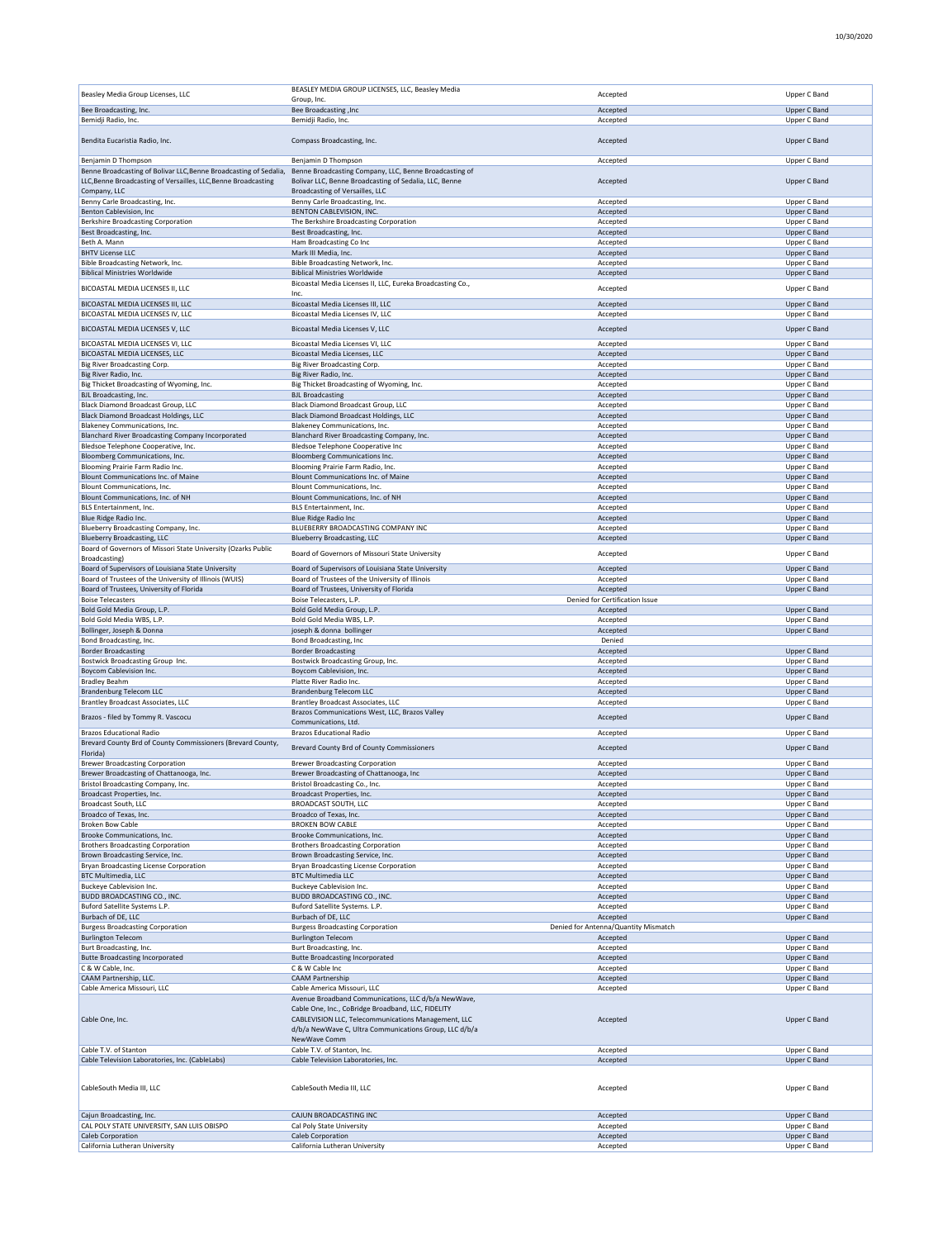| California Oregon Broadcasting, Inc.                       | CALIFORNIA OREGON BROADCASTING, INC.                                                                                                                                                                                     | Accepted                       | Upper C Band       |
|------------------------------------------------------------|--------------------------------------------------------------------------------------------------------------------------------------------------------------------------------------------------------------------------|--------------------------------|--------------------|
| Calvary Chapel of Twin Falls, Inc.                         | Calvary Chapel of Twin Falls, Inc.                                                                                                                                                                                       | Accepted                       | Upper C Band       |
| CALVARY OF ALBUQUERQUE, INC.                               | Calvary of Albuquerque, Inc.                                                                                                                                                                                             | Accepted                       | Upper C Band       |
| Cameron Broadcasting, Inc.                                 |                                                                                                                                                                                                                          |                                | Upper C Band       |
|                                                            | Cameron Broadcasting, Inc.                                                                                                                                                                                               | Accepted                       |                    |
| Canfin Enterprises, Inc.                                   | Canfin Enterprises, Inc.                                                                                                                                                                                                 | Accepted                       | Upper C Band       |
| Canyon Media Corporation                                   | Canyon Media Corporation                                                                                                                                                                                                 | Accepted                       | Upper C Band       |
| Cap Rock Telephone Cooperative, Inc.                       | Cap Rock Telephone Cooperative, Inc.                                                                                                                                                                                     | Accepted                       | Upper C Band       |
| Capital Media Corporation                                  | Capital Media Corporation                                                                                                                                                                                                | Accepted                       | Upper C Band       |
|                                                            |                                                                                                                                                                                                                          |                                |                    |
| Capitol Broadcasting Company, Inc.                         | CAPITOL BROADCASTING COMPANY, INC.                                                                                                                                                                                       | Accepted                       | Upper C Band       |
| Carl D. Strube                                             | Port Broadcasting, LLC                                                                                                                                                                                                   | Accepted                       | Upper C Band       |
| Carolina Christian Broadcasting, Inc                       | Carolina Christian Broadcasting, Inc.                                                                                                                                                                                    | Accepted                       | Upper C Band       |
| Carolina Christian Radio, Inc.                             | Carolina Christian Radio, Inc.                                                                                                                                                                                           | Accepted                       | Upper C Band       |
|                                                            |                                                                                                                                                                                                                          |                                |                    |
| Carolina Media Group Inc.                                  | Carolina Media Group Inc                                                                                                                                                                                                 | Accepted                       | Upper C Band       |
| Carolina Mountain Cablevision, Inc.                        | Carolina Mountain Cablevision, Inc.                                                                                                                                                                                      | Accepted                       | Upper C Band       |
| Carolina Radio Group, Inc.                                 | Carolina Radio Group, Inc.                                                                                                                                                                                               | Accepted                       | Upper C Band       |
| CARROLL COUNTY COMMUNICATIONS, INC.                        | Carroll County Communications, Inc.                                                                                                                                                                                      | Accepted                       | Upper C Band       |
| Carroll Enterprises, Inc.                                  |                                                                                                                                                                                                                          | Denied                         |                    |
|                                                            |                                                                                                                                                                                                                          |                                |                    |
| Cartier Communications Inc.                                | Cartier Communications Inc.                                                                                                                                                                                              | Accepted                       | Upper C Band       |
| Catalina Broadband Solutions, LLC                          | <b>Catalina Broadband Solutions LLC</b>                                                                                                                                                                                  | Accepted                       | Upper C Band       |
| CATAWBA SERVICES D/B/A COMPORIUM                           | Catawba Services                                                                                                                                                                                                         | Accepted                       | Upper C Band       |
| Catholic Broadcasting of Scranton, Inc.                    | Catholic Broadcasting of Scranton, Inc.                                                                                                                                                                                  | Accepted                       | Upper C Band       |
|                                                            |                                                                                                                                                                                                                          |                                |                    |
| Catholic Radio Network, Inc.                               | Catholic Radio Network, Inc.                                                                                                                                                                                             | Accepted                       | Upper C Band       |
| Catholic Radio of the Texas High Plains                    | Catholic Radio of the Texas High Plains                                                                                                                                                                                  | Accepted                       | Upper C Band       |
| CATHY KONOPNICKI                                           | CATHY KONOPNICKI                                                                                                                                                                                                         | Accepted                       | Upper C Band       |
| CB Radio, Inc.                                             | CB Radio, Inc.                                                                                                                                                                                                           | Accepted                       | Upper C Band       |
|                                                            |                                                                                                                                                                                                                          |                                |                    |
| CCI Systems, Inc.                                          | CCI SYSTEMS, INC.                                                                                                                                                                                                        | Accepted                       | Combination        |
| CD BROADCASTING, INC.                                      | CD Broadcasting, Inc.                                                                                                                                                                                                    | Accepted                       | Upper C Band       |
| Celect Communications, LLC                                 | Celect Communications, LLC                                                                                                                                                                                               | Accepted                       | Upper C Band       |
| Cenla Broadcasting Licensing Company, LLC                  | Cenla Broadcasting Licensing Company, LLC                                                                                                                                                                                | Accepted                       | Upper C Band       |
|                                                            |                                                                                                                                                                                                                          |                                |                    |
| Centennial Broadcasting II, LLC                            | Centennial Broadcasting II, LLC                                                                                                                                                                                          | Accepted                       | Upper C Band       |
| Centennial Licensing II, LLC                               | Centennial Licensing II, LLC                                                                                                                                                                                             | Accepted                       | Upper C Band       |
| Center Broadcasting Company, Inc.                          | Center Broadcasting Company, Inc.                                                                                                                                                                                        | Accepted                       | Upper C Band       |
| CENTER HILL BROADCASTING CORP.                             | Center Hill Broadcasting Corp., Inc.                                                                                                                                                                                     | Accepted                       | Upper C Band       |
|                                                            |                                                                                                                                                                                                                          |                                |                    |
| CENTEX BROADCASTING, LLC                                   | CenTex Broadcasting, LLC                                                                                                                                                                                                 | Accepted                       | Upper C Band       |
| Central Baptist Theological Seminary-WCTS Radio            | Central Baptist Theological Seminary-WCTS Radio                                                                                                                                                                          | Accepted                       | Upper C Band       |
| Central Dakota Enterpises, Inc.                            | Central Dakota Enterprises, Inc.                                                                                                                                                                                         | Accepted                       | Upper C Band       |
| Central Piedmont Community College                         | Central Piedmont Community College                                                                                                                                                                                       | Accepted                       | Upper C Band       |
| Central Wisconsin Broadcasting, Inc.                       |                                                                                                                                                                                                                          |                                |                    |
|                                                            | Central Wisconsin Broadcasting Inc                                                                                                                                                                                       | Accepted                       | Upper C Band       |
| Chadwick Bay Broadcasting Corporation                      | <b>Chadwick Bay Broadcasting Corporation</b>                                                                                                                                                                             | Accepted                       | Upper C Band       |
| Channel 38 Christian Television                            | CHANNEL 38 CHRISTIAN TELEVISION                                                                                                                                                                                          | Accepted                       | Upper C Band       |
| Channel 49 Acquisition Corporation                         | Channel 49 Acquisition Corporation                                                                                                                                                                                       | Accepted                       | Upper C Band       |
| Channel Communications, LLC.                               | Channel Communications, LLC                                                                                                                                                                                              | Accepted                       | Upper C Band       |
|                                                            |                                                                                                                                                                                                                          |                                |                    |
| Charles R. Meeker                                          | <b>Charles R Meeker</b>                                                                                                                                                                                                  | Accepted                       | Upper C Band       |
| CHARLES W. DOWDY                                           | Charles W Dowdy                                                                                                                                                                                                          | Accepted                       | Upper C Band       |
| Charter Communications, Inc.                               | Bresnan Communications, LLC, Spectrum Gulf Coast, LLC,<br>Spectrum Mid-America, LLC, Spectrum NLP, LLC, Spectrum<br>Northeast, LLC, Spectrum Pacific West, LLC, Spectrum<br>Southeast, LLC, Spectrum Sunshine State, LLC | Accepted                       | Upper C Band       |
| Chehalis Valley Educational Foundation                     | Chehalis Valley Educational Foundation                                                                                                                                                                                   | Accepted                       | Upper C Band       |
| Cherokee Broadcasting Company                              | Cherokee Broadcasting Company                                                                                                                                                                                            | Accepted*                      | Upper C Band       |
|                                                            |                                                                                                                                                                                                                          |                                |                    |
|                                                            |                                                                                                                                                                                                                          |                                |                    |
| Cherry Creek Media                                         | CCR-Butte IV, LLC, CCR-Great Falls IV, LLC, CCR-Missoula IV,<br>LLC, CCR-Montrose IV, LLC, CCR-Sierra Vista IV, LLC, CCR-St.<br>George IV, LLC, CCR-Tri Cities IV, LLC, CCR-Wenatchee IV,                                | Accepted                       | Upper C Band       |
|                                                            | LLC, CCR-Williston IV, LLC                                                                                                                                                                                               |                                |                    |
|                                                            | Chesapeake Television Licensee, LLC                                                                                                                                                                                      | Accepted                       | Upper C Band       |
| Chesapeake Television Licensee, LLC                        |                                                                                                                                                                                                                          |                                |                    |
| CHESAPEAKE-PORTSMOUTH BROADCASTING CORPORATION             | Chesapeake-Portsmouth Broadcasting Corporation                                                                                                                                                                           | Accepted                       | Upper C Band       |
|                                                            |                                                                                                                                                                                                                          |                                |                    |
| Chesterman Communications of Jamestown, Inc.               | Chesterman Communications of Jamestown, Inc.                                                                                                                                                                             | Accepted                       | Upper C Band       |
| Chippewa Valley Cable                                      | Chippewa Valley cable Inc.                                                                                                                                                                                               | Accepted                       | Upper C Band       |
| Chirillo Electronics, Inc.                                 | Chirillo Electronics, Inc.                                                                                                                                                                                               | Accepted                       | Upper C Band       |
|                                                            |                                                                                                                                                                                                                          |                                |                    |
| Chris Cimino                                               | University of Tennessee                                                                                                                                                                                                  | Accepted                       | Upper C Band       |
| CHRISTIAN BROADCASTING SYSTEM, LTD.                        | Christian Broadcasting System, Ltd.                                                                                                                                                                                      | Accepted                       | Upper C Band       |
| Christian Faith Broadcast, Inc.                            | Christian Faith Broadcast, Inc.                                                                                                                                                                                          | Accepted                       | Upper C Band       |
| Christian Media, Inc.                                      | Christian Media Incorporated                                                                                                                                                                                             |                                | Upper C Band       |
|                                                            |                                                                                                                                                                                                                          | Accepted                       |                    |
| Christian Television Corporation, Inc.                     | CHRISTIAN TELEVISION CORPORATION, INC                                                                                                                                                                                    | Accepted                       | Upper C Band       |
| Christian Television Network of Iowa, Inc.                 | Christian Television Network of Iowa, Inc.                                                                                                                                                                               | Accepted                       | Upper C Band       |
| Christian Television Network of South Carolina, Inc.       | Christian Television Network of South Carolina, In                                                                                                                                                                       | Accepted                       | Upper C Band       |
|                                                            | CHRISTIAN TELEVISION NETWORK, INC, CHRISTIAN                                                                                                                                                                             |                                |                    |
| Christian Television Network, Inc                          | TELEVISION NETWORK, INC.                                                                                                                                                                                                 | Accepted                       | Upper C Band       |
|                                                            |                                                                                                                                                                                                                          |                                |                    |
| CHRISTIAN TELEVISION OF PALM BEACH COUNTY, INC             | CHRISTIAN TELEVISION OF PALM BEACH COUNTY, INC                                                                                                                                                                           | Accepted                       | Upper C Band       |
| CHRISTIAN TELEVISION OF PENSACOLA/MOBILE, INC.             | CHRISTIAN TELEVISION OF PENSACOLA/MOBILE. INC                                                                                                                                                                            | Accepted                       | Upper C Band       |
| Cincinnati Bell Extended Territories, LLC                  | Cincinnati Bell Extended Territories, LLC                                                                                                                                                                                | Accepted                       | Upper C Band       |
| Citizens Telecommunication Technologies, Inc.              | Citizens Telecommunication Technologies, Inc.                                                                                                                                                                            | Accepted                       | Upper C Band       |
| Citrus County Association for Retarded Citizens, Inc.      | Citrus County Association for Retarded Citizens, I                                                                                                                                                                       | Accepted                       | Upper C Band       |
|                                                            |                                                                                                                                                                                                                          |                                |                    |
| City of Fosston                                            | City of Fosston                                                                                                                                                                                                          | Accepted                       | Upper C Band       |
| City of Hawarden                                           | City of Hawarden                                                                                                                                                                                                         | Accepted                       | Upper C Band       |
| City of Lakes Media, Inc.                                  | City of Lakes Media, Inc.                                                                                                                                                                                                | Accepted                       | Upper C Band       |
| City of Williamstown                                       | City of Williamstown                                                                                                                                                                                                     | Accepted                       | Upper C Band       |
|                                                            |                                                                                                                                                                                                                          |                                |                    |
| City of Wyandotte Department of Municipal Service          | CITY OF WYANDOTTE DEPT. OF MUNICIPAL SERVICE                                                                                                                                                                             | Accepted                       | Upper C Band       |
| CK Broadcasting, Inc.                                      | CK Broadcasting, Inc.                                                                                                                                                                                                    | Accepted                       | Upper C Band       |
| Clarity Telecom, LLC d/b/a Vast Broadband                  | Clarity Telecom, LLC DBA Vast Broadband                                                                                                                                                                                  | Accepted                       | Upper C Band       |
| Clinton Broadcasters Inc                                   | <b>Clinton Broadcasters Inc</b>                                                                                                                                                                                          | Accepted                       | Upper C Band       |
| CMC MEDIA, LLC                                             | CMC Media LLC                                                                                                                                                                                                            | Accepted                       | Discontinue C Band |
|                                                            |                                                                                                                                                                                                                          |                                |                    |
| CMG Coastal Carolina, LLC                                  | CMG Coastal Carolina, LLC                                                                                                                                                                                                | Accepted                       | Upper C Band       |
| <b>CMSInter.Net LLC</b>                                    | <b>CMSInter.Net LLC</b>                                                                                                                                                                                                  | Accepted                       | Upper C Band       |
|                                                            | Caballero Acquisition LLC, CNZ Communications SE, LLC,                                                                                                                                                                   |                                |                    |
| CNZ Communications, LLC                                    | Milwaukee Media LLC, Stryker Media LLC                                                                                                                                                                                   | Accepted                       | Upper C Band       |
| Coastal Broadcasting of Lafourche, L.L.C.                  | Coastal Broadcasting of Lafourche, LLC                                                                                                                                                                                   | Accepted                       | Upper C Band       |
|                                                            |                                                                                                                                                                                                                          |                                |                    |
| Coastal Broadcasting of Larose, Inc.                       | COASTAL BROADCASTING OF LAROSE, INC.                                                                                                                                                                                     | Accepted                       | Upper C Band       |
| COASTAL CAROLINA RADIO, LLC                                | Coastal Carolina Radio, LLC                                                                                                                                                                                              | Accepted                       | Upper C Band       |
| <b>COATES BROADCASTING ,INC,</b>                           | Coates Broadcasting, Inc.                                                                                                                                                                                                | Accepted                       | Upper C Band       |
|                                                            |                                                                                                                                                                                                                          |                                |                    |
| Cocola Broadcasting Companies, LLC                         | Cocola Broadcasting Companies LLC, Boise Telecasters, L.P.                                                                                                                                                               | Denied for Certification Issue |                    |
|                                                            |                                                                                                                                                                                                                          |                                |                    |
| Codcomm, Inc.                                              | Codcomm, Inc.                                                                                                                                                                                                            | Accepted*                      | Upper C Band       |
| Coffee County Broadcasters, Inc.                           | Coffee County Broadcasters, Inc.                                                                                                                                                                                         | Accepted                       | Upper C Band       |
| Cohan Radio Group, Inc.                                    | Cohan Radio Group, Inc.                                                                                                                                                                                                  | Accepted                       | Upper C Band       |
| Colorado West Broadcasting, Inc.                           | Colorado West Broadcasting, Incorporated                                                                                                                                                                                 | Accepted                       | Upper C Band       |
|                                                            |                                                                                                                                                                                                                          |                                |                    |
| <b>Columbus Broadcasting Corporation</b>                   | <b>Columbus Broadcasting Corporation</b>                                                                                                                                                                                 | Accepted                       | Upper C Band       |
| COMBINED COMMUNICATIONS, INC.                              | Combined Communications, Inc.                                                                                                                                                                                            | Accepted                       | Upper C Band       |
| Combined Media Group, Inc.                                 | Combined Media Group, Inc.                                                                                                                                                                                               | Accepted                       | Upper C Band       |
| Commonwealth Broadcasting Corporation                      | Commonwealth Broadcasting Corporation                                                                                                                                                                                    | Accepted                       | Upper C Band       |
| Commonweath of Kentucky-Kentucky Authority for Educational | Commonwealth of Kentucky-Kentucky Authority for Ed                                                                                                                                                                       | Accepted                       | Discontinue C Band |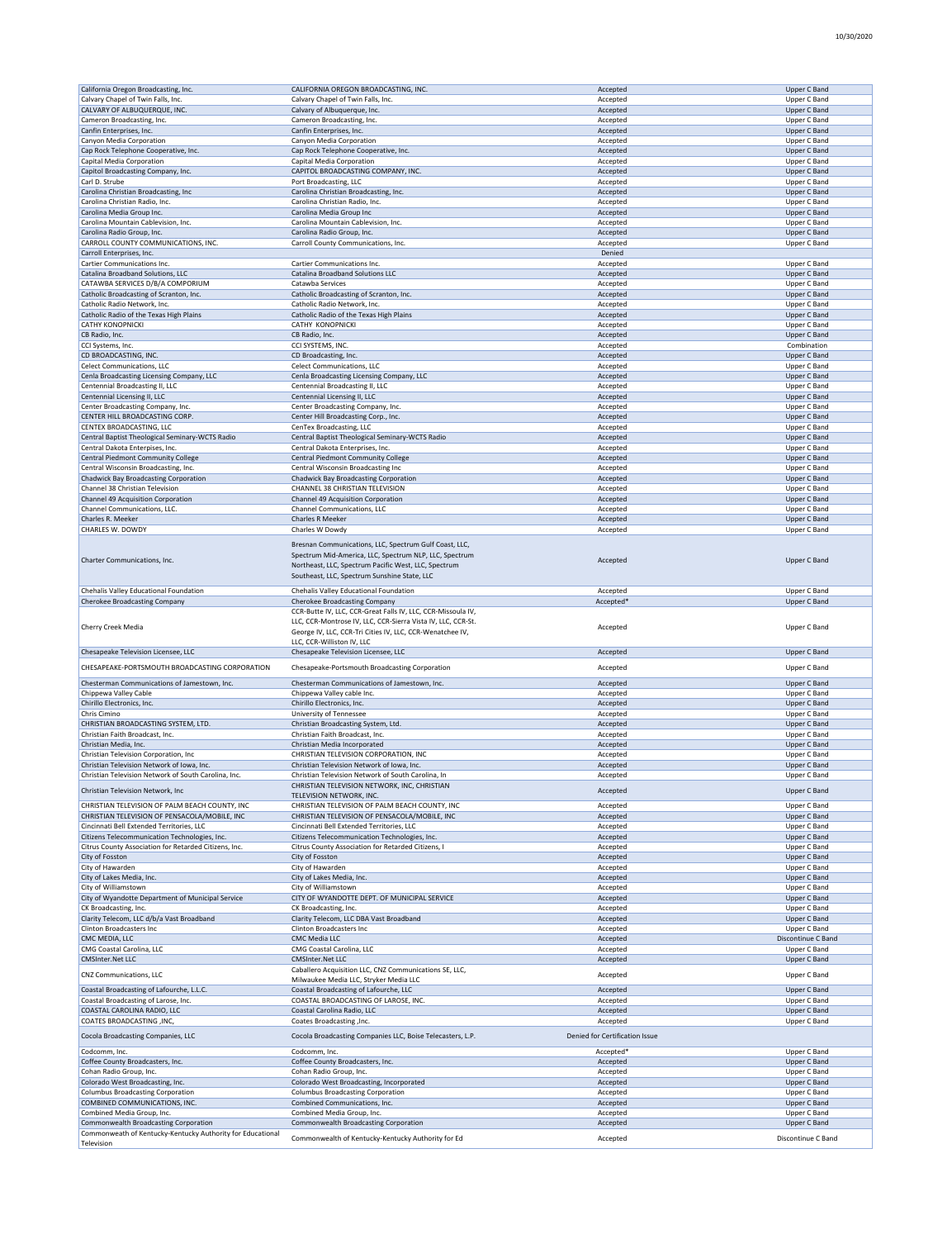| Communication Construction Services, Inc.                      | Communication Construction Services, Inc.                                                                                                                                                                                                                                                                                              | Accepted             | Upper C Band                 |
|----------------------------------------------------------------|----------------------------------------------------------------------------------------------------------------------------------------------------------------------------------------------------------------------------------------------------------------------------------------------------------------------------------------|----------------------|------------------------------|
| Community Antenna Systems, inc.                                | COMMUNITY ANTENNA SYSTEM INC                                                                                                                                                                                                                                                                                                           | Accepted             | Upper C Band                 |
| COMMUNITY BROADCASTERS, LLC                                    | Community Broadcasters, LLC                                                                                                                                                                                                                                                                                                            | Accepted             | Upper C Band                 |
|                                                                |                                                                                                                                                                                                                                                                                                                                        |                      |                              |
| Community Cable & Broadband, Inc.                              | Community Cable & Broadband, Inc.                                                                                                                                                                                                                                                                                                      | Accepted             | Upper C Band                 |
| Community Educational Television, Inc.                         | Community Educational Television, Inc.                                                                                                                                                                                                                                                                                                 | Accepted             | Upper C Band                 |
| Community Television, Inc                                      | Community Television, Inc.                                                                                                                                                                                                                                                                                                             | Accepted             | Upper C Band                 |
| Communiuty Radio of Northern Colorado                          |                                                                                                                                                                                                                                                                                                                                        | Denied               |                              |
| commZoom Assets, LLC                                           | commZoom Assets, LLC                                                                                                                                                                                                                                                                                                                   |                      |                              |
|                                                                |                                                                                                                                                                                                                                                                                                                                        | Accepted             | Upper C Band                 |
| <b>Concept Communication Corporation</b>                       | CONCEPT COMMUNICATION CORP                                                                                                                                                                                                                                                                                                             | Accepted             | Upper C Band                 |
| Connoisseur Media Licenses, LLC                                | Connoisseur Media Licenses, LLC                                                                                                                                                                                                                                                                                                        | Accepted'            | Upper C Band                 |
| Consolidated Communications, Inc.                              | Consolidated Communications Enterprise Services, I                                                                                                                                                                                                                                                                                     | Accepted             | Combination                  |
|                                                                |                                                                                                                                                                                                                                                                                                                                        |                      |                              |
| Conway Corporation, Conway Corp                                | Conway Corporation                                                                                                                                                                                                                                                                                                                     | Accepted             | Upper C Band                 |
| Cook County Community Radio                                    | Cook County Community Radio                                                                                                                                                                                                                                                                                                            | Accepted             | Upper C Band                 |
| Cookeville Communications INC                                  | Cookeville Communications, LLC                                                                                                                                                                                                                                                                                                         | Accepted             | Upper C Band                 |
|                                                                |                                                                                                                                                                                                                                                                                                                                        | Accepted             |                              |
| Coolarity A2, LLC                                              | Coolarity A2, LLC                                                                                                                                                                                                                                                                                                                      |                      | Upper C Band                 |
| COOPER BROADCASTING COMPANY                                    | COOPER BROADCASTING COMPANY                                                                                                                                                                                                                                                                                                            | Accepted             | Upper C Band                 |
| COOPER COMMUNICATIONS LLC                                      | Cooper Communications LLC                                                                                                                                                                                                                                                                                                              | Accepted             | Upper C Band                 |
|                                                                |                                                                                                                                                                                                                                                                                                                                        |                      |                              |
| Cooperative Television Association of Southern Minnesota       | Cooperative Television Association of Southern Min                                                                                                                                                                                                                                                                                     | Accepted             | Upper C Band                 |
|                                                                |                                                                                                                                                                                                                                                                                                                                        |                      |                              |
| Corn Belt Telephone Company                                    | Corn Belt Telephone Company                                                                                                                                                                                                                                                                                                            | Accepted             | Discontinue C Band           |
| Cornerstone Broadcasting, Inc.                                 | WYXI AM                                                                                                                                                                                                                                                                                                                                | Accepted             | Upper C Band                 |
| Cornerstone Television, Inc.                                   | Cornerstone TeleVision, Inc.                                                                                                                                                                                                                                                                                                           | Accepted             | Upper C Band                 |
|                                                                |                                                                                                                                                                                                                                                                                                                                        |                      |                              |
| CORPORATE SATELLITE COMMUNICATIONS INC, CHARLES E.             | Corporate Satellite Communications, Florida Inc.                                                                                                                                                                                                                                                                                       | Accepted             | Upper C Band                 |
| SACKERMANN                                                     |                                                                                                                                                                                                                                                                                                                                        |                      |                              |
| Costa-Eagle Radio Ventures LTD. Ptp.                           | Costa-Eagle Radio Ventures LTD. Ptp.                                                                                                                                                                                                                                                                                                   | Accepted             | Upper C Band                 |
| COUNTERPOINT COMMUNICATIONS, INC.                              | Counterpoint Communications, Inc.                                                                                                                                                                                                                                                                                                      | Accepted             | Upper C Band                 |
|                                                                |                                                                                                                                                                                                                                                                                                                                        |                      |                              |
| Country Cablevision, Inc.                                      | COUNTRY CABLEVISION, INC                                                                                                                                                                                                                                                                                                               | Accepted             | Upper C Band                 |
| Countryside Broadcasting, Inc.                                 | Countryside Broadcasting, Inc                                                                                                                                                                                                                                                                                                          | Accepted             | Upper C Band                 |
| Covenant Network                                               | <b>COVENANT NETWORK</b>                                                                                                                                                                                                                                                                                                                | Accepted             | Upper C Band                 |
| COWAN BROADCASTING LLC                                         | Cowan Broadcasting LLC                                                                                                                                                                                                                                                                                                                 | Accepted             | Upper C Band                 |
|                                                                |                                                                                                                                                                                                                                                                                                                                        |                      |                              |
| Cox Communications                                             | Cox Communications Arizona, LLC, Cox Communications<br>California, LLC, Cox Communications Gulf Coast, LLC, Cox<br>Communications Hampton Roads LLC, Cox Communications<br>Kansas, LLC, Cox Communications Las Vegas Inc, Cox<br>Communications Louisiana, LLC, Cox Communications<br>Omaha, LLC, Cox Communications, Inc, CoxCom, LLC | Accepted             | Upper C Band                 |
| CRC BROADCASTING COMPANY                                       |                                                                                                                                                                                                                                                                                                                                        |                      |                              |
|                                                                | <b>CRC Broadcasting Company</b>                                                                                                                                                                                                                                                                                                        | Accepted             | Upper C Band                 |
| CRC MEDIA WEST, LLC                                            | CRC Media West, LLC                                                                                                                                                                                                                                                                                                                    | Accepted             | Upper C Band                 |
| <b>CRCI LLC</b>                                                | CRCI, L.L.C.                                                                                                                                                                                                                                                                                                                           | Accepted             | Upper C Band                 |
| Creative Media Incorporated                                    | Creative Media Incorporated                                                                                                                                                                                                                                                                                                            | Accepted             | Upper C Band                 |
|                                                                |                                                                                                                                                                                                                                                                                                                                        | Accepted             |                              |
| Crescent Media Group, LLC                                      | Crescent Media Group LLC                                                                                                                                                                                                                                                                                                               |                      | Upper C Band                 |
| Cripple Creek Broadcasting Company                             | Cripple Creek Broadcasting Company                                                                                                                                                                                                                                                                                                     | Accepted             | Upper C Band                 |
| Cromwell Group, Inc. of Illinois                               | Cromwell Group, Inc. of Illinois                                                                                                                                                                                                                                                                                                       | Accepted             | Upper C Band                 |
| <b>CTC Media Group</b>                                         | <b>CTC Media Group</b>                                                                                                                                                                                                                                                                                                                 | Accepted             | Upper C Band                 |
| <b>Cumberland Broadcasting Company</b>                         | <b>Cumberland Broadcasting Company</b>                                                                                                                                                                                                                                                                                                 | Accepted             | Upper C Band                 |
|                                                                |                                                                                                                                                                                                                                                                                                                                        |                      |                              |
| Cumberland Cellular, Inc.                                      | Cumberland Cellular, Inc.                                                                                                                                                                                                                                                                                                              | Accepted             | Upper C Band                 |
| <b>Cumulus Licensing LLC</b>                                   | <b>Cumulus Licensing LLC</b>                                                                                                                                                                                                                                                                                                           | Accepted             | Upper C Band                 |
| Cunningham Communications, Inc.                                |                                                                                                                                                                                                                                                                                                                                        | Denied               |                              |
| <b>Custer County Broadcasting Co</b>                           | CUSTER COUNTY BROADCASTING CO                                                                                                                                                                                                                                                                                                          | Accepted             | Upper C Band                 |
|                                                                |                                                                                                                                                                                                                                                                                                                                        |                      |                              |
| <b>Custer County Community Broadcasting Corporation</b>        | <b>Custer County Community Broadcasting Corporation</b>                                                                                                                                                                                                                                                                                | Accepted             | Upper C Band                 |
| CVL Broadcasting Inc.                                          | CVL Broadcasting Inc                                                                                                                                                                                                                                                                                                                   | Accepted             | Upper C Band                 |
| D & H Media                                                    | D & H Media                                                                                                                                                                                                                                                                                                                            | Accepted             | Upper C Band                 |
| D & K Distributors, Inc.                                       | D & K Distributors, Inc.                                                                                                                                                                                                                                                                                                               | Accepted             | Upper C Band                 |
|                                                                |                                                                                                                                                                                                                                                                                                                                        |                      |                              |
| D&P Communications, Inc.                                       | D&P Communications, Inc.                                                                                                                                                                                                                                                                                                               | Accepted             | Upper C Band                 |
| D&Z Media, LLC, Hometown Broadcasting, Inc.                    | HOMETOWN BROADCASTING, INC                                                                                                                                                                                                                                                                                                             | Accepted             | Upper C Band                 |
| D.J. Broadcasting Inc.                                         | D.J. BROADCASTING INC, DJ Broadcasting Inc.                                                                                                                                                                                                                                                                                            | Accepted             | Upper C Band                 |
|                                                                |                                                                                                                                                                                                                                                                                                                                        |                      |                              |
| DAILEY CORPORATION                                             | Dailey Corporation                                                                                                                                                                                                                                                                                                                     | Accepted             | Upper C Band                 |
| Dana Communications Corporation                                | Dana Communications Corporation                                                                                                                                                                                                                                                                                                        | Accepted             | Discontinue C Band           |
| DAVE HACKER HACK                                               | Dave Hacker Hack                                                                                                                                                                                                                                                                                                                       | Accepted             | Upper C Band                 |
| David Ellington                                                | David Ellington                                                                                                                                                                                                                                                                                                                        | Accepted             | Upper C Band                 |
|                                                                |                                                                                                                                                                                                                                                                                                                                        |                      |                              |
| Davidson College                                               | Davidson College                                                                                                                                                                                                                                                                                                                       | Accepted             | upper C Band                 |
| Davidson County Broadcasting Company                           | Davidson County Broadcasting Company                                                                                                                                                                                                                                                                                                   | Accepted             | Upper C Band                 |
| Davies Communications, Inc.                                    | Davies Communications, Inc.                                                                                                                                                                                                                                                                                                            | Accepted             | Upper C Band                 |
| DCI II, Inc.                                                   | DCI II, Inc                                                                                                                                                                                                                                                                                                                            | Accepted             | Upper C Band                 |
| De La Hunt Broadcasting Corporation                            | De La Hunt Broadcasting Corporation                                                                                                                                                                                                                                                                                                    | Accepted             | Upper C Band                 |
|                                                                |                                                                                                                                                                                                                                                                                                                                        |                      |                              |
| Dead-Air Broadcasting Company, Inc.                            | Dead-Air Broadcasting Company, Inc.                                                                                                                                                                                                                                                                                                    | Accepted             | Upper C Band                 |
| Deerfield Media (Mobile) Licensee, LLC                         | Pillsbury Winthrop Shaw Pittman LLP                                                                                                                                                                                                                                                                                                    | Accepted             | Upper C Band                 |
| Deerfield Media (Rochester) Licensee, LLC                      | Deerfield Media (Rochester) Licensee, LLC                                                                                                                                                                                                                                                                                              | Accepted             | Upper C Band                 |
| Dekalb County Broadcasters, Inc.                               | DeKalb County Broadcasters, Inc.                                                                                                                                                                                                                                                                                                       | Accepted             | Upper C Band                 |
|                                                                |                                                                                                                                                                                                                                                                                                                                        |                      |                              |
| DELMARVA EDUCATIONAL ASSOCIATION                               | Delmarva Educational Association                                                                                                                                                                                                                                                                                                       | Accepted             | Upper C Band                 |
| Delta College                                                  | Delta College                                                                                                                                                                                                                                                                                                                          | Accepted             | Upper C Band                 |
| Delta Media Corporation                                        | Delta Media Corp.                                                                                                                                                                                                                                                                                                                      | Accepted             | Upper C Band                 |
| Delta Radio Network LLC,   Delta Radio LLC                     | DELTA RADIO LLC, Delta Radio Network, LLC                                                                                                                                                                                                                                                                                              | Accepted             | Upper C Band                 |
| Denbar Communications, Inc.                                    | DENBAR COMMUNICATIONS, INC.                                                                                                                                                                                                                                                                                                            |                      |                              |
|                                                                |                                                                                                                                                                                                                                                                                                                                        | Accepted             | Upper C Band                 |
| Dennis W Voy                                                   | DENNIS W VOY                                                                                                                                                                                                                                                                                                                           | Accepted             | Upper C Band                 |
| <b>Desert Broadcasters LLC</b>                                 | <b>Desert Broadcasters LLC</b>                                                                                                                                                                                                                                                                                                         | Accepted             | Upper C Band                 |
| Desert Mountain Broadcasting Licenses LLC                      | Desert Mountain Broadcasting Licenses LLC                                                                                                                                                                                                                                                                                              | Accepted             | Upper C Band                 |
| Design Homes Inc., KCTN KADR DESIGN HOMES INC                  | Design Homes Inc., Design Homes, Inc, KCTN KADR Design<br>Homes Inc                                                                                                                                                                                                                                                                    | Accepted             | Upper C Band                 |
| Dial Broadcasting, Inc.                                        | Dial Broadcasting, Inc.                                                                                                                                                                                                                                                                                                                | Accepted             | Upper C Band                 |
| Diamond Shores Broadcasting, LLC                               | Diamond Shores Broadcasting, LLC                                                                                                                                                                                                                                                                                                       | Accepted             | Upper C Band                 |
|                                                                | Dick Broadcasting Company Inc. of Tennessee, DICK                                                                                                                                                                                                                                                                                      |                      |                              |
| Dick Harlow                                                    |                                                                                                                                                                                                                                                                                                                                        | Accepted             | Upper C Band                 |
|                                                                | BROADCASTING COMPANY, INC Of Tennessee                                                                                                                                                                                                                                                                                                 |                      |                              |
| Dickenson County Broadcasting Inc.                             | Dickenson County Broadcasting Inc.                                                                                                                                                                                                                                                                                                     | Accepted             | Upper C Band                 |
| Dickey Rural Telephone Cooperative                             | Dickey Rural Telephone Cooperative                                                                                                                                                                                                                                                                                                     | Accepted             | Upper C Band                 |
| Dickinson Belfield Broadcasting                                | Dickinson Belfield Broadcasting                                                                                                                                                                                                                                                                                                        | Accepted             | Upper C Band                 |
|                                                                |                                                                                                                                                                                                                                                                                                                                        |                      |                              |
| Digital Networks-Southeast, LLC, Digital Networks-Wichita, LLC | Digital Networks-Southeast, LLC, Digital Networks-Wichita,                                                                                                                                                                                                                                                                             | Accepted             | Upper C Band                 |
|                                                                | LLC                                                                                                                                                                                                                                                                                                                                    |                      |                              |
|                                                                |                                                                                                                                                                                                                                                                                                                                        |                      |                              |
| DIGITAL SYNDICATE NETWORK, L.L.C.                              | Digital Syndicate Network, L.L.C.                                                                                                                                                                                                                                                                                                      | Accepted             | Upper C Band                 |
|                                                                |                                                                                                                                                                                                                                                                                                                                        |                      |                              |
| <b>DISH Broadcasting Corporation</b>                           |                                                                                                                                                                                                                                                                                                                                        |                      |                              |
|                                                                | <b>DISH Broadcasting Corporation</b>                                                                                                                                                                                                                                                                                                   | Accepted             | Upper C Band                 |
| <b>Divine Mercy Broadcasting</b>                               | <b>Divine Mercy Broadcasting</b>                                                                                                                                                                                                                                                                                                       | Accepted             | Upper C Band                 |
|                                                                |                                                                                                                                                                                                                                                                                                                                        |                      |                              |
| Divine Mercy Radio, Inc.                                       | Divine Mercy Radio, Inc.                                                                                                                                                                                                                                                                                                               | Accepted             | Upper C Band                 |
| DLC Media, Inc.                                                | DLC Media, Inc.                                                                                                                                                                                                                                                                                                                        | Accepted             | Upper C Band                 |
| DNETGROUP Inc.<br>Dontron, Inc.                                | DNETGROUP INC.<br>Dontron, Inc.                                                                                                                                                                                                                                                                                                        | Accepted<br>Accepted | Upper C Band<br>Upper C Band |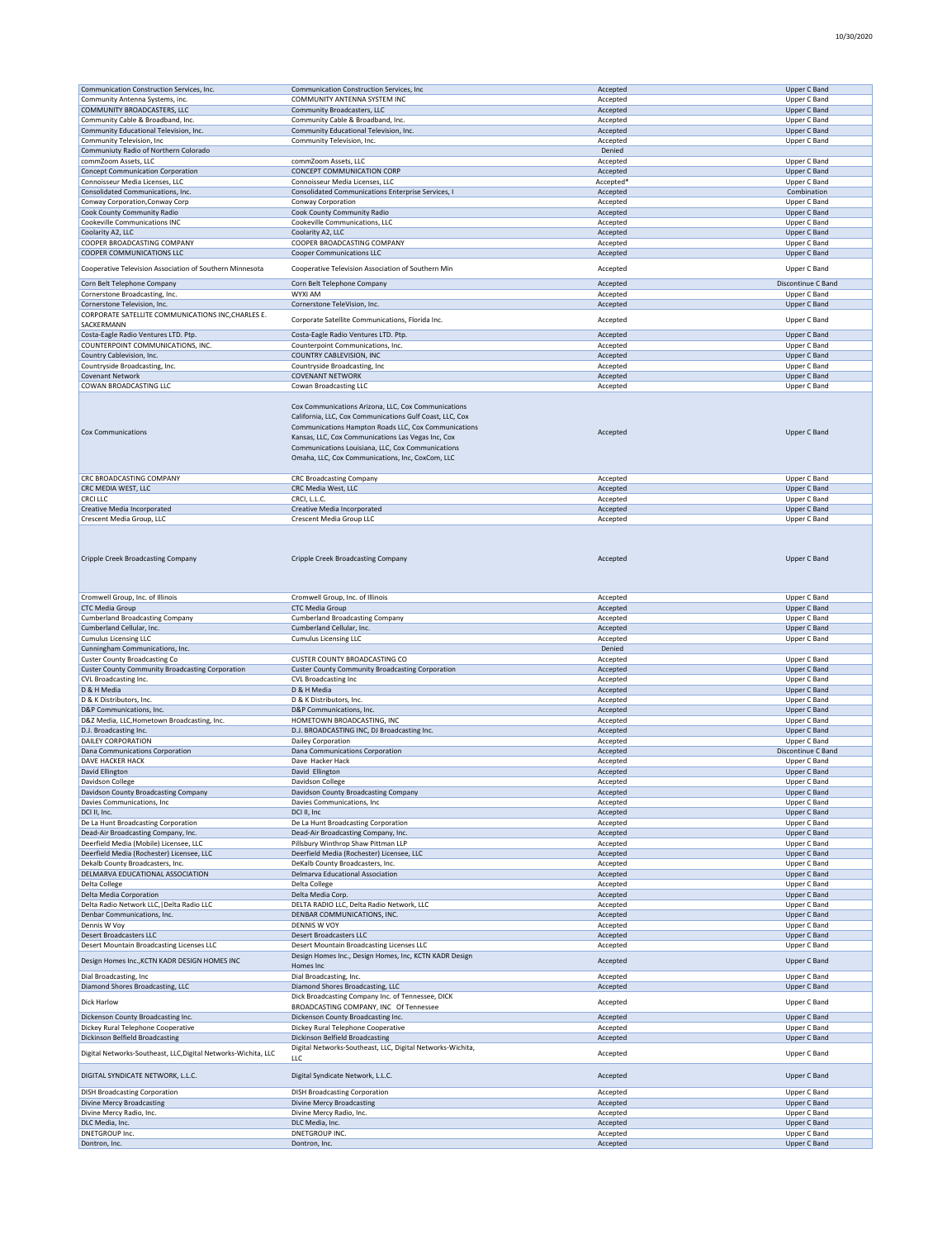| Door County Broadcasting Co., Inc.                                                                                                                                                        | Door County Broadcasting Co. Inc.                                                                                                                                                                                                              | Accepted              | Upper C Band                        |
|-------------------------------------------------------------------------------------------------------------------------------------------------------------------------------------------|------------------------------------------------------------------------------------------------------------------------------------------------------------------------------------------------------------------------------------------------|-----------------------|-------------------------------------|
| Double Z Broadcasting, Inc.                                                                                                                                                               | Double Z Broadcasting, Inc.                                                                                                                                                                                                                    | Accepted              | Upper C Band                        |
| DOWDY & DOWDY PARTNERSHIP<br>Down East Broadcasting Company, Inc.                                                                                                                         | Dowdy & Dowdy Partnership<br>Down East Broadcasting Company, Inc.                                                                                                                                                                              | Accepted<br>Accepted  | Upper C Band<br>Upper C Band        |
| DuBois County Broadcasting, Inc.                                                                                                                                                          | Dubois County Broadcasting, Inc                                                                                                                                                                                                                | Accepted              | Upper C Band                        |
| E. Ritter Communications Holdings, LLC                                                                                                                                                    | E. Ritter Communications Holdings, LLC                                                                                                                                                                                                         | Accepted              | Combination                         |
| EAB Of Morrilton, LLC                                                                                                                                                                     | EAB of Morrilton, LLC                                                                                                                                                                                                                          | Accepted              | Upper C Band                        |
| EAB of Russellville, LLC<br><b>Eagle Bluff Enterprises</b>                                                                                                                                | EAB of Russellville, LLC<br>Eagle Bluff Enterprises                                                                                                                                                                                            | Accepted<br>Accepted  | <b>Upper C Band</b><br>Upper C Band |
|                                                                                                                                                                                           |                                                                                                                                                                                                                                                |                       |                                     |
| Eagle Broadband Investments, LLC, Northland Cable Television,<br>Inc., Northland Cable Ventures LLC, Northland Cable Properties,<br>Inc., Vyve Broadband A, LLC and Vyve Broadband J, LLC | Eagle Broadband Investments, LLC, Northland Cable<br>Properties, Inc., Northland Cable Television, Inc., Northland<br>Cable Ventures LLC, Vyve Broadband A, Vyve Broadband J                                                                   | Accepted              | Upper C Band                        |
| EAGLE BROADCASTING, INC.                                                                                                                                                                  | Eagle Broadcasting, Inc.                                                                                                                                                                                                                       | Accepted              | Upper C Band                        |
| <b>EAGLE'S NEST INC</b>                                                                                                                                                                   | Eagle's Nest Inc.                                                                                                                                                                                                                              | Accepted              | Upper C Band                        |
| Eagles Nest Inc.<br>East Arkansas Broadcasters of Jonesboro, LLC                                                                                                                          | Eagles Nest Inc<br>East Arkansas Broadcasters of Jonesboro, LLC                                                                                                                                                                                | Accepted<br>Accepted  | Upper C Band<br>Upper C Band        |
| East Arkansas Broadcasters, Inc.                                                                                                                                                          | East Arkansas Broadcasters, Inc.                                                                                                                                                                                                               | Accepted              | Upper C Band                        |
| East Baton Rouge Parish School Board                                                                                                                                                      | EAST BATON ROUGE PARISH SCHOOL BOARD                                                                                                                                                                                                           | Accepted              | Upper C Band                        |
| East Tennessee Radio Group, L.P.                                                                                                                                                          | East Tennessee Radio Group, LP                                                                                                                                                                                                                 | Accepted              | Upper C Band                        |
| East Texas Broadcasting, Inc.                                                                                                                                                             | East Texas Broadcasting, Inc                                                                                                                                                                                                                   | Accepted              | Upper C Band                        |
| Eastern Cable Corp.                                                                                                                                                                       | Eastern Cable Corp                                                                                                                                                                                                                             | Accepted              | Upper C Band                        |
| Eastern Shore Radio, Inc.<br>Eastern Sky, LLC                                                                                                                                             | Eastern Shore Radio, Inc.<br>Eastern Sky, LLC                                                                                                                                                                                                  | Accepted<br>Accepted  | <b>Upper C Band</b><br>Upper C Band |
| <b>Eastern Utah Broadcasting Company</b>                                                                                                                                                  | <b>Eastern Utah Broadcasting Company</b>                                                                                                                                                                                                       | Accepted              | Upper C Band                        |
| EATEL Video, L.L.C.                                                                                                                                                                       | Eatel Video, L.L.C.                                                                                                                                                                                                                            | Accepted              | Upper C Band                        |
| Eben-Ezer Broadcasting Corporation                                                                                                                                                        | <b>Lightning Broadcasting LLC</b>                                                                                                                                                                                                              | Accepted              | Upper C Band                        |
| <b>Educational Broadcasting Foundation</b>                                                                                                                                                | <b>Educational Broadcasting Foundation</b>                                                                                                                                                                                                     | Accepted              | Upper C Band                        |
| Educational Communications of Colorado Springs, Inc.<br><b>Educational Information Corporation</b>                                                                                        | <b>Educational Information Corporation</b>                                                                                                                                                                                                     | Denied<br>Accepted    | Upper C Band                        |
| <b>Educational Media Foundation</b>                                                                                                                                                       | <b>Educational Media Foundation</b>                                                                                                                                                                                                            | Accepted              | Combination                         |
| Edward A. Baker dba Dublin Radio                                                                                                                                                          | <b>Edward A Baker</b>                                                                                                                                                                                                                          | Accepted              | Upper C Band                        |
| <b>Edwards Communications LC</b>                                                                                                                                                          | <b>Edwards Communications LC</b>                                                                                                                                                                                                               | Accepted              | Upper C Band                        |
| El Sembrador Ministries, Inc.                                                                                                                                                             | El Sembrador Ministries                                                                                                                                                                                                                        | Accepted              | Upper C Band                        |
| Elenbaas Media, Inc.                                                                                                                                                                      | Elenbaas Media, Inc.<br>Elizabeth City State University                                                                                                                                                                                        | Accepted              | Upper C Band                        |
| Elizabeth City State University<br>ELK RIVER BROADCASTING, INC.                                                                                                                           | Elk RIVER BROADCASTING, INC.                                                                                                                                                                                                                   | Accepted<br>Accepted  | Upper C Band<br>Upper C Band        |
| ELKO BROADCASTING COMPANY                                                                                                                                                                 | Elko Broadcasting Company                                                                                                                                                                                                                      | Accepted              | Upper C Band                        |
| Elko Broadcasting Company, Inc.                                                                                                                                                           | <b>JDK BROADCASTING LLC</b>                                                                                                                                                                                                                    | Accepted              | Upper C Band                        |
| ELLINGTON RADIO, INC.                                                                                                                                                                     | Ellington Radio, Inc.                                                                                                                                                                                                                          | Accepted              | Upper C Band                        |
| Elliott B. Block WBQC Amended and Restate Trust                                                                                                                                           | <b>Elliott B Block</b>                                                                                                                                                                                                                         | Accepted              | Upper C Band                        |
| EMG2, LLC<br>Emmis Austin Radio Broadcasting Company LP                                                                                                                                   | EMG2, LLC<br>Emmis Austin Radio Broadcasting Company, L.P.                                                                                                                                                                                     | Accepted<br>Accepted  | Upper C Band<br>Upper C Band        |
| Engle Broadcasting, LLC                                                                                                                                                                   | Engle Broadcasting, LLC                                                                                                                                                                                                                        | Accepted              | Upper C Band                        |
| Entercom                                                                                                                                                                                  | ENTERCOM BUFFALO, Entercom License, LLC                                                                                                                                                                                                        | Accepted              | Upper C Band                        |
| Entouch Systems, Inc.                                                                                                                                                                     | EnTouch                                                                                                                                                                                                                                        | Accepted              | Upper C Band                        |
| Entravision<br>Equity Communications, L.P.                                                                                                                                                | , Entravision Holdings, LLC<br>Equity Communications, L.P.                                                                                                                                                                                     | Accepted              | Upper C Band                        |
| Estrella Media, Inc.                                                                                                                                                                      | Estrella Television License LLC., KZJL License LLC, Liberman                                                                                                                                                                                   | Accepted<br>Accepted  | Upper C Band<br>Upper C Band        |
| Eternal Word Television Network Inc                                                                                                                                                       | Broadcasting of Dallas License LLC<br>Eternal Word Television Network Inc                                                                                                                                                                      | Accepted              | Upper C Band                        |
| Eternal Word Television Network Inc.                                                                                                                                                      | Eternal Word Television Network Inc                                                                                                                                                                                                            | Accepted              | Upper C Band                        |
| Eubanks Broadcasting Inc.                                                                                                                                                                 | EUBANKS BROADCASTING INC.                                                                                                                                                                                                                      | Accepted              | Upper C Band                        |
| Eureka Broadcasting Co., Inc.                                                                                                                                                             | Eureka Broadcasting Co., Inc.                                                                                                                                                                                                                  | Accepted              | Upper C Band                        |
| Evan Perkins                                                                                                                                                                              | Boulder Community Broadcast Association, Inc.                                                                                                                                                                                                  | Accepted              | Upper C Band                        |
| Evangelist Communications, Inc.                                                                                                                                                           | Evangelist Communications, Inc.                                                                                                                                                                                                                | Accepted              | <b>Upper C Band</b>                 |
| Evening Telegram Company d/b/a Morgan Murphy Media                                                                                                                                        | Apple Valley Broadcasting, Inc., QUEENB RADIO WISCONSIN<br>INC, QUEENB TELEVISION OF KANSAS/MISSOURI, LLC,<br>QUEENB TELEVISION OF TEXAS, LLC, QueenB Television, LLC,<br>Spokane Television, Inc., Television Wisconsin, Inc. dba:<br>WISC-TV | Accepted              | Upper C Band                        |
| EXTRA MILE MEDIA                                                                                                                                                                          | Extra Mile Media                                                                                                                                                                                                                               | Accepted              | Upper C Band                        |
| F and G Broadcasting, Inc.                                                                                                                                                                | F and G Broadcasting, Inc.                                                                                                                                                                                                                     | Accepted              | Upper C Band                        |
| Faith Baptist Church, Inc<br>Faith Broadcasting, Inc.                                                                                                                                     | Faith Baptist Church, Inc.<br>Faith Broadcasting, Inc.                                                                                                                                                                                         | Accepted<br>Accepted  | Upper C Band<br>Upper C Band        |
| Falcon Broadband, LLC dba StratusIQ, Ben Kley                                                                                                                                             | Falcon Broadband, Inc.                                                                                                                                                                                                                         | Accepted              | Upper C Band                        |
| Falcon1, Inc.                                                                                                                                                                             | Falcon1. Inc.                                                                                                                                                                                                                                  | Accepted              | Upper C Band                        |
| <b>Family Broadcasting Corporation</b>                                                                                                                                                    | FAMILY BROADCASTING CORPORATION                                                                                                                                                                                                                | Accepted              | Upper C Band                        |
| Family Life Educational Foundation<br>Family Life Ministries, Inc.                                                                                                                        | Family Life Educational Foundation<br>Family Life Ministries, Inc.                                                                                                                                                                             | Accepted<br>Accepted  | Upper C Band<br>Upper C Band        |
| Fannin County Broadcasting Co., Inc.                                                                                                                                                      | Fannin County Broadcasting Co., Inc.                                                                                                                                                                                                           | Accepted              | Upper C Band                        |
| Faye and Richard Tuck, Inc.                                                                                                                                                               | Faye and Richard Tuck, Inc.                                                                                                                                                                                                                    | Accepted              | Upper C Band                        |
| Fayette Broadcasting Corporation                                                                                                                                                          | <b>Fayette Broadcasting Corporation</b>                                                                                                                                                                                                        | Accepted              | Upper C Band                        |
| FbN Indiana, Inc.                                                                                                                                                                         | FBN Indiana Inc.                                                                                                                                                                                                                               | Accepted              | Upper C Band                        |
| <b>Fibercast Cable Communications LLC</b>                                                                                                                                                 | <b>Fibercast Cable Communications LLC</b>                                                                                                                                                                                                      | Accepted              | Upper C Band                        |
| <b>Fibernet Monticello</b><br><b>Fieldview Broadcasting LLC</b>                                                                                                                           | FiberNet Monticello<br>Riverfront Broadcasting of Iowa LLC                                                                                                                                                                                     | Accepted<br>Accepted* | Upper C Band<br>Upper C Band        |
| Fifth Avenue Broadcasting Co., Inc.                                                                                                                                                       | Fifth Avenue Broadcasting Co., Inc.                                                                                                                                                                                                            | Accepted              | Upper C Band                        |
| <b>Fiorini Broadcasting LLC</b>                                                                                                                                                           | Fiorini Broadcasting, LLC                                                                                                                                                                                                                      | Accepted              | Upper C Band                        |
| First Baptist Church of Melbourne, Inc.                                                                                                                                                   | FIRST BAPTIST CHURCH OF MELBOURNE INC                                                                                                                                                                                                          | Accepted              | Upper C Band                        |
| FIRST BAPTIST CHURCH OF RIVERVIEW                                                                                                                                                         | First Baptist Church of Riverview                                                                                                                                                                                                              | Accepted              | Upper C Band                        |
| <b>First Class Radio Corporation</b><br>First Media Services, LLC                                                                                                                         | First Class Radio Corporation<br>First Media Services, LLC                                                                                                                                                                                     | Accepted<br>Accepted  | Upper C Band<br>Upper C Band        |
| Five Forty Broadcasting Company LLC                                                                                                                                                       | Five Forty Broadcasting Company LLC                                                                                                                                                                                                            | Accepted              | Discontinue C Band                  |
| Flagler Broadcasting, LLC                                                                                                                                                                 | Flagler Broadcasting, LLC                                                                                                                                                                                                                      | Accepted              | Upper C Band                        |
| FLAGSTAFF RADIO, INC.                                                                                                                                                                     | FLAGSTAFF RADIO, INC.                                                                                                                                                                                                                          | Accepted              | Upper C Band                        |
|                                                                                                                                                                                           |                                                                                                                                                                                                                                                |                       | Upper C Band                        |
| Flinn Broadcasting Corporation                                                                                                                                                            | Flinn Broadcasting Corporation                                                                                                                                                                                                                 | Accepted              |                                     |
| FLOOD BROADCASTING, INC.                                                                                                                                                                  | Flood Broadcasting, Inc.                                                                                                                                                                                                                       | Accepted              | Upper C Band                        |
| FLOOD COMMUNICATIONS OF BEATRICE LLC<br>Flood Communications West. LLC (assignee of Dead-Short                                                                                            | Flood Communications of Beatrice LLC<br>DEAD-SHORT BROADCASTING, LLC                                                                                                                                                                           | Accepted<br>Accepted  | Upper C Band<br>Upper C Band        |
| Broadcasting, LLC)<br>Florida Gulf Coast University (WGCU)                                                                                                                                | Florida Gulf Coast University                                                                                                                                                                                                                  | Accepted              | Upper C Band                        |
| FM 105, Inc.                                                                                                                                                                              | FM 105, Inc.                                                                                                                                                                                                                                   | Accepted              | Upper C Band                        |
| FM Radio Licenses, LLC                                                                                                                                                                    | FM Radio Licenses, LLC                                                                                                                                                                                                                         | Accepted              | Upper C Band                        |
| Fond du Lac Band of Lake Superior Chippewa                                                                                                                                                | Fond du Lac Band of Lake Superior Chippewa                                                                                                                                                                                                     | Accepted              | Upper C Band                        |
| Foothills Radio Group, LLC                                                                                                                                                                | Foothills Radio Group, LLC                                                                                                                                                                                                                     | Accepted              | Upper C Band                        |
| Foothills Rural Telephone Coop. Corp., Inc.<br>Forever Communications, Inc.                                                                                                               | Foothills Rural Telephone Coop. Corp., Inc.<br>Forever Communications, Inc.                                                                                                                                                                    | Accepted<br>Accepted  | Upper C Band<br>Upper C Band        |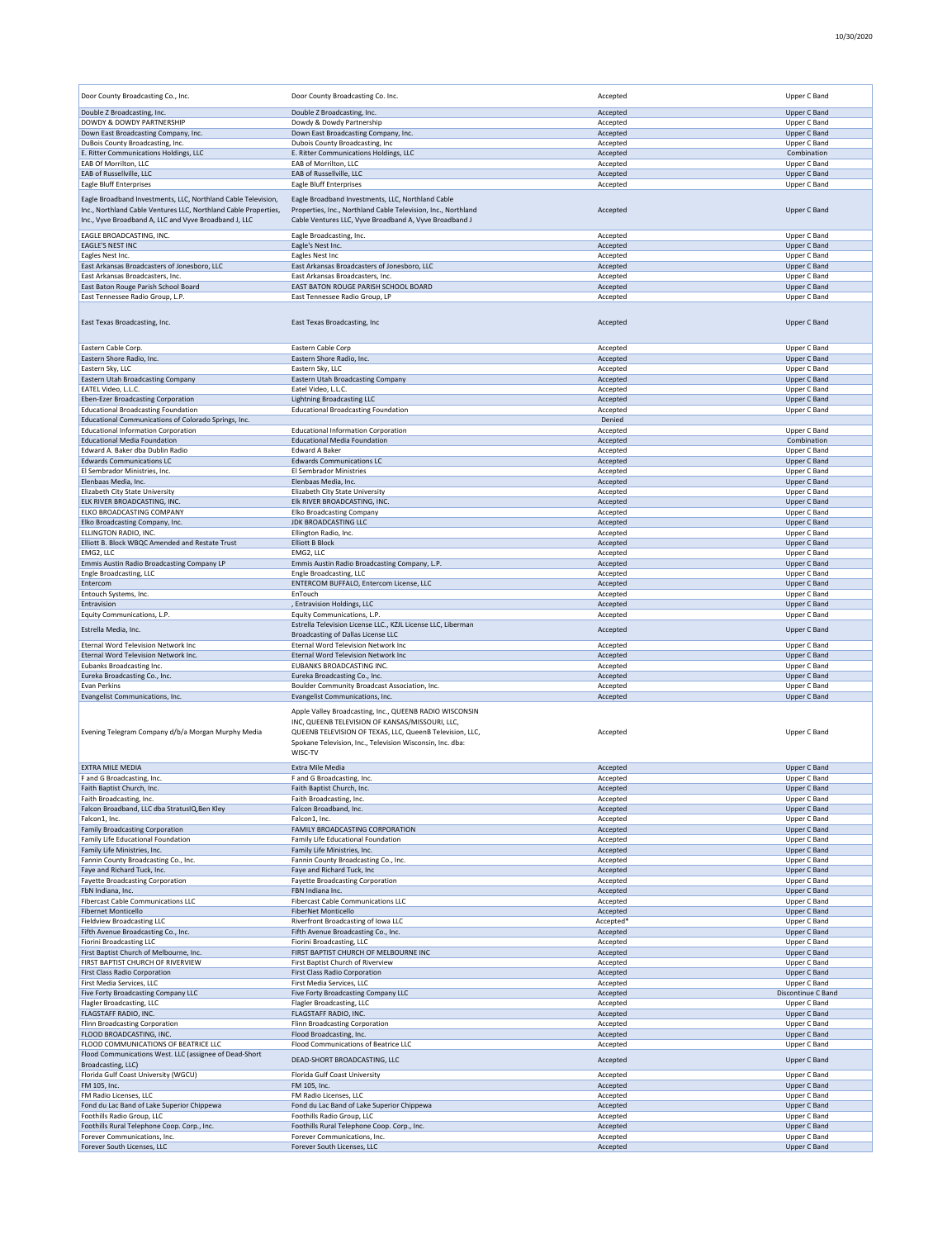| Forrest City Broadcasting, Inc                                     | Forrest City Broadcasting, Inc.                          | Accepted | Upper C Band        |
|--------------------------------------------------------------------|----------------------------------------------------------|----------|---------------------|
| Fort Wayne Catholic Radio Group, Inc.                              | Fort Wayne Catholic Radio Group, Inc                     | Accepted | Discontinue C Band  |
| Forum Communications Company                                       | Forum Communications Company                             | Accepted | Upper C Band        |
|                                                                    |                                                          |          |                     |
| FORUM COMMUNICATIONS, INC.                                         | Forum Communications Inc.                                | Accepted | <b>Upper C Band</b> |
| FOUR CORNERS BROADCASTING LLC                                      | Four Corners Broadcasting LLC                            | Accepted | Upper C Band        |
| Fox Broadcasting Corporation LLC                                   | WFXX FOX BROADCASTING CORPORATION LLC                    | Accepted | Upper C Band        |
| Fox Corporation                                                    | Fox Broadcasting Company, Fox Sports Spartanburg 2, LLC, | Accepted | Upper C Band        |
|                                                                    | Fox Television Stations, LLC                             |          |                     |
| Fox Sports Spartanburg 2, LLC                                      | Fox Sports Spartanburg 2, LLC                            | Accepted | <b>Upper C Band</b> |
| Francis Wilkinson                                                  | KJLA, LLC                                                | Accepted | Upper C Band        |
| Frank Keeton Aircasters, Inc.                                      | Frank Keeton Aircasters, Inc.                            | Accepted | <b>Upper C Band</b> |
| Frank R. Truatt                                                    | Frank R. Truatt                                          | Accepted | Upper C Band        |
| Frankfort Plant Board                                              | Frankfort Plant Board                                    | Accepted | <b>Upper C Band</b> |
|                                                                    |                                                          |          |                     |
| Franklin Broadcasting Corporation                                  | Franklin Broadcasting Corporation                        | Accepted | Upper C Band        |
| Franklin Communications, Inc.                                      | Franklin Communications, Inc.                            | Accepted | <b>Upper C Band</b> |
| Free Life Ministries, Inc.                                         | Free Life Ministries, Inc.                               | Accepted | Upper C Band        |
| Freed AM Corp.                                                     | FREED AM Corp.                                           | Accepted | Upper C Band        |
| Freedom Broadcasting Corp.                                         | Freedom Broadcasting Corp                                | Accepted | Upper C Band        |
| FREELAND BROADCASTING CO., INC.                                    | Freeland Broadcasting Co., Inc.                          | Accepted | <b>Upper C Band</b> |
|                                                                    |                                                          |          |                     |
| Fremont Broadcasting Inc.                                          | Fremont Broadcasting Inc                                 | Accepted | Upper C Band        |
| Friends Communications of Michigan, Inc., Southeast Michigan       | Friends Communications of Michigan, Inc.                 | Accepted | <b>Upper C Band</b> |
| Media, Inc.                                                        |                                                          |          |                     |
| Friends of Public Radio, Inc.                                      | Friends of Public Radio, Inc.                            | Accepted | Upper C Band        |
| Frontdoor Broadcasting, LLC                                        | Frontdoor Broadcasting, L.L.C.                           | Accepted | <b>Upper C Band</b> |
| FTC Management Group, Inc.                                         |                                                          | Denied   |                     |
|                                                                    |                                                          |          |                     |
| FTG Broadcasting Inc.                                              | FTG Broadcasting Inc                                     | Accepted | <b>Upper C Band</b> |
| Futures and Options, Inc.                                          | Premier Radio Stations, LLC                              | Accepted | Upper C Band        |
| G.O. RADIO LTD.                                                    | G. O. Radio LTD.                                         | Accepted | Upper C Band        |
| G2 Media Group LLC                                                 | G2 Media Group LLC                                       | Accepted | Upper C Band        |
| Gainesboro CATV, Inc.                                              |                                                          | Denied   |                     |
| <b>Galaxie Broadcasting LLC</b>                                    | Galaxie Broadcasting, LLC                                | Accepted | Upper C Band        |
|                                                                    |                                                          |          |                     |
| Galaxy Syracuse Licensee LLC                                       | Galaxy Syracuse Licensee LLC                             | Accepted | <b>Upper C Band</b> |
| Galaxy Utica Licensee LLC                                          | Galaxy Utica Licensee LLC                                | Accepted | Upper C Band        |
| <b>Galesburg Broadcasting Company</b>                              | GALESBURG BROADCASTING COMPANY                           | Accepted | Discontinue C Band  |
| Gary Talkiewicz WSKG-TV                                            | <b>WSKG Public Telecommunications Council</b>            | Accepted | Upper C Band        |
| Gateway Radio Works Inc.                                           | Gateway Radio Works Inc.                                 | Accepted | <b>Upper C Band</b> |
|                                                                    |                                                          |          |                     |
| GCR LICENSES, LLC f/k/a URBAN RADIO LICENSES, LLC                  | Urban Radio Licenses, LLC                                | Accepted | Upper C Band        |
| Genesee Media Corporation                                          | <b>GENESEE MEDIA CORPORATION</b>                         | Accepted | <b>Upper C Band</b> |
| Genesis Communications I, Inc.                                     | Genesis Communications I, Inc.                           | Accepted | Upper C Band        |
| Genesis Communications of Tampa Bay, Inc.                          | Genesis Communications of Tampa Bay, Inc.                | Accepted | Upper C Band        |
|                                                                    |                                                          |          |                     |
| Georgia Public Telecommunications Commission (GPB)                 | GEORGIA PUBLIC TELECOMMUNICATIONS COMMISSION             | Accepted | Upper C Band        |
|                                                                    |                                                          |          |                     |
| <b>GERARD MEDIA LLC</b>                                            | Gerard Media, LLC                                        | Accepted | Upper C Band        |
| Get, LLC                                                           | Get L.L.C.                                               | Accepted | Upper C Band        |
| Glades Media Company                                               | Glades Media Company LLP                                 | Accepted | <b>Upper C Band</b> |
| GLASGOW BROADCASTING CORPORATION                                   | <b>Glasgow Broadcasting Corporation</b>                  | Accepted | Upper C Band        |
|                                                                    |                                                          |          |                     |
| <b>Glendive Broadcasting Corp</b>                                  | Glendive Broadcasting Corp.                              | Accepted | <b>Upper C Band</b> |
| Globe LPTV LLC                                                     | Globe LPTV LLC                                           | Accepted | Upper C Band        |
| GlobeCast America, Incorporated                                    | GlobeCast America Incorporated                           | Accepted | <b>Upper C Band</b> |
| GOCOM Media of Illinois, LLC                                       | GOCOM Media of Illinois, LLC                             | Accepted | Upper C Band        |
| Goforth Media, Inc.                                                | Goforth Media, Inc.                                      | Accepted | Upper C Band        |
| Gold Standard Broadcasting, Inc.                                   | Gold Standard Broadcasting, Inc                          | Accepted | Upper C Band        |
|                                                                    |                                                          |          |                     |
| Golden Isles Broadcasting, LLC                                     | Golden Isles Broadcasting, LLC                           | Accepted | Upper C Band        |
| Golden West Cablevision, Inc.                                      | Golden West Cablevision, Inc.                            | Accepted | Upper C Band        |
| Good Life Broadcasting, Inc.                                       | GOOD LIFE BROADCASTING, INC.                             | Accepted | Upper C Band        |
| Grand Valley State University                                      | Grand Valley State University                            | Accepted | Upper C Band        |
| <b>Granite City Broadcasting</b>                                   | <b>Granite City Broadcasting</b>                         |          | <b>Upper C Band</b> |
|                                                                    |                                                          | Accepted |                     |
| Gray Television Licensee, LLC                                      | Gray Television Licensee, LLC                            | Accepted | Combination         |
| <b>Great Commission Broadcasting Corporation</b>                   | <b>Great Commission Broadcasting Company</b>             | Accepted | <b>Upper C Band</b> |
| Great Eastern Radio, LLC                                           | Great Eastern Radio, LLC                                 | Accepted | Upper C Band        |
| Great Lakes Radio, Inc.                                            | Great Lakes Radio, Inc.                                  | Accepted | Upper C Band        |
| Great Plains Cable Television LLC                                  | Great Plains Cable Television                            | Accepted | Upper C Band        |
|                                                                    |                                                          |          |                     |
| Great Plains Media, INC                                            | Great Plains Media, Inc.                                 | Accepted | <b>Upper C Band</b> |
| GREAT PLAINS TELEVISION, LLC                                       | GREAT PLAINS TELEVISION, LLC                             | Accepted | Upper C Band        |
| Great South Wireless, LLC                                          | Great South Wireless, LLC                                | Accepted | Upper C Band        |
| Greater Dayton Public Television, Inc.                             | GREATER DAYTON PUBLIC TELEVISION INC                     | Accepted | Discontinue C Band  |
| Greater Washington Educational Telecommunications Association      |                                                          |          |                     |
| (WETA)                                                             | Greater Washington Educational Telecommunications        | Accepted | <b>Upper C Band</b> |
|                                                                    |                                                          |          |                     |
| Greenup County Broadcasting, Inc.                                  | Greenup County Broadcasting, Inc                         | Accepted | Upper C Band        |
| Greenville College Educational Broadcasting Foundation, Inc.       | Greenville College Educational Broadcasting Founda       | Accepted | Discontinue C Band  |
|                                                                    |                                                          |          |                     |
| Grundy County Broadcasters, Inc.                                   | Grundy County Broadcasters Inc.                          | Accepted | Upper C Band        |
| GTR LICENSES, LLC f/k/a URBAN RADIO LICENSES, LLC                  | Urban Radio Licenses, LLC                                | Accepted | <b>Upper C Band</b> |
|                                                                    | <b>Gulf Coast State College</b>                          |          |                     |
| <b>Gulf Coast State College</b>                                    |                                                          | Accepted | Upper C Band        |
| Gulf South Communications inc.                                     | <b>Gulf South Communications Inc</b>                     | Accepted | Upper C Band        |
| Gunnison County Metropolitan Recreation District                   | Gunnison County Metro. Rec. Dist.                        | Accepted | Upper C Band        |
| H & R Communications, Inc.                                         | H&R Communications, Inc.                                 | Accepted | Upper C Band        |
| H&B Cable Service, Inc.                                            | H&B Cable Service, Inc.                                  | Accepted | Discontinue C Band  |
| Haddox Enterprises Inc.                                            | HADDOX ENTERPRISES, INC.                                 | Accepted | <b>Upper C Band</b> |
| Hancock Communications, INc.                                       | Hancock Communications, Inc.                             | Accepted | Upper C Band        |
|                                                                    |                                                          |          |                     |
| HANCOCK COUNTY BROADCASTING, LLC                                   | HANCOCK COUNTY BROADCASTING, LLC                         | Accepted | <b>Upper C Band</b> |
| Hanszen Broadcast Group, Inc.                                      | Hanszen Broadcast Group, Inc.                            | Accepted | Upper C Band        |
| Hanszen Broadcasting                                               | Hanszen Broadcasting                                     | Accepted | Upper C Band        |
| Hanszen Broadcasting, Inc.                                         | Hanszen Broadcasting, Inc.                               | Accepted | Upper C Band        |
| Harlan Community Television, Inc.                                  | Harlan Community Television Inc                          | Accepted | Upper C Band        |
|                                                                    |                                                          |          |                     |
| <b>Harlan Municipal Utilities</b>                                  | <b>Harlan Municipal Utilities</b>                        | Accepted | Upper C Band        |
| Harrisburg Licensee, LLC                                           | Harrisburg Licensee, LLC                                 | Accepted | Upper C Band        |
| Haynes Broadcasting, Inc.                                          | Haynes Broadcasting, Incorporated                        | Accepted | Upper C Band        |
|                                                                    | HC2 LPTV Holdings, Inc., HC2 Network Inc., HC2 Station   |          |                     |
| HC2 LPTV Holdings, Inc., HC2 Network Inc., HC2 Station Group, Inc. | Group, Inc.                                              | Accepted | Upper C Band        |
|                                                                    |                                                          |          |                     |
| Heartland Christian Broadcasters, Inc.                             | Heartland Christian Broadcasters, Inc.                   | Accepted | Upper C Band        |
| Heartland Tower, Inc.                                              | Heartland Tower Inc.                                     | Accepted | <b>Upper C Band</b> |
| Heirborn Broadcasting, LLC                                         | Heirborn Broadcasting, LLC                               | Accepted | Upper C Band        |
| Hembree Communications Inc.                                        | Hembree Communication, Inc.                              | Accepted | Upper C Band        |
| Henderson Broadcasting Company, L.P.                               | Henderson Broadcasting Company, L.P.                     | Accepted | Upper C Band        |
|                                                                    |                                                          |          |                     |
| Henry County Radio Co., Inc.                                       | Henry County Radio Co Inc.                               | Accepted | Upper C Band        |
| Henson Media, Inc.                                                 | Henson Media, Inc.                                       | Accepted | Upper C Band        |
| Heritage Broadcast Associates, Inc., formerly Franklin Radio       |                                                          |          |                     |
| Associates, Inc.                                                   | Franklin Radio Associates, Inc.                          | Accepted | <b>Upper C Band</b> |
| Heritage Broadcasting Company of Michigan                          | Heritage Broadcasting Company of Michigan                | Accepted | Upper C Band        |
|                                                                    |                                                          |          |                     |
| <b>Heritage Broadcasting LLC</b>                                   | HERITAGE BROADCASTING LLC                                | Accepted | Upper C Band        |
| <b>Hernando Broadcasting</b>                                       | Hernando Broadcasting Company, Inc.                      | Accepted | Upper C Band        |
| Hiawatha Broadband Communications, Inc.                            |                                                          | Accepted | Upper C Band        |
|                                                                    | Hiawatha Broadband Communications Inc.                   |          |                     |
| Higgs Multimedia Group, LLC                                        | Higgs Multimedia Group, LLC                              | Accepted | Upper C Band        |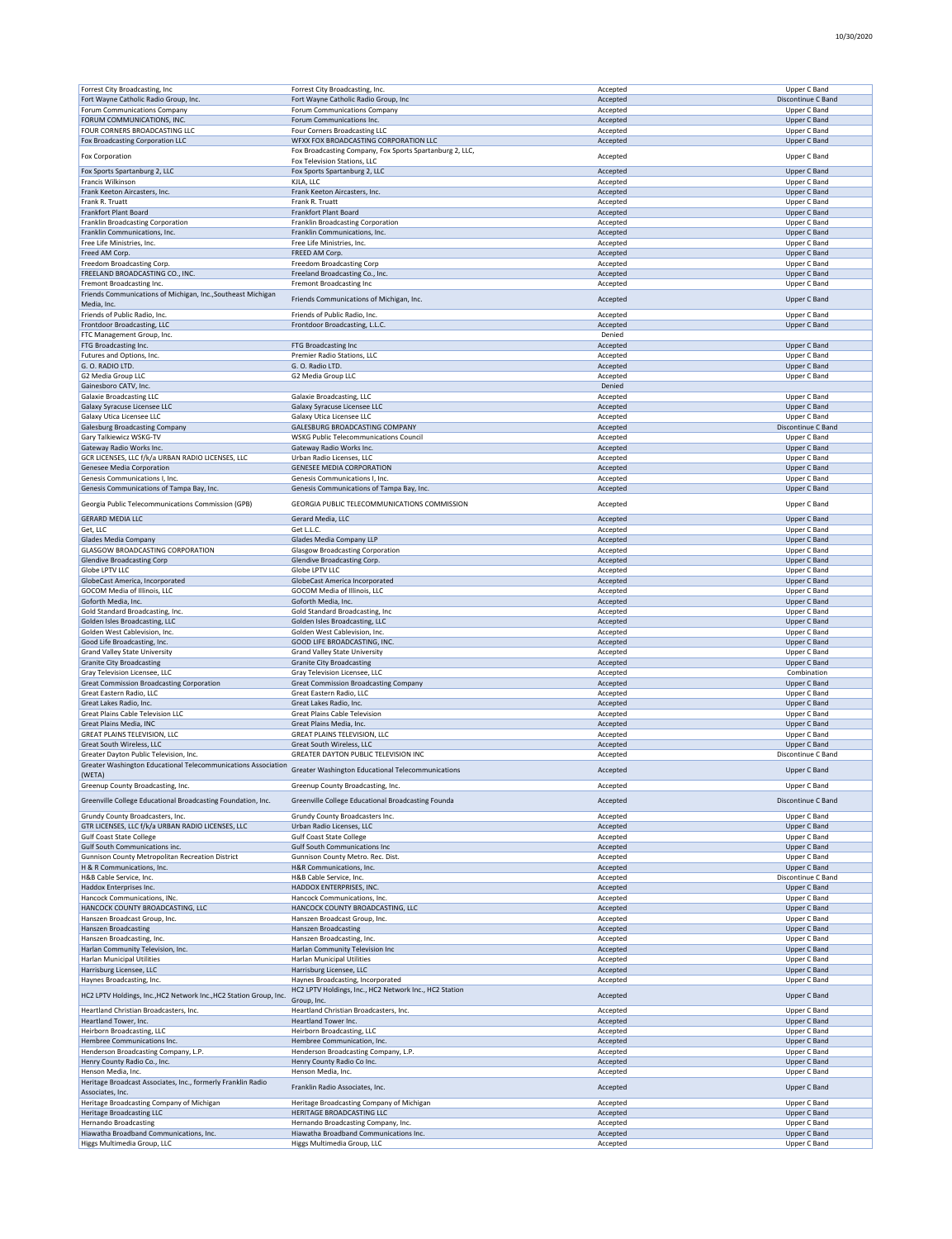| <b>High Country Adventures, LLC</b>                     | High Country Adventures, LLC                       | Accepted             | <b>Upper C Band</b>                 |
|---------------------------------------------------------|----------------------------------------------------|----------------------|-------------------------------------|
| High Plains Broadcasting, LLC                           | <b>High Plains Broadcasting LLC</b>                | Accepted             | Upper C Band                        |
| Hi-Line Radio Fellowship, Inc.                          | Hi-Line Radio Fellowship, Inc.                     | Accepted             | <b>Upper C Band</b>                 |
| Hilltop Communications, LLC                             | Hilltop Communications, LLC                        | Accepted             | Upper C Band                        |
| <b>Hispanavision Television</b>                         | Hispanavision                                      | Accepted             | Upper C Band                        |
| Holladay Broadcasting of Louisiana, LLC                 | Holladay Broadcasting of Louisiana                 | Accepted             | Upper C Band                        |
| <b>Holston Valley Broadcasting Corporation</b>          | Holston Valley Broadcasting Corporation            | Accepted             | <b>Upper C Band</b>                 |
| Holy Family Communications                              | Ohio Northern University                           | Accepted             | Discontinue C Band                  |
| Holy Family Radio, Inc.                                 | Holy Family Radio, Inc.                            | Accepted             | <b>Upper C Band</b>                 |
| Hometown Broadcasting of Danville                       | Hometown Broadcasting of Danville                  | Accepted             | Upper C Band                        |
| Honey Creek Broadcasting, LLC                           | Honey Creek Broadcasting, LLC                      | Accepted             | Upper C Band                        |
|                                                         |                                                    |                      |                                     |
| Hoosier AM/FM, LLC                                      | Hoosier AM/FM, LLC                                 | Accepted             | Upper C Band                        |
| Hop Broadcasting, Inc.                                  | Hop Broadcasting, Inc                              | Accepted             | Upper C Band                        |
| Horizon Cable TV, Inc.                                  | Horizon Cable TV, Inc.                             | Accepted             | Upper C Band                        |
| Hotwire Communications, Ltd.                            |                                                    | Denied               |                                     |
|                                                         | HOUGHTON COMMUNITY BROADCASTING CORPORATION        |                      | Upper C Band                        |
| Houghton Community Broadcasting Corporation             |                                                    | Accepted             |                                     |
| Hour Group Broadcasting, Inc.                           | Hour Group Broadcasting, Inc.                      | Accepted             | <b>Upper C Band</b>                 |
| HOUSTON CHRISTIAN BROADCASTERS, INC.                    | Houston Christian Broadcasters, Inc.               | Accepted             | Upper C Band                        |
| HRN Broadcasting, Inc.                                  | HRN BROADCASTING, INC.                             | Accepted             | Upper C Band                        |
| HS Productions, Inc.                                    | HS PRODUCTIONS, INC.                               | Accepted             | Upper C Band                        |
|                                                         |                                                    |                      |                                     |
| HSH Flint (WEYI) Licensee, LLC                          | HSH Flint (WEYI) Licensee, LLC                     | Accepted             | Upper C Band                        |
| HSH Lancaster (WLYH) Licensee, LLC                      | HSH Lancaster (WLYH) Licensee, LLC                 | Accepted             | Upper C Band                        |
| HTC Communications Co.                                  | HTC Communications Co.                             | Accepted             | Upper C Band                        |
| Hudson Valley Public Radio, Inc.                        | Hudson Valley Public Radio, Inc.                   | Accepted             | Upper C Band                        |
| Hudson-Westchester Radio, Inc.                          | Hudson-Westchester Radio, Inc.                     | Accepted             | <b>Upper C Band</b>                 |
| <b>Hunt Broadcasting</b>                                | HUNT BROADCASTING                                  | Accepted             | Upper C Band                        |
| <b>Hutton Broadcasting LLC</b>                          | Hutton Broadcasting, LLC                           | Accepted             | <b>Upper C Band</b>                 |
| i3G Media, LLC                                          | i3G Media, LLC                                     | Accepted             | Upper C Band                        |
| iCatholic Media, Inc.                                   | iCatholic Media, Inc.                              | Accepted             | <b>Upper C Band</b>                 |
|                                                         |                                                    |                      | Upper C Band                        |
| ICICLE BROADCASTING, INC.                               | ICICLE BROADCASTING, Inc.                          | Accepted             |                                     |
| IDAHO STATE BOARD OF EDUCATION (BOISE STATE UNIVERSITY) | Idaho State Board of Education (Boise State Univer | Accepted             | Upper C Band                        |
|                                                         |                                                    |                      |                                     |
| Idaho Wireless Corporation                              | Idaho Wireless Corporation                         | Accepted             | Upper C Band                        |
| iHeartMedia + Entertainment, Inc.                       | iHeartMedia + Entertainment, Inc.                  | Accepted             | Discontinue C Band                  |
| Iliad Media Boise, LLC d/b/a Impact Radio Group         | Iliad Media Boise, LLC d/b/a Impact Radio Group    | Accepted             | Upper C Band                        |
| Iliad Media Twin Falls, LLC                             | Iliad Media Twin Falls, LLC                        | Accepted             | <b>Upper C Band</b>                 |
| Illiana Communications, LLC                             | Illiana Communications LLC                         | Accepted             | Upper C Band                        |
| Illinois State University Board of Trustees             | Illinois State University Board of Trustees        | Accepted             | <b>Upper C Band</b>                 |
|                                                         |                                                    |                      |                                     |
| Image Video Teleproductions, Inc.                       | Image Video Teleproductions, Inc.                  | Accepted             | Upper C Band                        |
| ImOn Communications, LLC                                | ImOn Communications, LLC                           | Accepted             | Upper C Band                        |
| IMPACT RADIO, INC.                                      | Impact Radio, Inc.                                 | Accepted             | Upper C Band                        |
| Independence Telecommunications Utility                 | Independence Telecommunications Utility            | Accepted             | <b>Upper C Band</b>                 |
| Indiana Video Network, LLC                              | Indiana Video Network                              | Accepted             | Upper C Band                        |
| Ingstad Brothers Broadcasting, LLC                      | Ingstad Brothers Broadcasting, LLC                 | Accepted             | <b>Upper C Band</b>                 |
| Inner Banks Media, LLC                                  | Inner Banks Media, LLC                             | Accepted             | Upper C Band                        |
| Inspiration Time, Inc.                                  | Inspiration Time, Inc.                             | Accepted             | <b>Upper C Band</b>                 |
|                                                         |                                                    |                      | Upper C Band                        |
| Iowa City Broadcasting Company, Inc                     | Iowa City Broadcasting Company, Inc.               | Accepted             |                                     |
| Iowa City Broadcasting Company, Inc.                    | Iowa City Broadcasting Company, Inc.               | Accepted             | <b>Upper C Band</b>                 |
| Iowa State University of Science and Technology         | Iowa State University of Science and Technology    | Accepted             | Upper C Band                        |
| Iredell Broadcasting, Inc.                              | Iredell Broadcasting, Inc                          | Accepted             | <b>Upper C Band</b>                 |
| Irvine Community Television, Inc                        | Irvine Community Television, Inc                   | Accepted             | Upper C Band                        |
|                                                         |                                                    |                      |                                     |
|                                                         |                                                    |                      |                                     |
| J & J Broadcasting, Inc.                                | J & J BROADCASTING, INC.                           | Accepted             | Upper C Band                        |
| J & J Communications, Inc.                              | J & J Communications                               | Accepted             | Upper C Band                        |
| J B Cable TV Company                                    | J B Cable TV Company                               | Accepted             | Upper C Band                        |
| J M J Radio, Inc.                                       | Cedar Ridge Childrens Home & School Inc.           | Accepted             | Upper C Band                        |
| JTM Broadcasting, Inc.                                  | JTM Broadcasting Corporation                       | Accepted             | Upper C Band                        |
| J.D.M. Communications, Inc.                             | J.D.M. COMMUNICATIONS, INC                         | Accepted             | Upper C Band                        |
| Jackson County Broadcasting, Inc.                       | Jackson County Broadcasting, Inc.                  | Accepted             | <b>Upper C Band</b>                 |
| Jacksonville Educators Broadcasting, Inc.               | Jacksonville Educators Broadcasting, Inc.          | Accepted             | Upper C Band                        |
| JACOBSON BROADCASTING COMPANY, INC.                     | Jacobson Broadcasting Company, Inc                 | Accepted             | <b>Upper C Band</b>                 |
| JAM Media Solutions, LLC                                | WPW Broadcasting Inc                               | Accepted             | Upper C Band                        |
|                                                         |                                                    |                      |                                     |
| James D. Turner d/b/a WMTM-AM-FM                        | James D Turner                                     | Accepted             | Upper C Band                        |
| James Madison University Board of Visitors              | James Madison University Board of Visitors / State | Accepted             | Upper C Band                        |
| James P. Freeman                                        | The Stair Company                                  | Accepted             | <b>Upper C Band</b>                 |
| James River Broadcasting Company                        | James River Broadcasting Company                   | Accepted             | Upper C Band                        |
| James Talbott                                           | Katahdin Communictions, Inc.                       | Accepted             | Upper C Band                        |
| Jasper on the Air, Inc.                                 | Jasper on the Air, Inc.                            | Accepted             | Upper C Band                        |
| Jawco, Inc.                                             | Jawco, Inc.                                        | Accepted             | Upper C Band                        |
| Jeff Windsor                                            | State University of New York                       | Accepted             | Upper C Band                        |
| Jefferson Telephone Company                             | Jefferson Telephone Company                        | Accepted             | Discontinue C Band                  |
| Jeffery C. Jones                                        | Jeffrey C JONES                                    | Accepted             | Upper C Band                        |
| Jeffrey R. Smith/Fletcher Smith and Associates          | Fletcher Smith and Associates                      | Accepted             | <b>Upper C Band</b>                 |
|                                                         |                                                    |                      |                                     |
| JKB ASSOCIATES, INC.                                    | JKB Associates, Inc.                               | Accepted             | Upper C Band                        |
| Jodesha Broadcasting, Inc.                              | Jodesha Broadcasting, Inc.                         | Accepted             | Upper C Band                        |
| Joe Martin, Joe Vilkie                                  | The Board of Trustees of the PA State University   | Accepted             | Upper C Band                        |
| <b>Joey Anderson</b>                                    | Valkyrie Broadcasting, Inc.                        | Accepted             | <b>Upper C Band</b>                 |
| John M Giannettino d/b/a KCPS RADIO                     | John M Giannettino                                 | Accepted             | Upper C Band                        |
| JOHN M. DOWDY                                           | John M Dowdy                                       | Accepted             | <b>Upper C Band</b>                 |
| Johnny Appleseed Broadcasting Co. Inc.                  | Johnny Appleseed Broadcasting Company, Inc.        | Accepted             | Upper C Band                        |
| Jonathan Christian Corp                                 | Jonathan Christian Corp                            | Accepted             | Upper C Band                        |
| Joseph W. Shaffer                                       | Joseph W Shaffer                                   | Accepted             | Discontinue C Band                  |
| JR Broadcasting LLC                                     | JR Broadcasting LLC                                | Accepted             | <b>Upper C Band</b>                 |
| K & M BROADCASTING INC.                                 | K & M Broadcasting Inc.                            | Accepted             | Upper C Band                        |
|                                                         |                                                    |                      |                                     |
| K. W. Dolmar Broadcasting Co., Inc.                     | K. W. Dolmar Broadcasting Co., Inc.                | Accepted             | Upper C Band                        |
| K95.5 Inc                                               | K95.5, Inc.                                        | Accepted             | Upper C Band                        |
| KABB Licensee, LLC                                      | KABB Licensee, LLC                                 | Accepted             | Upper C Band                        |
| <b>KAHI Corporation</b>                                 | <b>KAHI Corporation</b>                            | Accepted             | Upper C Band                        |
| KAMQ, INC.                                              | KAMQ, Inc                                          | Accepted             | <b>Upper C Band</b>                 |
|                                                         |                                                    |                      |                                     |
| Kansas Nebraska Good News Broadcasting Corporation      | Kansas Nebraska Good News Broadcasting Corporation | Accepted             | Upper C Band                        |
| KANZA Society, Inc. DBA High Plains Public Radio        | KANZA Society Inc. DBA High Plains Public Radio    | Accepted             | <b>Upper C Band</b>                 |
| KATV Licensee, LLC                                      | KATV Licensee, LLC                                 | Accepted             | Upper C Band                        |
|                                                         |                                                    |                      |                                     |
| Kayser Broadcast Ministries                             | Kayser Broadcast Ministries, Inc.                  | Accepted             | Upper C Band                        |
| KAZT, L.L.C.                                            | KAZT, L.L.C.                                       | Accepted             | Upper C Band                        |
| <b>KBEL COMMUNICATIONS, LLC</b>                         | <b>KBEL Communications, LLC</b>                    | Accepted             | Upper C Band                        |
| Kbest Media, LLC                                        | Kbest Media, LLC                                   | Accepted             | Upper C Band                        |
| KBJS FM 90.3, East Texas Media Association, Inc.        | <b>KBJS FM 90.3</b>                                | Accepted             | Upper C Band                        |
| KBSI Licensee, LLC                                      | KBSI Licensee L.P.                                 | Accepted             | Upper C Band                        |
| KBUK RADIO, INC.                                        | KBUK Radio, Inc.                                   | Accepted             | <b>Upper C Band</b>                 |
| KCCK-FM/Kirkwood Community College                      | KIRKWOOD COMMUNITY COLLEGE                         | Accepted             | Upper C Band                        |
| KCMB, LLC                                               | KCMB, LLC                                          |                      |                                     |
|                                                         |                                                    | Accepted             | Upper C Band                        |
| KDBC Licensee, LLC<br><b>KDNL Licensee, LLC</b>         | KDBC Licensee, LLC<br><b>KDNL Licensee, LLC</b>    | Accepted<br>Accepted | Upper C Band<br><b>Upper C Band</b> |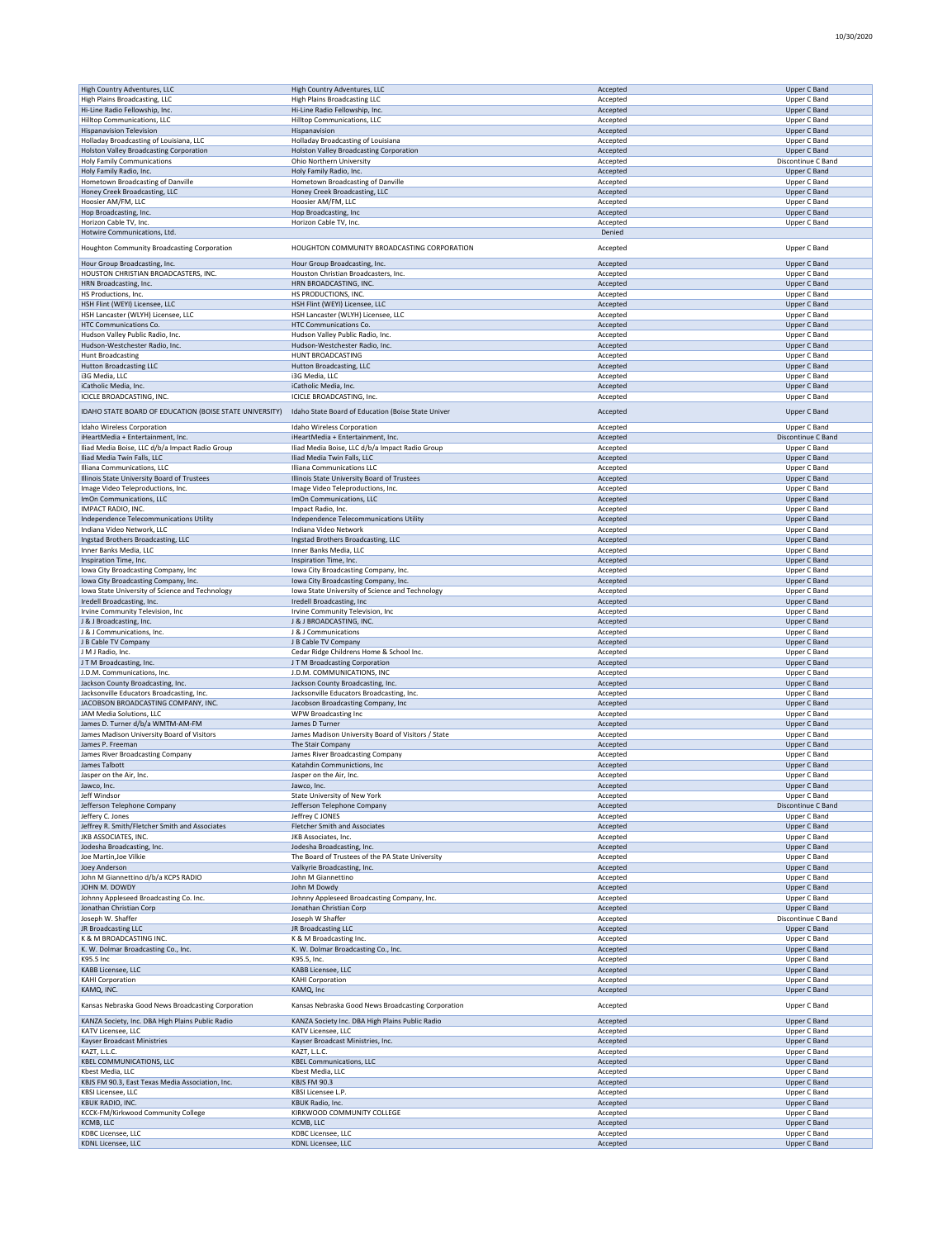| KDSM Licensee, LLC                               | KDSM Licensee, LLC                                     | Accepted                                                   | Upper C Band        |
|--------------------------------------------------|--------------------------------------------------------|------------------------------------------------------------|---------------------|
| Keith Douglas Learn                              | Keith Douglas Learn                                    | Accepted                                                   | <b>Upper C Band</b> |
| Kelly Media, LLC                                 | Kelly Media LLC                                        | Accepted                                                   | Upper C Band        |
| Ken Kuenzie                                      | Viper Communications Inc.                              | Accepted                                                   | <b>Upper C Band</b> |
| Ken Luck                                         | Livingston Telephone Company                           | Accepted                                                   | Upper C Band        |
| Kennelwood Radio, LLC                            | Kennelwood Radio, LLC                                  | Accepted                                                   | Upper C Band        |
|                                                  | Fort Stockton Radio Co., Inc., GAINES COUNTY           |                                                            |                     |
| Kenneth E. Ripley                                | BROADCASTING, LTD.                                     | Accepted                                                   | Upper C Band        |
| Kensington Digital Media of Indiana, LLC         | Kensington Digital Media of Indiana, L.L.C.            | Accepted                                                   | Upper C Band        |
| Kent State University (WKSU)                     | Kent State University                                  | Accepted                                                   | Upper C Band        |
|                                                  |                                                        |                                                            |                     |
| Kentucky Mountain Bible College                  | Kentucky Mountain Bible College                        | Accepted                                                   | Upper C Band        |
| Kentucky Public Radio, Inc                       | Kentucky Public Radio Inc.                             | Accepted                                                   | Upper C Band        |
| Keokuk Broadcasting, Inc.                        | Riverfront Broadcasting of Keokuk, Inc.                | Accepted                                                   | Upper C Band        |
| KERM, Inc.                                       | KERM, Inc.                                             | Accepted                                                   | Upper C Band        |
| Kershaw Radio Corporation                        | <b>KERSHAW RADIO CORPORATION</b>                       | Accepted                                                   | <b>Upper C Band</b> |
| <b>KEYE Licensee, LLC</b>                        | <b>KEYE Licensee, LLC</b>                              | Accepted                                                   | Upper C Band        |
|                                                  | <b>KFDM Licensee, LLC</b>                              |                                                            |                     |
| KFDM Licensee, LLC                               |                                                        | Accepted                                                   | <b>Upper C Band</b> |
| <b>KGAN Licensee, LLC</b>                        | <b>KGAN Licensee, LLC</b>                              | Accepted                                                   | Upper C Band        |
| KGBT Licensee, LLC                               | KGBT Licensee, LLC                                     | Accepted                                                   | Upper C Band        |
| KHGI Licensee, LLC                               | KHGI Licensee, LLC                                     | Accepted                                                   | Upper C Band        |
| KHQA Licensee, LLC                               | KHQA Licensee, LLC                                     | Accepted                                                   | <b>Upper C Band</b> |
| Kiertron, Inc.                                   | Kiertron, Inc.                                         | Accepted                                                   | Upper C Band        |
| KILJ                                             | KILJ, Inc                                              | Accepted                                                   | <b>Upper C Band</b> |
|                                                  |                                                        |                                                            |                     |
| Kimtron, Inc.                                    | Kimtron Inc                                            | Accepted                                                   | Upper C Band        |
| KINGDOM CHRISTIAN MINISTRIES                     | Kingdom Christian Ministries                           | Accepted                                                   | <b>Upper C Band</b> |
| KING-SULLIVAN RADIO                              | KING-SULLIVAN RADIO                                    | Accepted                                                   | Upper C Band        |
| KIRX Inc.                                        | KIRX Inc.                                              | Accepted                                                   | <b>Upper C Band</b> |
| KIUN / KPTX Radio                                | Parday, Pecos Radio Company, Inc.                      | Accepted                                                   | Upper C Band        |
| KJDY, LLC                                        | KJDY, LLC                                              | Accepted                                                   | <b>Upper C Band</b> |
|                                                  |                                                        |                                                            |                     |
| <b>KLKN Lincoln License LLC</b>                  | KLKN Lincoln License LLC                               | Accepted                                                   | Upper C Band        |
| KLZ Radio, Inc.                                  | KLZ Radio, Inc.                                        | Accepted                                                   | <b>Upper C Band</b> |
| <b>KMALAND Broadcasting, LLC</b>                 | Edward May Jr.                                         | Accepted                                                   | Upper C Band        |
| KMB Broadcasting, Inc.                           | KMB Broadcasting, Inc.                                 | Accepted                                                   | Upper C Band        |
| <b>KMHL Broadcasting Company</b>                 | KMHL BROADCASTING COMPANY.                             | Accepted                                                   | Upper C Band        |
| <b>KMPH Licensee, LLC</b>                        | KMPH Licensee, LLC                                     | Accepted                                                   | Upper C Band        |
|                                                  |                                                        |                                                            |                     |
| KMSR, Inc.                                       | KMSR, Inc.                                             | Accepted                                                   | Upper C Band        |
| KNAB Inc.                                        | KNAB, Inc.                                             | Accepted                                                   | <b>Upper C Band</b> |
| Knoxville TV, LLC                                | Knoxville TV, LLC                                      | Accepted                                                   | Upper C Band        |
| KOFI, INC.                                       | KOFI, Inc.                                             | Accepted                                                   | <b>Upper C Band</b> |
| KOKH Licensee, LLC                               | KOKH Licensee, LLC                                     | Accepted                                                   | Upper C Band        |
|                                                  |                                                        |                                                            |                     |
| Korean American TV Broadcasting Corp.            | Korean American Television Broadcasting Corporatio     | Accepted                                                   | Upper C Band        |
| <b>KPOK Radio</b>                                | Kpok Radio                                             | Accepted                                                   | Upper C Band        |
| <b>KPTH Licensee, LLC</b>                        | <b>KPTH Licensee, LLC</b>                              | Accepted                                                   | <b>Upper C Band</b> |
| <b>KPTM Licensee, LLC</b>                        | <b>KPTM Licensee, LLC</b>                              | Accepted                                                   | <b>Upper C Band</b> |
| <b>KPVM Television, Inc</b>                      | <b>KPVM Television</b>                                 | Accepted                                                   | <b>Upper C Band</b> |
| <b>KRCG Licensee, LLC</b>                        | <b>KRCG Licensee, LLC</b>                              | Accepted                                                   | Upper C Band        |
|                                                  |                                                        |                                                            |                     |
| KRFE Radio, Inc.                                 | KRFE Radio, Inc.                                       | Accepted                                                   | <b>Upper C Band</b> |
| Krol Communications Inc                          | Krol Communications Inc.                               | Accepted                                                   | Upper C Band        |
| KROS Broadcasting, Inc.                          | KROS Broadcasting, Inc.                                | Accepted                                                   | <b>Upper C Band</b> |
| <b>KRTN Enchanted Air</b>                        | Enchanted Air, Inc.                                    | Accepted                                                   | Upper C Band        |
| KRXI Licensee, LLC                               | <b>KRXI Licensee, LLC</b>                              | Accepted                                                   | <b>Upper C Band</b> |
| KRXT, Inc.                                       | krxt inc                                               | Accepted                                                   | Upper C Band        |
|                                                  |                                                        |                                                            |                     |
| KSAS Licensee, LLC                               | KSAS Licensee, LLC                                     | Accepted                                                   | <b>Upper C Band</b> |
| KSBJ EDUCATIONAL FOUNDATION                      | KSBJ EDUCATIONAL FOUNDATION                            | Accepted                                                   | Upper C Band        |
| <b>KSE Radio Ventures, LLC</b>                   | KSE Radio Ventures, LLC                                | Accepted                                                   | Upper C Band        |
| <b>KSMO Enterprises</b>                          | <b>KSMO Enterprises</b>                                | Accepted                                                   | Upper C Band        |
| KSUX/KSCJ Radio Broadcasting Company             | KSUX/KSCJ Radio Broadcasting Company                   | Accepted                                                   | Upper C Band        |
| <b>KTC Broadcasting Inc</b>                      | <b>KTC Broadcasting Inc</b>                            | Accepted                                                   | Upper C Band        |
|                                                  |                                                        |                                                            |                     |
| KTRS-AM License, LLC                             | KTRS-AM License, LLC                                   | Accepted                                                   | <b>Upper C Band</b> |
| KTTR-KZNN, Inc.                                  | KTTR - KZNN, Inc                                       | Accepted                                                   | Upper C Band        |
| KTUL Licensee, LLC                               | KTUL Licensee, LLC                                     | Accepted                                                   | <b>Upper C Band</b> |
| KTV MEDIA, LLC                                   | KTV MEDIA, LLC                                         | Accepted                                                   | Upper C Band        |
| KTVL Licensee, LLC                               | KTVL Licensee, LLC                                     | Accepted                                                   | Upper C Band        |
| KUDZU COMMUNICATIONS, INC.                       | Kudzu Communications Inc.                              | Accepted                                                   | Upper C Band        |
|                                                  |                                                        |                                                            |                     |
| KUPN Licensee, LLC                               | <b>KUPN Licensee, LLC</b>                              | Accepted                                                   | <b>Upper C Band</b> |
| <b>KUTV Licensee, LLC</b>                        | <b>KUTV Licensee, LLC</b>                              | Accepted                                                   | Upper C Band        |
| KVII Licensee, LLC                               | KVII Licensee, LLC                                     | Accepted                                                   | Upper C Band        |
| KWLS Radio, LLC                                  | <b>KWLS Radio, LLC</b>                                 | Accepted                                                   | Upper C Band        |
| K-Zone Media Group, LLC                          | K-Zone Media Group, LLC                                | Accepted                                                   | Upper C Band        |
| L&D Broadcasters, Inc.                           | L&D Broadcasters, Inc.                                 | Accepted                                                   | Discontinue C Band  |
| L.M. Communications of KY, L.L.C.                |                                                        |                                                            |                     |
|                                                  | L.M. Communications of KY, L.L.C.                      | Accepted                                                   | <b>Upper C Band</b> |
| LAA 1, LLC                                       | LAA 1, LLC                                             | Accepted                                                   | Upper C Band        |
| LAFAYETTE BROADCASTING COMPANY, INC.             | Lafayette Broadcasting Company, Inc.                   | Accepted                                                   | <b>Upper C Band</b> |
| Lake Broadcasting, Inc.                          | Lake Broadcasting, Inc.                                | Accepted                                                   | Upper C Band        |
| Lake Superior Community Broadcasting Corporation | Lake Superior Community Broadcasting Corporation       | Accepted                                                   | Upper C Band        |
| Lakefront Communications, LLC                    | Lakefront Communications, LLC                          | Accepted                                                   | Upper C Band        |
| Lakeland Broadcasting Company                    | Lakeland Broadcasting Company                          | Accepted                                                   | <b>Upper C Band</b> |
|                                                  |                                                        |                                                            | Upper C Band        |
| Lakeshore Communications, Inc.                   | Lakeshore Communications, Inc.                         | Accepted                                                   |                     |
| Lamke Broadcasting, Inc.                         | Lamke Broadcasting, Inc.                               | Accepted                                                   | <b>Upper C Band</b> |
| LANSER BROADCASTING CORPORATION                  | Lanser Broadcasting Corporation                        | Accepted                                                   | Upper C Band        |
| LATITUDE MEDIA LLC                               | Latitude Media LLC                                     | Accepted                                                   | Upper C Band        |
| Laurel Highland Television Company               | Laurel Highland Television Company                     | Accepted                                                   | Upper C Band        |
| Laurence R. Hunt                                 | <b>LAURENCE R HUNT</b>                                 | Accepted                                                   | <b>Upper C Band</b> |
| Lee Airwaves, LLC                                | Lee Airwaves, LLC                                      | Accepted                                                   | Upper C Band        |
|                                                  |                                                        |                                                            |                     |
| <b>Legacy Broadcasting LLC</b>                   | Legacy Broadcasting, LLC                               | Accepted                                                   | Upper C Band        |
| Legend Communications of Wyoming, LLC            | Legend Communications of Wyoming, LLC                  | Accepted                                                   | Upper C Band        |
| Leighton Enterprises, Inc.                       | Leighton Enterprises, Inc.                             | Accepted                                                   | Upper C Band        |
| Leighton Radio Holdings, Inc.                    | Leighton Radio Holdings, Inc.                          | Accepted                                                   | Upper C Band        |
| Lenawee Broadcasting Co                          | Lenawee Broadcasting Co                                | Accepted                                                   | <b>Upper C Band</b> |
|                                                  |                                                        |                                                            |                     |
| Lenrob Enterprises Inc.                          | Lenrob Enterprises Inc                                 | Accepted                                                   | Upper C Band        |
| LeSEA Broadcasting of Hawaii                     |                                                        | Denied                                                     |                     |
| LeSEA Broadcasting of Indianapolis Inc           | LeSEA Broadcasting of Indianapolis, Inc.               | Accepted                                                   | Upper C Band        |
| LeSEA Broadcasting of South Bend, Inc            | LeSEA BROADCASTING OF SOUTH BEND, INC.                 | Accepted                                                   | <b>Upper C Band</b> |
| Lewiston Communications                          | LEWISTON COMMUNICATIONS                                | Accepted                                                   | Upper C Band        |
| Libby Video Club                                 |                                                        |                                                            | <b>Upper C Band</b> |
|                                                  |                                                        |                                                            |                     |
| <b>Life Radio Ministries</b>                     | Libby Video Club                                       | Accepted                                                   |                     |
|                                                  | Life Radio Ministries                                  | Accepted                                                   | Upper C Band        |
| Liggett Communications, LLC                      | <b>Liggett Communications LLC</b>                      | Denied for Certification Issue & Antenna/Quantity Mismatch |                     |
| Light of Life Ministries                         | <b>Light of Life Ministries</b>                        | Accepted                                                   | Upper C Band        |
|                                                  |                                                        |                                                            |                     |
| Lighthouse Radio Network, Inc.                   | Lighthouse Radio Network, Inc.                         | Accepted                                                   | <b>Upper C Band</b> |
| <b>Lightner Communications LLC</b>               | <b>Lightner Communications LLC</b>                     | Accepted                                                   | Upper C Band        |
| Lightner Communications, LLC                     | <b>Lightner Communications LLC</b>                     | Accepted                                                   | <b>Upper C Band</b> |
| Lilly Broadcasting of Pennsylvania, LLC          | Lilly Broadcasting of Pennsylvania, LLC                | Accepted                                                   | Upper C Band        |
| Lilly Broadcasting, LLC<br>Lima Satellite        | Lilly Broadcasting, LLC<br>Woof Boom Radio of Lima LLC | Accepted<br>Denied for Antenna/Quantity Mismatch           | Upper C Band        |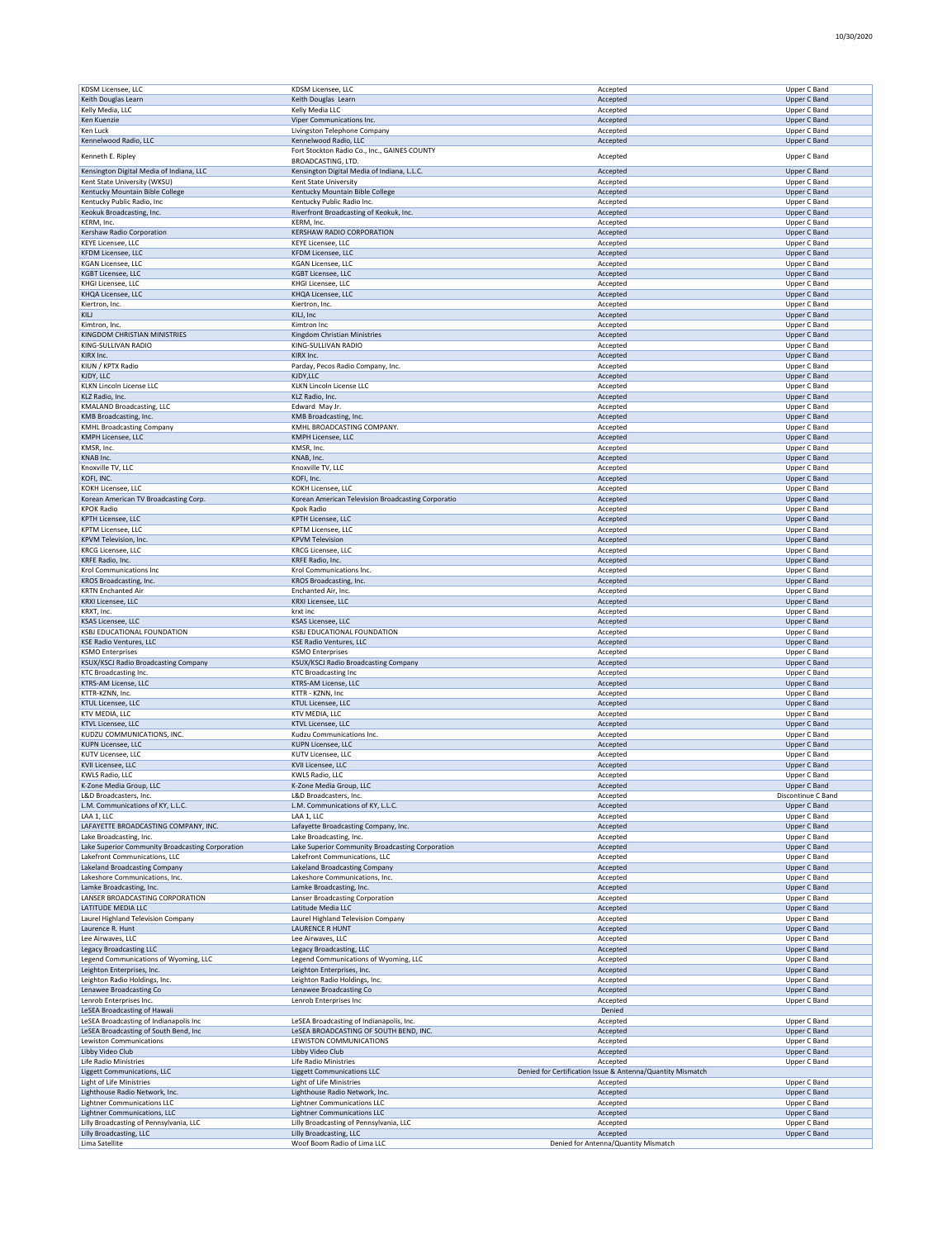| Little Falls Radio Corporation                                    | Little Falls Radio Corporation                  | Accepted                             | <b>Upper C Band</b> |
|-------------------------------------------------------------------|-------------------------------------------------|--------------------------------------|---------------------|
| Live Mobile Group LLC                                             | Live Mobile Group LLC                           | Accepted                             | Upper C Band        |
| Living Bread Radio, Inc.                                          | Living Bread Radio, Inc.                        | Accepted                             | <b>Upper C Band</b> |
| Living Faith Ministries Inc.                                      | Living Faith Ministries Inc                     | Accepted                             | Upper C Band        |
| LM Communications II of SC Inc                                    | LM Communications II of SC Inc                  | Accepted                             | <b>Upper C Band</b> |
| Lockwood Broadcasting, Inc.                                       | Lockwood Broadcasting, Inc.                     | Accepted                             | Upper C Band        |
| Logan Broadcasting Corporation                                    | <b>Logan Broadcasting Corporation</b>           | Accepted                             | <b>Upper C Band</b> |
| Long Communications, Inc.                                         | Long Communications, LLC                        | Accepted                             | Upper C Band        |
| Longport Media, LLC                                               | Longport Media, LLC                             | Accepted                             | <b>Upper C Band</b> |
| Lotus Bakersfield Corp.                                           | Lotus Bakersfield Corp.                         | Accepted                             | Upper C Band        |
| Lotus Broadcasting Corp.                                          | <b>Lotus Broadcasting Corp</b>                  | Accepted                             | <b>Upper C Band</b> |
| Lotus Fresno Corp.                                                | Lotus Fresno Corp.                              | Accepted                             | Upper C Band        |
| Lotus Los Angeles Corp                                            | Lotus Los Angeles Corp.                         | Accepted                             | Upper C Band        |
| Lotus Radio Corp.                                                 | Lotus Radio Corp                                | Accepted                             | Upper C Band        |
| Lotus TV of Phoenix LLC                                           | Lotus TV of Phoenix, LLC                        | Accepted                             | <b>Upper C Band</b> |
| Louisiana State University and A&M College (WWNO)                 |                                                 | Denied                               |                     |
| Louisiana Television Broadcasting, LLC                            | Louisiana Television Broadcasting, LLC          | Accepted                             | <b>Upper C Band</b> |
| Lovcom, Inc.                                                      | Lovcom, Inc.                                    | Accepted                             | Upper C Band        |
| LOWCOUNTRY 34 MEDIA, LLC                                          | Lowcountry 34 Media, LLC                        | Accepted                             | Upper C Band        |
| LOWCOUNTRY 45 MEDIA, LLC                                          | Lowcountry 34 Media, LLC                        | Accepted                             | Upper C Band        |
| Lucinda DeVaul-Tonges                                             | Lucinda DeVaul-Tonges                           | Accepted                             | <b>Upper C Band</b> |
| Luna County Broadcasting Company                                  | Luna County Broadcasting Company                | Accepted                             | Upper C Band        |
| Lycom Communications Inc.                                         | LYCOM COMMUNICATIONS INC.                       | Accepted                             | <b>Upper C Band</b> |
| M & J Radio LLC                                                   | M & J Radio LLC                                 | Accepted                             | Upper C Band        |
| M&M Broadcasters, Ltd.                                            | M&M Broadcasters, Ltd.                          | Accepted                             | <b>Upper C Band</b> |
| M.K.S. Broadcasting, Inc.                                         | M.K.S. Broadcasting, Inc.                       | Accepted                             | Upper C Band        |
| MacDonald Garber Broadcasting, Inc.                               | MacDonald Garber Broadcasting, Inc.             | Accepted                             | Upper C Band        |
| Mad Dog Wireless, Inc.                                            | MAD DOG WIRELESS, INC.                          | Accepted                             | Upper C Band        |
| <b>Madison County Cable</b>                                       | Madison County Cable, Inc.                      | Accepted                             | <b>Upper C Band</b> |
| Magnum Broadcasting, Inc.                                         | Magnum Broadcasting, Inc.                       | Accepted                             | Upper C Band        |
| Magnum Communications, Inc.                                       | Magnum Communications, Inc.                     | Accepted                             | Upper C Band        |
| Mahon Communications, Inc.                                        | Mahon Communications, Inc.                      | Accepted                             | Upper C Band        |
| Maine Public Broadcasting Corporation (Maine Public)              | Maine Public Broadcasting Corporation           | Accepted                             | Upper C Band        |
| Mainstreet Broadcasting Co., Inc.                                 | Mainstreet Broadcasting Co., Inc.               | Accepted                             | Upper C Band        |
| <b>Mainstreet Communications LLC</b>                              | <b>Mainstreet Communications LLC</b>            | Accepted                             | Upper C Band        |
| Manhattan Broadcasting Company, Inc.                              | Manhattan Broadcasting Company                  | Accepted                             | Upper C Band        |
| Maranatha Broadcasting Company, Inc.                              | Maranatha Broadcasting Company, Inc.            | Denied for Antenna/Quantity Mismatch |                     |
| Mark Media, Inc.                                                  | Mark Media, Inc.                                | Accepted                             | Upper C Band        |
| Mark V. Aulabaugh                                                 | Mark V Aulabaugh                                | Accepted                             | <b>Upper C Band</b> |
| Marne Elk Horn Telephone Company                                  | Marne & Elk Horn Telephone Company              | Accepted                             | Discontinue C Band  |
| Marquee Broadcasting Georgia, Inc.                                | Marquee Broadcasting Georgia, Inc.              | Accepted                             | Upper C Band        |
| Marquee Broadcasting Kentucky, Inc.                               | Marquee Broadcasting Kentucky, Inc.             | Accepted                             | Upper C Band        |
| Marquee Broadcasting, Inc.                                        | Marquee Broadcasting, Inc.                      | Accepted                             | <b>Upper C Band</b> |
| Martin Callahan / Center Cable Co                                 | Center Cable Co.                                | Accepted                             | Upper C Band        |
| Maryland Public Broadcasting Commission                           | Maryland Public Broadcasting Commission         | Accepted                             | <b>Upper C Band</b> |
| Mary's Children                                                   | Mary's Children, Inc.                           | Accepted                             | Upper C Band        |
| Massillon Cable TV, Inc.                                          | Massillon Cable TV, Inc.                        | Accepted                             | Combination         |
| Maumee Valley Broadcasting Association                            | Maumee Valley Broadcasting Association Inc.     | Accepted                             | Upper C Band        |
| Maximum Impact Communications, Inc.                               | Maximum Impact Communications, Inc.             | Accepted                             | <b>Upper C Band</b> |
| MAYAVISION, INC                                                   | Mayavision, Inc.                                | Accepted                             | Upper C Band        |
| Mayo Broadcasting Corporation                                     | Mayo Broadcasting Corporation                   | Accepted                             | <b>Upper C Band</b> |
| MBM Radio Laredo LLC                                              | MBM Radio Laredo LLC                            | Accepted                             | Upper C Band        |
| <b>MBM Texas Valley LLC</b>                                       | MBM TEXAS VALLEY LLC                            | Accepted                             | Upper C Band        |
| McKibbin Media Group, Inc.                                        | Jackson Radio Works, Inc., WCSR Inc.            | Accepted                             | Upper C Band        |
| Media East, LLC                                                   | Media East, LLC                                 | Accepted                             | Upper C Band        |
| Media Gateway Facility, LLC                                       |                                                 | Denied                               |                     |
| Media One                                                         | Media One Holdings, LLC                         | Accepted                             | <b>Upper C Band</b> |
| MEDIA PROFESSIONAL, LLC                                           | MEDIA PROFESSIONAL, LLC                         | Accepted                             | Upper C Band        |
| <b>Mediacom Communications Corporation</b>                        | Mediacom Communications Corporation             | Accepted                             | <b>Upper C Band</b> |
| Mediatrix SC, Inc.                                                | Mediatrix SC, Inc.                              | Accepted                             | Upper C Band        |
| Mega Media, LTD.                                                  | MEGA MEDIA, LTD.                                | Accepted                             | <b>Upper C Band</b> |
| Mel Wheeler, Inc.                                                 | Mel Wheeler Inc                                 | Accepted                             | Upper C Band        |
| Memphis Educational Television, Inc.                              | Flinn Broadcasting Corporation                  | Accepted                             | Upper C Band        |
| Mendota Broadcasting, Inc.                                        | Mendota Broadcasting, Inc.                      | Accepted                             | Discontinue C Band  |
| Mentor Partners, Inc.                                             | Mentor Partners, Inc.                           | Accepted                             | <b>Upper C Band</b> |
| Mercy's Bridge Media, LLC                                         | Mercy's Bridge Media, LLC                       | Accepted                             | Upper C Band        |
| <b>Meredith Communications LLC</b>                                | <b>Meredith Communications LLC</b>              | Accepted                             | Upper C Band        |
| Metroplex Communications, Inc.                                    | Metroplex Communications, Inc.                  | Accepted                             | Upper C Band        |
| MGR Media, LLC                                                    | MGR Media, LLC                                  | Accepter                             | Upper C Band        |
| Michael Butler Broadcasting, LLC                                  | Michael Butler Broadcasting, LLC                | Accepted                             | Upper C Band        |
| Michael R Petagine                                                | Michael Petagine                                | Accepted                             | <b>Upper C Band</b> |
| MICHAELSEN COMMUNICATIONS LLC                                     | Michaelsen Communications LLC                   | Accepted                             | Upper C Band        |
| Mid Nebraska Broadcasting, LLC                                    | Mid Nebraska Broadcasting, LLC                  | Accepted                             | <b>Upper C Band</b> |
| Mid-America Radio Group, Inc.                                     | Mid-America Radio Group, Inc.                   | Accepted                             | Upper C Band        |
| Mid-America Radio of Indiana, Inc.                                | Mid-America Radio of Indiana, Inc.              | Accepted                             | <b>Upper C Band</b> |
| Midcontinent Communications                                       | <b>Midcontinent Communications</b>              | Accepted                             | Combination         |
| MIDDLE TENNESSEE BROADCASTING INC.                                | Middle Tennessee Broadcasting Co.               | Accepted                             | <b>Upper C Band</b> |
| Middle Tennessee State University                                 | MIDDLE TENNESSEE STATE UNIVERSITY               | Accepted                             | Upper C Band        |
| Mid-Hudson Cablevision, Inc.                                      | MID-HUDSON CABLEVISION                          | Accepted                             | <b>Upper C Band</b> |
| Midnight Hour Broadcasting, LLC                                   | Midnight Hour Broadcasting, LLC                 | Accepted                             | Upper C Band        |
| Midwest Communications, Inc.                                      | Midwest Communications, Inc.                    | Accepted                             | Upper C Band        |
| Midwest Information Systems Inc.                                  |                                                 | Denied                               |                     |
| <b>Midwest Radio Corporation</b>                                  | MIDWEST RADIO CORPORATION                       | Accepted                             | Upper C Band        |
| MIELKE BROADCASTING GROUP                                         | Mielke Broadcasting Group                       | Accepted                             | Upper C Band        |
| Mifflin County Communications, Inc.                               | Mifflin County Communications, Inc.             | Accepted                             | Upper C Band        |
| Mike Palmer                                                       | Acme Communications, Inc.                       | Accepted                             | Upper C Band        |
| Miles City Forsyth Broadcasting                                   | MILES CITY FORSYTH BROADCASTING                 | Accepted                             | Upper C Band        |
|                                                                   |                                                 |                                      |                     |
| Milner Broadcasting Enterprises, LLC, Milner Media Partners, Inc. | Milner Broadcasting Enterprises, LLC            | Accepted                             | Upper C Band        |
| Milwaukee Area Technical College (Milwaukee PBS)                  | Milwaukee Area Technical College District Board | Accepted                             | <b>Upper C Band</b> |
| MINNESOTA IOWA CHRISTIAN BROADCASTING INC                         | Minnesota Iowa Christian Broadcasting Inc       | Accepted                             | Upper C Band        |
| Minnesota Public Radio                                            | Minnesota Public Radio                          | Accepted                             | <b>Upper C Band</b> |
| Minnesota State University, Mankato - KMSU Radio                  | Minnesota State University                      | Accepted                             | Upper C Band        |
| Minnesota Valley Broadcasting Company                             | MINNESOTA VALLEY BROADCASTING COMPANY           | Accepted                             | Upper C Band        |
| Mircle Raido, Inc.                                                | MIRCLE RAIDO, INC.                              | Accepted                             | Upper C Band        |
| Mississippi Broadcasters L.L.C.                                   | Mississippi Broadcasters, L.L.C.                | Accepted                             | Upper C Band        |
| Missouri Valley Broadcasting, Inc.                                | Missouri Valley Broadcasting, Inc.              | Accepted                             | Upper C Band        |
| MLGC, L.L.C.                                                      | MLGC, L.L.C.                                    | Accepted                             | <b>Upper C Band</b> |
| MLS Broadcasting, Inc.                                            | MLS Broadcasting, Inc.                          | Accepted                             | Upper C Band        |
| Momentum Broadcasting, LP                                         | Momentum Broadcasting LP                        | Accepted                             | <b>Upper C Band</b> |
| Mongoose Works, Ltd.                                              | Mongoose Works, Ltd.                            | Accepted                             | Upper C Band        |
| Monica Warner                                                     | Royal Gorge Broadcasting LLC                    | Accepted                             | Upper C Band        |
| Montana Christian Radio Association                               | Montana Christian Radio Association             | Accepted*                            | Upper C Band        |
| Montclair Communications, Inc.                                    | Montclair Communications Inc.                   | Accepted                             | Upper C Band        |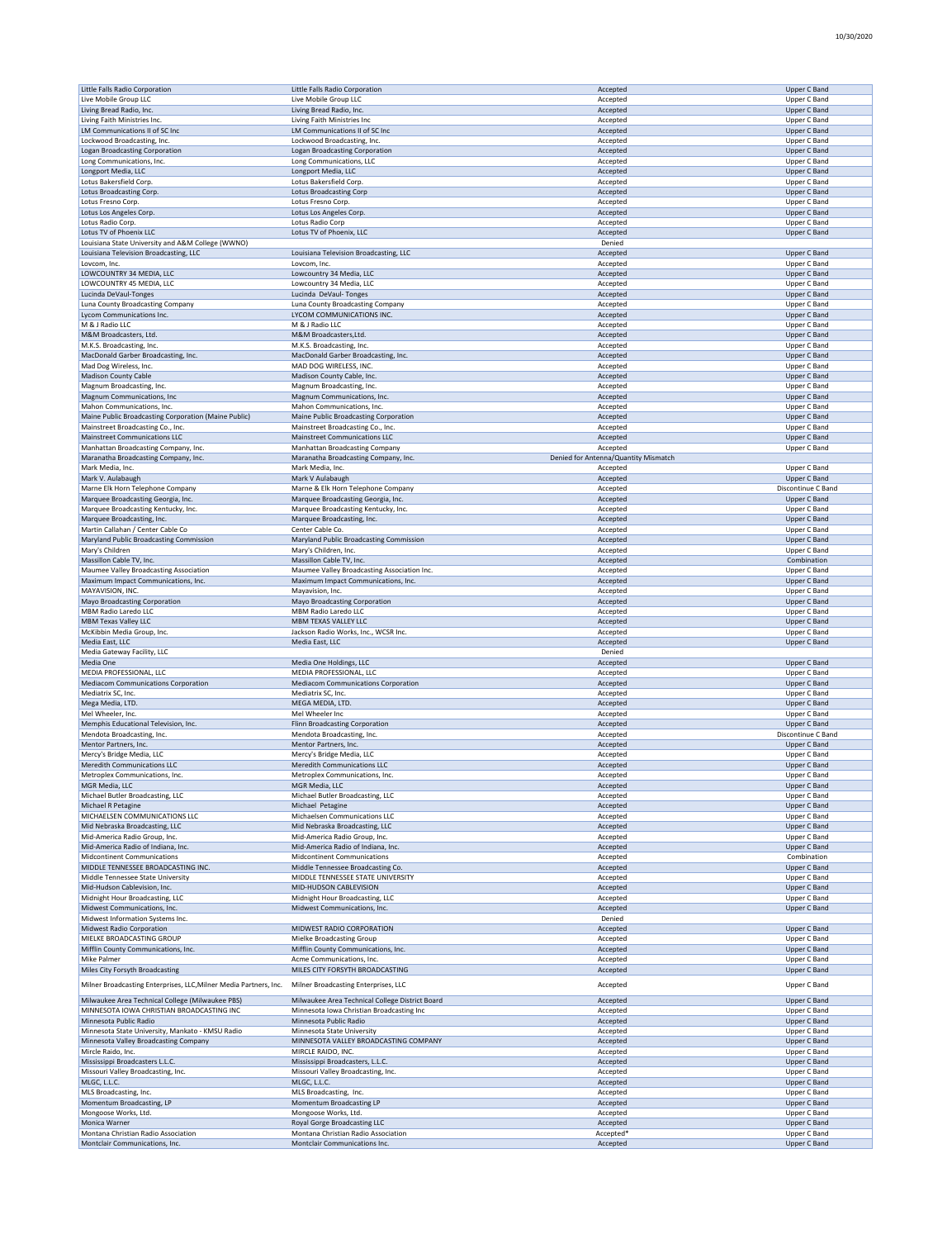| Monticello Media LLC                                         | Monticello Media LLC                                   | Accepted | Upper C Band        |
|--------------------------------------------------------------|--------------------------------------------------------|----------|---------------------|
| Monticello Wayne County Media Inc                            | Monticello Wayne County Media Inc                      | Accepted | Upper C Band        |
|                                                              |                                                        |          |                     |
| MOR MEDIA, Inc.                                              | Dina L Mason                                           | Accepted | Upper C Band        |
| Morgan County Broadcasting Co Inc.                           | Morgan County Broadcasting Co Inc.                     | Accepted | Upper C Band        |
|                                                              | Morgan County Broadcasting, Morgan County Broadcasting |          |                     |
| Morgan County Media, LLC                                     | Co Inc.                                                | Accepted | Upper C Band        |
|                                                              |                                                        |          |                     |
| Morongo Basin Broadcasting                                   | Morongo Basin Broadcasting Corporation                 | Accepted | <b>Upper C Band</b> |
| Mother Lode Broadcasting                                     | Mother Lode Broadcasting                               | Accepted | Upper C Band        |
| Mountain Broadcasting Corporation                            | <b>Mountain Broadcasting Corporation</b>               | Accepted | Upper C Band        |
| Mountain Lake Public Telecommunications Council              | Mountain Lake Public Telecommunications Council        | Accepted | Upper C Band        |
| Mountain Rural Telephone Cooperative Corporation             | Mountain Rural Telephone Cooperative Corporation       | Accepted | Upper C Band        |
|                                                              |                                                        |          |                     |
| Mountain Top Media LLC                                       | East Kentucky Broadcasting Corporation                 | Accepted | Upper C Band        |
| MT. RUSHMORE BROADCASTING, INC.                              | Mt. Rushmore Broadcasting, Inc.                        | Accepted | Upper C Band        |
| MTCO Communications Inc.                                     | MTCO Communications, Inc.                              | Accepted | Upper C Band        |
|                                                              |                                                        |          |                     |
| MTN Broadcasting, Inc.                                       | MTN Broadcasting, Inc                                  | Accepted | Upper C Band        |
| Murray State University                                      | Murray State University                                | Accepted | Upper C Band        |
| Music Express Broadcasting Corp. of Northeast Ohio           | Music Express Broadcasting Corp. of Northeast Ohio     | Accepted | Upper C Band        |
| Music Ministries Inc.                                        | Music Ministries Inc.                                  | Accepted | Upper C Band        |
|                                                              |                                                        |          |                     |
| MUSKINGUM UNIVERSITY                                         | Muskingum University                                   | Accepted | Upper C Band        |
| MWB Broadcasting II, LLC                                     | MWB Broadcasting II, LLC                               | Accepted | Upper C Band        |
| MY COUNTRY RADIO, LLC                                        | My Country Radio LLC                                   | Accepted | Upper C Band        |
| Nantucket Public Radio, Inc.                                 | Nantucket Public Radio, Inc.                           | Accepted | Upper C Band        |
|                                                              |                                                        |          |                     |
| NATIONAL SERVICE SOURCE INC.                                 | United Service Source, Inc.                            | Accepted | Upper C Band        |
| Nebraska Educational Telecommunications Commission           | Nebraska Educational Telecommunications Commission     | Accepted | Upper C Band        |
|                                                              |                                                        |          |                     |
| Nebraska Rural Radio Association                             | Nebraska Rural Radio Association                       | Accepted | Upper C Band        |
|                                                              |                                                        |          |                     |
| Nelly Broadcasting Idaho, LLC                                | Nelly Broadcasting Idaho, LLC                          | Accepted | Upper C Band        |
| <b>Nelly Broadcasting LLC</b>                                | Nelly Broadcasting, LLC                                | Accepted | Upper C Band        |
| Nelson Enterprises, Inc.                                     | NELSON ENTERPRISES INC                                 | Accepted | Upper C Band        |
| Nelson TV, Inc.                                              | Nelson TV, Inc.                                        | Accepted | Upper C Band        |
|                                                              |                                                        |          |                     |
| Nelsonville TV Cable, Inc.                                   | Nelsonville TV Cable, Inc.                             | Accepted | Upper C Band        |
| Nevada Public Radio                                          | NEVADA PUBLIC RADIO CORPORATION                        | Accepted | <b>Upper C Band</b> |
| New Age Communications Ltd                                   | New Age Communications Ltd                             | Accepted | Upper C Band        |
| New Age Media of Gainesville License, LLC                    | New Age Media of Gainesville License, LLC              | Accepted | Upper C Band        |
|                                                              |                                                        |          |                     |
| New Age Media of Pennsylvania License, LLC                   | New Age Media of Pennsylvania License, LLC             | Accepted | Upper C Band        |
| New Age Media of Tennessee License, LLC                      | New Age Media of Tennessee License, LLC                | Accepted | Upper C Band        |
| New Albany Broadcasting Co Inc                               | New Albany Broadcasting Co Inc                         | Accepted | Discontinue C Band  |
|                                                              |                                                        |          |                     |
| NEW CENTURY BROADCASTING, LLC                                | New Century Broadcasting, LLC                          | Accepted | Upper C Band        |
| NEW HAMPSHIRE FAMILY RADIO LLC                               | New Hampshire Family Radio LLC                         | Accepted | Upper C Band        |
| New Hampshire Public Radio, Inc.                             | New Hampshire Public Radio, Inc.                       | Accepted | Upper C Band        |
| New Hope Telephone Cooperative                               | New Hope Telephone Coop                                | Accepted | Discontinue C Band  |
|                                                              |                                                        |          |                     |
| New Jersey Public Broadcasting Authority (NJPBA)             | New Jersey Public Broadcasting Authority               | Accepted | Combination         |
| New Life Studios, Inc.                                       | New Life Studios, Inc.                                 | Accepted | Upper C Band        |
| New Media Broadcasters, Inc.                                 | New Media Broadcasters, Inc.                           | Accepted | Upper C Band        |
|                                                              |                                                        |          |                     |
| New South Radio Inc.                                         | New South Radio Inc                                    | Accepted | Upper C Band        |
| NEW WEST BROADCASTING SYSTEMS, INC.                          | New West Broadcasting Systems, Inc.                    | Accepted | Upper C Band        |
| Newcomb Broadcasting Corporation                             | NEWCOMB BROADCASTING CORPORATION                       | Accepted | Upper C Band        |
| Nex-Tech, LLC                                                | Nex-Tech LLC                                           | Accepted | Upper C Band        |
|                                                              |                                                        |          |                     |
| Nittany Media, Inc.                                          | Nittany Media Inc                                      | Accepted | Upper C Band        |
| NKTelco, Inc.                                                | NKTELCO, INC.                                          | Accepted | Upper C Band        |
| Nobco, Inc.                                                  | Nobco, Inc.                                            | Accepted | Upper C Band        |
| Nodaway Broadcasting Corporation                             | Nodaway Broadcasting Corporation                       | Accepted | Upper C Band        |
|                                                              |                                                        |          |                     |
|                                                              |                                                        |          |                     |
| Nortex Communication Company                                 | Nortex Communications Company                          | Accepted | Upper C Band        |
|                                                              |                                                        |          |                     |
| North American Broadcasting Co., Inc.                        | North American Broadcasting Co., Inc.                  | Accepted | Upper C Band        |
| North Cascades Broadcasting, Inc.                            | North Cascades Broadcasting, Inc.                      | Accepted | Upper C Band        |
| North Country Media, Inc.                                    | North Country Media, Inc.                              | Accepted | <b>Upper C Band</b> |
| North Georgia Radio Group, L.P.                              | North Georgia Radio Group, L.P.                        | Accepted | Upper C Band        |
| North Louisiana Broadcasting, Inc.                           | North Louisiana Broadcasting, Inc.                     | Accepted | Upper C Band        |
|                                                              |                                                        |          |                     |
| NORTH SHORE BROADCASTING COMPANY, INC.                       | North Shore Broadcasting Company, Inc.                 | Accepted | Upper C Band        |
| North Street Enterprises, Inc.                               | North Street Enterprises, Inc.                         | Accepted | Upper C Band        |
| NorthEast Cable Television LLC                               |                                                        | Denied   |                     |
|                                                              | NORTHEAST COLORADO BROADCASTING LLC                    |          |                     |
| Northeast Colorado Broadcasting LLC                          |                                                        | Accepted | Upper C Band        |
| Northeast Oklahoma Broadcast Network                         | Northeast Oklahoma Broadcast Network                   | Accepted | Upper C Band        |
| Northeast Telephone Company, LLC                             | NORTHEAST TELEPHONE COMPANY, LLC                       | Accepted | Combination         |
| Northeastern Educational Television of Ohio, Inc.            | Northeastern Educational Television of Ohio, Inc.      | Accepted | Upper C Band        |
|                                                              |                                                        |          |                     |
| Northeastern Pennsylvania Educational Television Association | Northeastern Pennsylvania Educational Television A     | Accepted | <b>Upper C Band</b> |
| (WVIA)                                                       |                                                        |          |                     |
| Northern Arizona University                                  | Northern Arizona University                            | Accepted | Upper C Band        |
| Northern Broadcast Ministries, Inc                           |                                                        |          |                     |
| Northland Television, LLC                                    | Northland Television, LLC                              | Accepted | Upper C Band        |
|                                                              |                                                        |          |                     |
| Northwest Community Communications, Inc                      | Northwest Community Communications, Inc.               | Accepted | Upper C Band        |
| Northwest Fiber, LLC dba Ziply Fiber                         |                                                        | Accepted | Upper C Band        |
| Northwest Iowa Telephone Co. Inc.                            | Northwest Iowa Telephone Co Inc                        | Accepted | Upper C Band        |
| NRG License Sub, LLC                                         | NRG License Sub, LLC                                   | Accepted | Upper C Band        |
|                                                              | NTS Communications, LLC d/b/a Vexus                    |          |                     |
| NTS Communications, LLC d/b/a Vexus                          |                                                        | Accepted | Upper C Band        |
| Oak Run Associates Ltd.                                      | Oak Run Associates Ltd/ DECCA Cable                    | Accepted | Upper C Band        |
| <b>Ohio Midland Newsgroup</b>                                | Ohio Midland Newsgroup, LLC                            | Accepted | Upper C Band        |
| Ohio University                                              | Ohio University                                        | Accepted | Upper C Band        |
|                                                              |                                                        |          |                     |
| Oklahoma State University (KOSU)                             | Oklahoma State University                              | Accepted | Upper C Band        |
| OL TIMEY BROADCASTING, LLC                                   | Ol Timey Broadcasting, LLC                             | Accepted | Upper C Band        |
| One Ministries, Inc.                                         | ONE MINISTRIES, INC.                                   | Accepted | Combination         |
| One Point Technologies Inc.                                  | One Point Technologies Inc.                            | Accepted | Upper C Band        |
|                                                              | One Putt                                               |          |                     |
| One Putt                                                     |                                                        | Accepted | Upper C Band        |
| Oneida Cablevision                                           | Oneida Cablevision, Inc.                               | Accepted | Upper C Band        |
| Open Roads Media, LLC                                        |                                                        | Accepted | Upper C Band        |
| <b>Oral Roberts University</b>                               | Oral Roberts University                                | Accepted | Upper C Band        |
| Orbital Media Networks, Inc.                                 | Orbital Media Networks, Inc.                           |          |                     |
|                                                              |                                                        | Accepted | Upper C Band        |
| <b>OTEC Communication Company</b>                            | <b>OTEC Communication Company</b>                      | Accepted | Discontinue C Band  |
| O-Town Communications Inc.                                   | O-TOWN COMMUNICATIONS INC.                             | Accepted | Upper C Band        |
| Our Three Sons, LLP                                          | OUR THREE SONS BROADCASTING LLP                        | Accepted | Upper C Band        |
| Pacific Public Media                                         | Pacific Public Media                                   | Accepted | Combination         |
|                                                              |                                                        |          |                     |
| PACKER RADIO WION, LLC                                       | Packer Radio WION, LLC                                 | Accepted | Upper C Band        |
| Palmetto Rural Telephone Cooperative, Inc.                   | PALMETTO RURAL TELEPHONE COOPERATIVE INC.              | Accepted | Upper C Band        |
| PAMPA BROADCASTERS, INC.                                     | Pampa Broadcasters, Inc.                               | Accepted | Upper C Band        |
|                                                              |                                                        |          |                     |
| PAR Broadcasting, Inc.                                       | PAR Broadcasting Inc.                                  | Accepted | Upper C Band        |
| PARENTCORP FOUNDATION                                        | PARENTCORP FOUNDATION                                  | Accepted | Upper C Band        |
| Pathfinder Communications Corporation                        | Pathfinder Communications Corporation                  | Accepted | Upper C Band        |
| Pathway Com-Tel, Inc.                                        | Pathway Com-Tel, Inc.                                  | Accepted | Upper C Band        |
|                                                              |                                                        |          |                     |
| <b>Patrick Broadcasting</b>                                  | <b>Patrick Broadcasting</b>                            | Accepted | Upper C Band        |
| PATRICK COMMUNITY MEDIA, INC.                                | Patrick Community Media, Inc.                          | Accepted | Upper C Band        |
| Paul Bunyan Rural Telephone                                  | Paul Bunyan Rural Telephone                            | Accepted | Upper C Band        |
| Paul Jones                                                   | <b>Holy Spirit Radio</b>                               | Accepted | Upper C Band        |
| Paul Tinkle                                                  | Thunderbolt Broadcasting Company                       | Accepted | Upper C Band        |
| Pax Catholic Communications, Inc.                            | PAX Catholic Communications, Inc.                      | Accepted | Upper C Band        |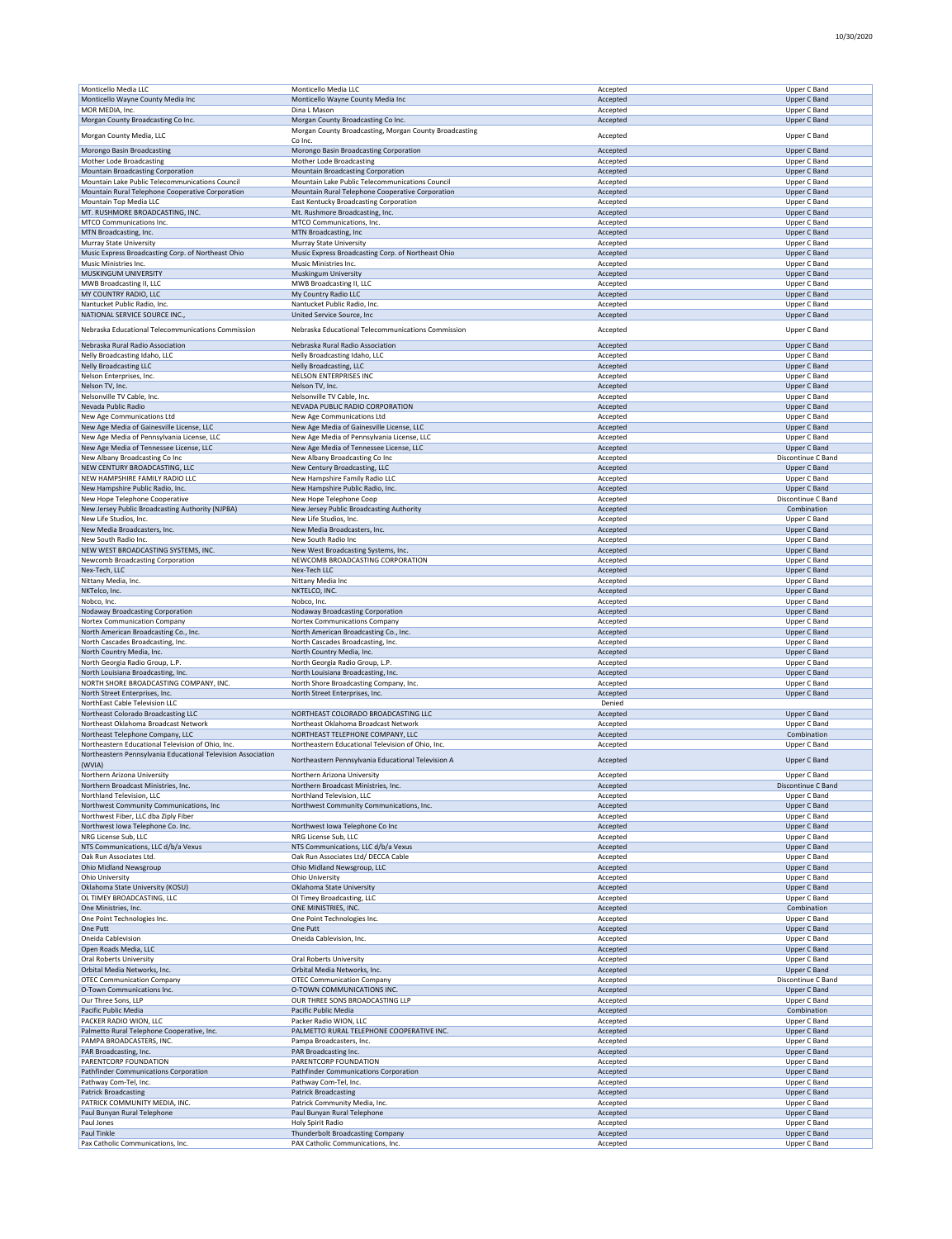| Payne 5 Communications, LLC                                                   | Payne 5 Communications, LLC                                                           | Accepted                             | <b>Upper C Band</b>          |
|-------------------------------------------------------------------------------|---------------------------------------------------------------------------------------|--------------------------------------|------------------------------|
| PEARSON BROADCASTING OF MARSHALL, INC.                                        | Pearson Broadcasting of Marshall, Inc.                                                | Accepted                             | Upper C Band                 |
|                                                                               |                                                                                       |                                      |                              |
| PEARSON BROADCASTING OF PARIS, INC.                                           | Pearson Broadcasting of Paris, Inc.                                                   | Accepted                             | <b>Upper C Band</b>          |
| Pennyrille Christian Community, Inc.                                          | Pennyrile Christian Community, Inc.                                                   | Accepted                             | Upper C Band                 |
| Pentecostal Revival Assoc., Inc.                                              | Pentecostal Revival Assoc., Inc.                                                      | Accepted                             | <b>Upper C Band</b>          |
|                                                                               |                                                                                       |                                      |                              |
| Peoples Rural Telephone Cooperative Corp. Inc.                                | Peoples Rural Telephone Cooperative Corp. Inc.                                        | Accepted                             | Upper C Band                 |
| Peoria (WYZZ-TV) Licensee, Inc.                                               | PEORIA (WYZZ-TV) LICENSEE, INC.                                                       | Accepted                             | Upper C Band                 |
| Perry County Broadcasting Company, Inc.                                       | Perry County Broadcasting Company, Inc.                                               | Accepted                             | Upper C Band                 |
| Peter and John Radio Fellowship, Inc.                                         | Peter and John Radio Fellowship Inc dba WRBS 95.1                                     | Accepted                             | Upper C Band                 |
|                                                                               |                                                                                       |                                      |                              |
| PHARIS BROADCASTING, INC.                                                     | Pharis Broadcasting, Inc.                                                             | Accepted                             | Upper C Band                 |
| Phillips Broadcasting, Inc.                                                   | Phillips Broadcasting, Inc.                                                           | Accepted                             | Upper C Band                 |
| PILLAR OF FIRE                                                                | Pillar of Fire                                                                        | Accepted                             | Upper C Band                 |
|                                                                               |                                                                                       |                                      |                              |
| Pine Belt Broadcasting, LLC                                                   | Pine Belt Broadcasting, LLC                                                           | Accepted                             | Upper C Band                 |
| Pioneer Long Distance, Inc.                                                   | PIONEER LONG DISTANCE, INC.                                                           | Accepted                             | Upper C Band                 |
| Pirate Radio Group LLC                                                        | Pirate Media Group, LLC                                                               | Accepted                             | <b>Upper C Band</b>          |
| Plant TiftNet, Inc.                                                           | Plant TiftNet                                                                         |                                      |                              |
|                                                                               |                                                                                       | Accepted                             | Upper C Band                 |
| Plymouth Rock Broadcasting Co., Inc.                                          | Plymouth Rock Broadcasting Co., Inc.                                                  | Accepted                             | <b>Upper C Band</b>          |
| PMCM TV, LLC                                                                  | PMCM TV, LLC                                                                          | Accepted                             | Upper C Band                 |
| Positive Radio Group, Inc. (OH)                                               | Positive Radio Group, Inc.(OH)                                                        | Accepted                             | Upper C Band                 |
|                                                                               |                                                                                       |                                      |                              |
| Pottsville Broadcasting Company, Inc                                          | Pottsville Broadcasting Company, Inc.                                                 | Accepted                             | Upper C Band                 |
| Powell Broadcasting Company, L.L.C.                                           | Powell Broadcasting Company, LLC                                                      | Accepted                             | Upper C Band                 |
| Prairie Public Broadcasting, Inc.                                             | Prairie Public Broadcasting, Inc.                                                     | Accepted                             | Upper C Band                 |
|                                                                               |                                                                                       |                                      |                              |
| Prairie Winds Broadcasting, Inc.                                              | Prairie Winds Broadcasting, Inc.                                                      | Accepted                             | <b>Upper C Band</b>          |
| Prescott Valley Broadcasting Co., Inc.                                        | Prescott Valley Broadcasting Company, Inc.                                            | Accepted                             | Upper C Band                 |
| Press Communications, LLC                                                     | Press Communications, LLC                                                             | Accepted                             | <b>Upper C Band</b>          |
| Price Media Corporation                                                       | price media corporation                                                               | Accepted                             | Upper C Band                 |
|                                                                               |                                                                                       |                                      |                              |
| Princeton Broadcasting Co., inc.                                              | Princeton Broadcasting Co., Inc.                                                      | Accepted                             | Upper C Band                 |
| Priority Communications, Inc.                                                 | Priority Communications, Inc.                                                         | Accepted                             | Upper C Band                 |
| Prism Broadcasting Network, Inc.                                              | Prism Broadcasting Network Inc                                                        | Denied for Antenna/Quantity Mismatch |                              |
|                                                                               |                                                                                       |                                      |                              |
| Pritchard Broadcasting Corporation                                            | PRITCHARD BROADCASTING CORPORATION                                                    | Accepted                             | Upper C Band                 |
| Proclaim Broadcasting, Inc.                                                   | Proclaim Broadcasting, Inc.                                                           | Accepted                             | <b>Upper C Band</b>          |
| Procomm Solutions, Inc.                                                       | PROCOMM SOLUTIONS, INC.                                                               | Accepted                             | Discontinue C Band           |
| PROGRESSIVE BROADCASTING SYSTEM, INC.                                         | Progressive Broadcasting System, Inc.                                                 | Accepted                             | Upper C Band                 |
|                                                                               |                                                                                       |                                      |                              |
| Progressive Broadcasting, Inc.                                                | Progressive Broadcasting, Inc.                                                        | Accepted                             | Upper C Band                 |
| Public Broadcasting of Colorado, Inc.                                         | Public Broadcasting of Colorado, Inc.                                                 | Accepted                             | <b>Upper C Band</b>          |
| Public Broadcasting of Northwest PA                                           | Public Broadcasting of Northwest PA                                                   | Accepted                             | Upper C Band                 |
|                                                                               |                                                                                       |                                      |                              |
| Public Radio Inc.                                                             | Public Radio Inc                                                                      | Accepted                             | <b>Upper C Band</b>          |
| Public Television 19, Inc.                                                    | PUBLIC TELEVISION 19 INC                                                              | Accepted                             | Discontinue C Band           |
| Puffer Broadcasting, Inc.                                                     | Puffer Broadcasting, Inc.                                                             | Accepted                             | <b>Upper C Band</b>          |
|                                                                               | PULASKI ELECTRIC SYSTEMS                                                              |                                      |                              |
| Pulaski Electric Systems                                                      |                                                                                       | Accepted                             | Upper C Band                 |
| <b>Purdue University</b>                                                      |                                                                                       | Denied                               |                              |
| Pure Word Broadcasting, LLC                                                   | PURE WORD BROADCASTING, LLC                                                           | Accepted                             | Upper C Band                 |
|                                                                               |                                                                                       |                                      |                              |
| Q MEDIA GROUP, LLC                                                            | Q MEDIA GROUP, LLC                                                                    | Accepted                             | <b>Upper C Band</b>          |
| Q MEDIA PROPERTIES, LLC                                                       | Q MEDIA PROPERTIES, LLC                                                               | Accepted                             | Upper C Band                 |
| R&J Broadcasting, Inc.                                                        | R&J Broadcasting, Inc.                                                                | Accepted                             | <b>Upper C Band</b>          |
|                                                                               |                                                                                       |                                      |                              |
| Radiant Life Ministries, Inc.                                                 | Radiant Life Ministries, Inc., Lowcountry 34 Media, LLC                               | Accepted                             | Upper C Band                 |
|                                                                               |                                                                                       |                                      |                              |
| Radigan Broadcasting Group, LLC                                               | Radigan Broadcasting Group, LLC                                                       | Accepted                             | <b>Upper C Band</b>          |
| Radio Active Media, Inc.                                                      | Radio Active Media, Inc.                                                              | Accepted                             | Upper C Band                 |
|                                                                               |                                                                                       |                                      |                              |
| Radio Catholic                                                                | RADIO CATHOLIC                                                                        | Accepted                             | <b>Upper C Band</b>          |
| Radio Fargo-Moorhead, Inc.                                                    | Radio Fargo-Moorhead, Inc.                                                            | Accepted                             | Upper C Band                 |
| Radio Greenbrier, LLC                                                         | Radio Greenbrier, LLC                                                                 |                                      | Upper C Band                 |
|                                                                               |                                                                                       |                                      |                              |
|                                                                               |                                                                                       | Accepted                             |                              |
| Radio Greeneville                                                             | Radio Greeneville, Inc                                                                | Accepted                             | Upper C Band                 |
| Radio International KATQ Broadcast Association, Inc.                          | Radio International KATQ BC Asso Inc                                                  | Accepted                             | <b>Upper C Band</b>          |
|                                                                               |                                                                                       |                                      |                              |
| Radio License Holding CBC LLC                                                 | Radio License Holding CBC, LLC                                                        | Accepted                             | Upper C Band                 |
| Radio License Holding SRC LLC                                                 | Radio License Holding SRC LLC                                                         | Accepted                             | <b>Upper C Band</b>          |
|                                                                               | Cumulus Media Inc., Debtor-In-Possession, Radio License                               |                                      |                              |
| Radio License Holdings CBS LLC                                                | Holding CBC, LLC                                                                      | Accepted                             | Upper C Band                 |
|                                                                               |                                                                                       |                                      |                              |
| Radio License Holdings, LLC                                                   | Cumulus Media Inc., Debtor-In-Possession                                              | Accepted                             | <b>Upper C Band</b>          |
| Radio Millenium LLC                                                           | Radio Millennium LLC                                                                  | Accepted                             | Upper C Band                 |
| Radio Partners, LLC                                                           | Radio Partners, LLC                                                                   | Accepted                             | <b>Upper C Band</b>          |
|                                                                               |                                                                                       |                                      |                              |
| Radio Plus Bay Cities, LLC                                                    | Radio Plus Bay Cities LLC                                                             | Accepted                             | Upper C Band                 |
| Radio Training Network, Inc.                                                  | Radio Training Network Inc                                                            | Accepted                             | <b>Upper C Band</b>          |
| Radio Vermont Group                                                           | Radio Vermont Classics, LLC                                                           | Accepted                             | Upper C Band                 |
|                                                                               |                                                                                       |                                      |                              |
| RADIOJONES, LLC                                                               | RadioJones, LLC                                                                       | Accepted                             | <b>Upper C Band</b>          |
| Ranchland Broadcasting Company, Inc.                                          | Ranchland Broadcasting Company, Inc.                                                  | Accepted                             | Upper C Band                 |
|                                                                               |                                                                                       |                                      |                              |
| Randal J. Miller                                                              | Miller Communications, Inc., Kaskaskia Broadcasting, Inc.                             | Accepted                             | <b>Upper C Band</b>          |
|                                                                               |                                                                                       |                                      |                              |
| Rapid Broadcasting, Inc.                                                      | Rapid Broadcasting Company                                                            |                                      | Upper C Band                 |
| RayMark Broadcasting Co. Inc                                                  | Raymark Broadcasting Co., Inc.                                                        | Accepted                             | Upper C Band                 |
| RB3, LLC                                                                      | RB3, LLC                                                                              | Accepted                             | Discontinue C Band           |
|                                                                               | RCN License Subsidiary, Inc.                                                          |                                      |                              |
| RCN License Subsidiary, Inc.                                                  |                                                                                       | Accepted                             | <b>Upper C Band</b>          |
| Real Presence Radio                                                           | Real Presence Radio                                                                   | Accepted                             | Upper C Band                 |
| Rebecca L. White                                                              | Rebecca L. White                                                                      | Accepted                             | Upper C Band                 |
| Rebecca L. White WSLM 1220 AM                                                 | <b>WSLM 1220 AM</b>                                                                   | Accepted                             | Upper C Band                 |
| RED BEACON COMMUNICATIONS, LLC                                                |                                                                                       |                                      |                              |
|                                                                               | Red Beacon Communications, LLC                                                        | Accepted                             | Upper C Band                 |
| Red Peach LLC                                                                 | Red Peach LLC                                                                         | Accepted                             | Upper C Band                 |
| RED RIVER RADIO, INC.                                                         | Red River Radio, Inc.                                                                 | Accepted                             | Upper C Band                 |
|                                                                               |                                                                                       |                                      |                              |
| RED-C Apostolate: Religious Education for the Domestic Church                 | RED-C Apostolate: Religious Education for the Dome                                    | Accepted                             | Upper C Band                 |
|                                                                               |                                                                                       |                                      |                              |
| Redwood Empire Stereocasters                                                  | Redwood Empire Stereocasters                                                          | Accepted                             | Upper C Band                 |
| Redwood Tv Improvement Corporation                                            | Redwood Tv Improvement Corporation                                                    | Accepted                             | Upper C Band                 |
|                                                                               |                                                                                       |                                      |                              |
| Reedsburg Utility Commission                                                  | <b>Reedsburg Utility Commission</b>                                                   | Accepted                             | <b>Upper C Band</b>          |
| Regents of the University of California                                       | Regents of the University of California                                               | Accepted                             | Upper C Band                 |
| Regents of the University of NM and the Board of education of                 |                                                                                       |                                      |                              |
| Albuquerque, NM (KNME)                                                        | Regents of the University of New Mexico&BoardEduca                                    | Accepted                             | <b>Upper C Band</b>          |
|                                                                               |                                                                                       |                                      |                              |
| Regional Radio Group, LLC                                                     | Regional Radio Group, LLC                                                             | Accepted                             | Upper C Band                 |
| Relevant Media Inc.                                                           | Relevant Media, Inc.                                                                  | Accepted                             | <b>Upper C Band</b>          |
| Relevant Radio, Inc.                                                          | Relevant Radio, Inc.                                                                  | Accepted                             | Upper C Band                 |
|                                                                               |                                                                                       |                                      |                              |
| Renard Communications Corp.                                                   | Renard Communications Corp.                                                           | Accepted                             | Upper C Band                 |
|                                                                               |                                                                                       |                                      |                              |
| Reserve Long Distance Company, Inc.                                           | Reserve Long Distance d/b/a Reserve Telecommunicat                                    | Accepted                             | Upper C Band                 |
|                                                                               |                                                                                       |                                      |                              |
| <b>Resort Broadcasting Company LLC</b>                                        | <b>Resort Broadcasting Company LLC</b>                                                | Accepted                             | <b>Upper C Band</b>          |
| RESULTS BROADCASTING OF IRON MOUNTAIN, INC.                                   | Results Broadcasting of Iron Mountain, Inc.                                           | Accepted                             | Upper C Band                 |
| Results Broadcasting, Inc.                                                    | Results Broadcasting, Inc.                                                            | Accepted                             | Upper C Band                 |
|                                                                               |                                                                                       |                                      |                              |
| Results Radio, LLC                                                            | Results Radio of Chico Licensee, LLC                                                  | Accepted                             | Upper C Band                 |
| Reynolds Media Inc.                                                           | Reynolds Media, Inc                                                                   | Accepted                             | <b>Upper C Band</b>          |
| Rhode Island Public Radio, Inc.                                               | Rhode Island Public Radio                                                             | Accepted                             | Upper C Band                 |
|                                                                               |                                                                                       |                                      |                              |
| Richard L. Garcia Broadcasting, Inc.                                          | Richard L. Garcia Broadcasting, Inc.                                                  | Accepted                             | Upper C Band                 |
| <b>Rick Dechant</b>                                                           | GBT Communications, Inc.                                                              | Accepted                             | Upper C Band                 |
| Rigby Broadcasters, Incorporated                                              | Rugby Broadcasters, Incorporated                                                      | Accepted                             | Upper C Band                 |
|                                                                               |                                                                                       | Accepted*                            |                              |
| Riverfront Broacasting LLC                                                    | goldrush broadcasting                                                                 |                                      | Upper C Band                 |
| Riverfront Broacasting, LLC<br>RNN National, LLC, RNN Philly License Co., LLC | Riverfront Broadcasting of Iowa LLC<br>RNN National, LLC, RNN Philly License Co., LLC | Accepted<br>Accepted                 | Upper C Band<br>Upper C Band |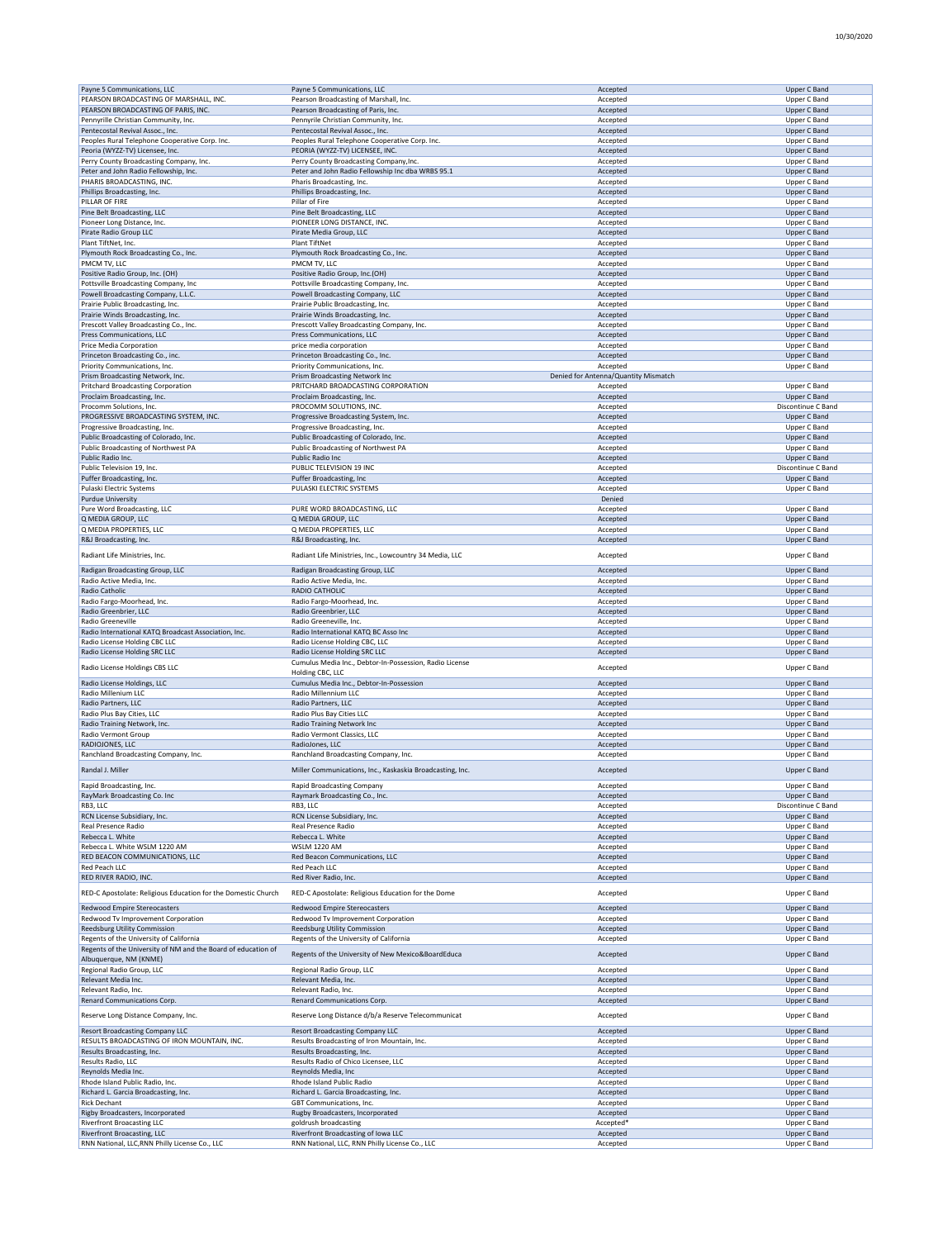| Rob Hium / Tongue River Communications                | <b>Tongue River Communications</b>                          | Accepted                                                   | Upper C Band        |
|-------------------------------------------------------|-------------------------------------------------------------|------------------------------------------------------------|---------------------|
| Robert H. Pettitt                                     | Robert H Pettitt                                            | Accepted                                                   | Upper C Band        |
| Robert J Dunker / Atwood Cable Systems, Inc           | Atwood Cable Systems, Inc.                                  | Accepted                                                   | <b>Upper C Band</b> |
| Robert J Soltis                                       | Robert J Soltis                                             | Accepted                                                   | Upper C Band        |
| Robinson Media Corporation                            | ROBINSON CORPORATION                                        | Accepted                                                   | Upper C Band        |
| Rochelle Broadcasting Co., Inc.                       | Rochelle Broadcasting Co., Inc.                             | Accepted                                                   | Upper C Band        |
| <b>Rock Port Cablevision</b>                          | Rock Port Cablevison                                        | Accepted                                                   | Upper C Band        |
| Ronald K. Witcher                                     | Ronald K Witcher                                            | Accepted                                                   | Upper C Band        |
| Ronan Telephone Co, Western Montana CommunityTel Inc. | Western Montana CommunityTel Inc., Ronan Telephone Co       | Denied for Certification Issue & Antenna/Quantity Mismatch |                     |
|                                                       |                                                             |                                                            |                     |
| Royal Broadcasting, Inc.                              | Royal Broadcasting, Inc.                                    | Accepted                                                   | Upper C Band        |
| <b>RS Fiber Cooperative</b>                           | <b>RS Fiber Cooperative</b>                                 | Accepted                                                   | Upper C Band        |
| <b>RTEC Communications</b>                            | Rtec Communications, Inc.                                   | Accepted                                                   | Discontinue C Band  |
| Rubin Broadcasting, Inc.                              | Rubin Broadcasting, Inc.                                    | Accepted                                                   | Upper C Band        |
| <b>Ruby Radio Corporation</b>                         | Ruby Radio Corporation                                      | Accepted                                                   | Upper C Band        |
| Runnymede Inc.                                        | <b>RUNNYMEDE INC.</b>                                       | Accepted                                                   | Upper C Band        |
| Rural California broadcasting Corporation             | Rural California Broadcasting Corporation                   | Accepted                                                   | Upper C Band        |
| Russell B. Kaspar                                     | Kaspar Broadcasting Co of MO, Kaspar Broadcasting Co., Inc. | Accepted                                                   | Upper C Band        |
|                                                       |                                                             |                                                            |                     |
| S.I.P. Broadcasting Company, Inc.                     | S.I.P. Broadcasting Company, Inc                            | Accepted                                                   | Upper C Band        |
| S.O. 2,000, LC                                        | S. O. 2,000 LC                                              | Accepted                                                   | Upper C Band        |
| Sac County Mutual Telephone Company                   | Sac County Mutual Telephone Company                         | Accepted                                                   | Discontinue C Band  |
| Sacred Heart Radio, Inc.                              | Sacred Heart Radio, Inc.                                    | Accepted                                                   | Discontinue C Band  |
| Saga Broadcasting, LLC                                | Saga Broadcasting, LLC                                      | Accepted                                                   | Upper C Band        |
| Saga Communications of Arkansas, LLC                  | Saga Communications of Arkansas, LLC                        | Accepted                                                   | Upper C Band        |
| Saga Communications of Illinois, LLC                  | Saga Communications of Illinois, LLC                        | Accepted                                                   | Upper C Band        |
| Saga Communications Of Iowa, LLC                      | Saga Communications Of Iowa, LLC                            | Accepted                                                   | Upper C Band        |
| Saga Communications of New England, LLC               | Saga Communications of New England, LLC                     | Accepted                                                   | Upper C Band        |
| Saga Communications of North Carolina, LLC            | Saga Communications of North Carolina, LLC                  | Accepted                                                   | Upper C Band        |
| Saga Communications of South Dakota, LLC              | Saga Communications of South Dakota, LLC                    | Accepted                                                   | Upper C Band        |
| Saga Communications of Tuckessee, LLC                 | Saga Communications of Tuckessee, LLC                       | Accepted                                                   | Upper C Band        |
| Saga South Communications, LLC                        | Saga Quad States Communications, LLC                        | Accepted                                                   | Upper C Band        |
| Saint Joseph Radio, Inc.                              |                                                             | Denied                                                     |                     |
| Sajak Broadcasting Corporation                        | Sajak Broadcasting Corp.                                    | Accepted                                                   | Upper C Band        |
| Salisbury University                                  | Salisbury University                                        | Accepted                                                   | Upper C Band        |
| Salt & Light Media Ministries, Inc.                   | Salt & Light Media Ministries, Inc.                         | Accepted                                                   | Upper C Band        |
| San Antonio Community Educational TV, Inc.            | San Antonio Community Educational TV, Inc.                  | Accepted                                                   | Upper C Band        |
| San Diego State University                            | San Diego State University                                  | Accepted                                                   | Upper C Band        |
| San Francisco Unified School District                 | San Francisco Unified School District                       | Accepted                                                   | Upper C Band        |
| San Juan Cable                                        | San Juan Cable, Inc.                                        | Accepted'                                                  | Upper C Band        |
| Sand Hill Media                                       | Sand Hill Media                                             | Accepted                                                   | Upper C Band        |
| Sandhill Connextions, LLC                             | Sandhill Connextions, LLC                                   | Accepted                                                   | Upper C Band        |
| Sandhill Telephone Cooperative, Inc.                  | Sandhill Telephone Coop., Inc.                              | Accepted                                                   | Upper C Band        |
| Sanpete County Broadcasting Co.                       | Sanpete County Broadcasting Co                              | Accepted                                                   | Upper C Band        |
| Sarkes Tarzian, Inc.                                  | Sarkes Tarzian, Inc.                                        | Accepted                                                   | Upper C Band        |
| SATELLITE TECHNOLOGY SYSTEMS, LLC                     |                                                             | Denied                                                     |                     |
| Scotland Broadcasting Company, INC                    | Scotland Broadcasting Company, Inc.                         | Accepted                                                   | Upper C Band        |
| Scott Telecom and Electronics, Inc.                   | Scott Telecom and Electronics, Inc.                         | Accepted                                                   | Upper C Band        |
|                                                       |                                                             |                                                            |                     |
| Seehafer Broadcasting Company                         | Seehafer Broadcasting Corp.                                 | Accepted                                                   | Upper C Band        |
| Seehafer Broadcasting Corporation                     |                                                             | Accepted                                                   | Upper C Band        |
| Selective TV, Inc.                                    | Selective TV, Inc.                                          | Accepted                                                   | Upper C Band        |
| Sellers Broadcasting Inc                              | Sellers Broadcasting Inc. (KMRY-AM Radio)                   | Accepted                                                   | Upper C Band        |
| Service Electric Cablevision, Inc.                    | SERVICE ELECTRIC CABLEVISION, INC.                          | Accepted                                                   | Upper C Band        |
| SESMOD2013050900378                                   | current                                                     | Accepted                                                   | Upper C Band        |
| Seven Bridges Radio, LLC                              | SEVEN BRIDGES RADIO, LLC                                    | Accepted                                                   | Upper C Band        |
| Seven Ranges Radio Company, Inc.                      | Seven Ranges Radio Co. Inc.                                 | Accepted                                                   | Upper C Band        |
| Seward County Broadcasting Co., Inc.                  | Seward County Broadcasting Co., Inc.                        | Accepted                                                   | Upper C Band        |
| Shepherd's Chapel                                     | Shepherd's Chapel                                           | Accepted                                                   | Upper C Band        |
| Shoreline Communications, Inc.                        | Shoreline Communications, Inc.                              | Accepted                                                   | Upper C Band        |
| Shrewsbury Community Cablevision                      | Shrewsbury Community Cablevision                            | Accepted                                                   | Upper C Band        |
| <b>Sidney Community Broadcasting</b>                  | SIDNEY COMMUNITY BROADCASTING                               | Accepted                                                   | Upper C Band        |
| Sierra Broadcasting Corp.                             | Sierra Broadcasting Corp.                                   | Accepted                                                   | Upper C Band        |
| SIERRA NEVADA COMMUNICATIONS, LLC                     | Sierra Nevada Communications                                | Accepted                                                   | <b>Upper C Band</b> |
| Signal Media of Arkansas, Inc.                        | Signal Media of Arkansas, Inc.                              | Accepted                                                   | Upper C Band        |
| Simmons Broadcasting, Inc.                            | Simmons Broadcasting, Inc.                                  | Accepted                                                   | Upper C Band        |
| Sinclair Bakersfield Licensee, LLC                    | SINCLAIR BAKERSFIELD LICENSEE, LLC                          | Accepted                                                   | Upper C Band        |
| Sinclair Boise Licensee, LLC                          | SINCLAIR BOISE LICENSEE, LLC                                | Accepted                                                   | Upper C Band        |
| Sinclair Broadcast Group, Inc                         | Sinclair Broadcast Group, Inc.                              | Accepted                                                   | Upper C Band        |
| Sinclair Eugene Licensee, LLC                         | SINCLAIR EUGENE LICENSEE, LLC                               | Accepted                                                   | Upper C Band        |
| Sinclair Lewiston Licensee, LLC                       | SINCLAIR LEWISTON LICENSEE, LLC                             | Accepted                                                   | Upper C Band        |
| Sinclair Media Licensee, LLC                          | Sinclair Media Licensee, LLC                                | Accepted                                                   | Upper C Band        |
| Sinclair Portland Licensee, LLC                       | SINCLAIR PORTLAND LICENSEE, LLC                             | Accepted                                                   | Upper C Band        |
| Sinclair Seattle Licensee, LLC                        | SINCLAIR SEATTLE LICENSEE, LLC                              | Accepted                                                   | Upper C Band        |
| Sinclair Telecable, inc.                              | Sinclair Telecable, Inc. d/b/a Sinclair Communicat          | Accepted                                                   | Upper C Band        |
| Sinclair Television Group, Inc.                       | Sinclair Television Group, Inc.                             | Accepted                                                   | Upper C Band        |
| Sinclair Television Media, Inc.                       | Sinclair Television Media, Inc.                             | Accepted*                                                  | Upper C Band        |
| Sinclair Television of Fresno, LLC                    | Sinclair Television of Fresno, LLC                          | Accepted                                                   | Upper C Band        |
| Sinclair Yakima Licensee, LLC                         | SINCLAIR YAKIMA LICENSEE, LLC                               | Accepted                                                   | Upper C Band        |
| Singing River Media Group, LLC                        | Urban Radio Licenses, LLC                                   | Accepted                                                   | Upper C Band        |
| SJL of Pennsylvania, Inc.                             | SJL OF PENNSYLVANIA, INC.                                   | Accepted                                                   | Upper C Band        |
| Sjoberg's Inc.                                        | Sjoberg's Inc.                                              | Accepted                                                   | Upper C Band        |
| Skyview Networks                                      | Skyview Satellite Networks                                  | Accepted                                                   | Upper C Band        |
| Smart City Solutions, LLC                             | Smart City Solutions, LLC                                   | Accepted                                                   | Upper C Band        |
| SMG-Alexandria, LLC                                   | SMG-Alexandria, LLC                                         | Accepted                                                   | Upper C Band        |
| SMG-Medford, LLC                                      | SMG-Medford, LLC                                            | Accepted                                                   | Upper C Band        |
| SMG-Merced. LLC                                       | SMG-Merced, LLC                                             | Accepted                                                   | Upper C Band        |
| SMG-Monterey, LLC                                     | Mapleton License of Monterey, LLC                           | Accepted                                                   | Upper C Band        |
| SMG-Monterey2, LLC                                    |                                                             | Accepted                                                   | Upper C Band        |
| SMG-Redding, LLC                                      | SMG-Redding, LLC                                            | Accepted                                                   | Upper C Band        |
| SMG-Spokane, LLC                                      | SMG-Spokane, LLC                                            | Accepted                                                   | Upper C Band        |
| SMG-Tri Cities, LLC                                   | SMG-Tri Cities, LLC                                         | Accepted                                                   | Upper C Band        |
| SMG-Yakima, LLC                                       | SMG-Yakima, LLC                                             | Accepted                                                   | Upper C Band        |
| Son Broadcasting, Inc.                                | Son Broadcasting, Inc.                                      | Denied for Antenna/Quantity Mismatch                       |                     |
| SONSHINE COMMUNICATIONS CORPORATION                   | Sonshine Communications Corporation                         | Accepted                                                   | Upper C Band        |
| Sonshine Family Television Corp.                      | Sonshine Family Television Corp.                            | Accepted                                                   | Upper C Band        |
| Sound Broadcasters, Inc.                              | Sound Broadcasters, Inc.                                    | Accepted                                                   | Upper C Band        |
| Sound Communications, LLC                             | Sound Communications, LLC                                   | Accepted                                                   | Upper C Band        |
| Sound Ideas Media, LLC                                | Sound Ideas Media, LLC                                      | Accepted                                                   | Upper C Band        |
| Sound Management, LLC                                 | SOUND MANAGEMENT, LLC                                       | Accepted                                                   | Upper C Band        |
|                                                       |                                                             |                                                            |                     |
| South West Oregon Television Broadcasting Corporation | South West Oregon Television Broadcasting Corporat          | Accepted                                                   | Upper C Band        |
| Southeastern Ohio Broadcasting                        | Southeastern Ohio Television System                         | Accepted                                                   | Upper C Band        |
| Southern Belle, LLC                                   | Southern Belle, LLC (was Community Broadcasters, LLC),      | Accepted                                                   | Upper C Band        |
|                                                       | Southern Belle, LLC                                         |                                                            |                     |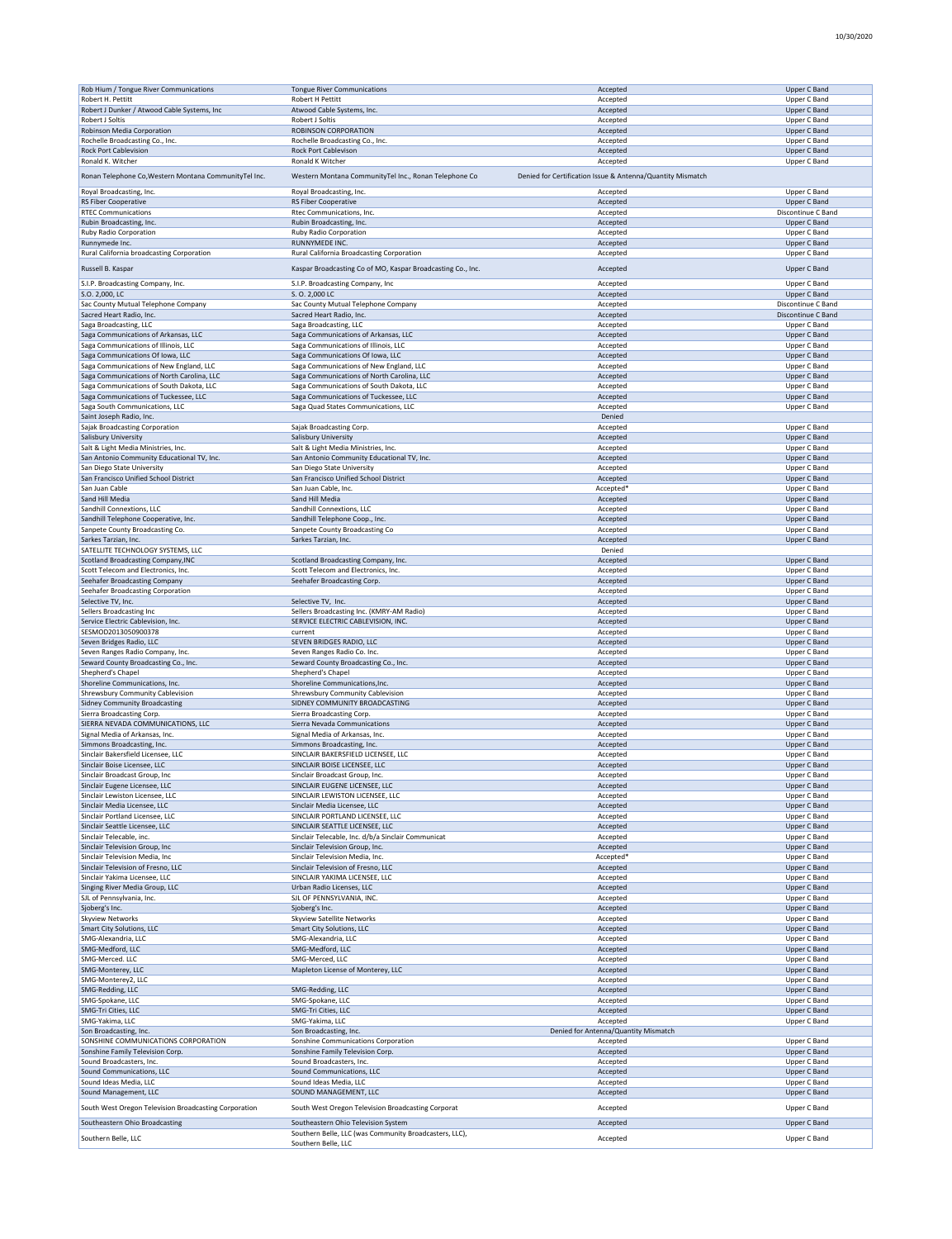| Southern Communications                                                                                               |                                                            |                                      |
|-----------------------------------------------------------------------------------------------------------------------|------------------------------------------------------------|--------------------------------------|
|                                                                                                                       | Southern Communications, LLC                               | Accepted                             |
| Southern Illinois Radio Group, Inc.                                                                                   | Southern Illinois Radio Group, Inc.                        | Accepted                             |
|                                                                                                                       |                                                            |                                      |
| Southern Ohio Broadcasting, Inc.                                                                                      | Southern Ohio Broadcasting, Inc.                           | Accepted                             |
|                                                                                                                       | Southern Stone Communications of Florida, LLC, Southern    |                                      |
| Southern Stone Communications                                                                                         | Stone Communications, LLC                                  | Accepted                             |
|                                                                                                                       |                                                            |                                      |
| SOUTHWEST ARKANSAS TELEPHONE COOPERATIVE INC                                                                          | Southwest Arkansas Telephone Cooperative Inc               | Accepted                             |
| Spanish Independent Broadcast Network, LLC                                                                            | Spanish Independent Broadcast Network, L.L.C.              | Accepted                             |
| Sparta-Tomah Broadcasting Co., Inc.                                                                                   | Sparta-Tomah Broadcasting Co., Inc.                        | Accepted                             |
|                                                                                                                       |                                                            |                                      |
| Speciality Broacasting Corporation                                                                                    | Specialty Broadcasting Corporation                         | Accepted                             |
|                                                                                                                       | NewCom International, Inc., as a debtor-in-possess,        |                                      |
| Speedcast Communications, Inc.                                                                                        | Speedcast Communications, Inc., as a debtor-in-pos,        |                                      |
|                                                                                                                       |                                                            | Accepted                             |
|                                                                                                                       | Globecomm License Sub LLC                                  |                                      |
| Spirit Broadcasting, LLC                                                                                              | <b>Spirit Broadcasting LLC</b>                             | Accepted                             |
|                                                                                                                       |                                                            |                                      |
| Spokane Public Radio, Inc.                                                                                            | Spokane Public Radio Inc                                   | Accepted                             |
| Spring City Cable TV, Inc.                                                                                            | Spring City Cable TV, Inc.                                 | Accepted                             |
| S-R Broadcasting Co., Inc.                                                                                            | S-R Broadcasting Co. Inc.                                  | Accepted                             |
|                                                                                                                       |                                                            |                                      |
| SSR Communications, Inc.                                                                                              | SSR Communications, Inc.                                   | Accepted                             |
| St. Ambrose University                                                                                                | St. Ambrose University                                     | Accepted                             |
| St. Joseph TV License Company, LLC                                                                                    | St. Joseph TV License Company, LLC                         | Accepted                             |
|                                                                                                                       |                                                            |                                      |
| St. Joseph's Catholic Men's Fellowship                                                                                | St. Joseph's Catholic Men's Fellowship                     | Accepted                             |
| St. Michael Broadcasting, Inc.                                                                                        | St. Michael Broadcasting, Inc.                             | Accepted                             |
| St. Peter the Rock Media                                                                                              | St. Peter the Rock Media                                   |                                      |
|                                                                                                                       |                                                            | Accepted                             |
| Stanford Communications Inc.                                                                                          | <b>Stanford Communications Inc</b>                         | Accepted                             |
| Stanly Communications, Inc.                                                                                           | Stanly Communications, Inc.                                | Accepted                             |
|                                                                                                                       |                                                            |                                      |
| Star City Broadcasting, LLC                                                                                           | Star City Broadcasting, LLC                                | Accepted                             |
| <b>STARadio Corp</b>                                                                                                  | STARadio Corp                                              | Accepted                             |
| Starrdak, Inc.                                                                                                        | Starrdak, Inc.                                             | Accepted                             |
|                                                                                                                       |                                                            |                                      |
| StarVision, Inc.                                                                                                      | StarVision, Inc.                                           | Accepted                             |
| STATE RADIO LICENSE, INC.                                                                                             | STATE RADIO LICENSE, INC.                                  | Accepted                             |
|                                                                                                                       |                                                            |                                      |
| Stephen W Staples Jr.                                                                                                 | Stephen W Staples, Jr                                      | Accepted                             |
| Stephens Media Group - Ogdensburg, LLC                                                                                | Stephens Media Group - Ogdensburg, LLC                     | Accepted                             |
| Stephens Media Group - Watertown, LLC                                                                                 | Stephens Media Group - Watertown, LLC                      | Accepted                             |
|                                                                                                                       |                                                            |                                      |
| Stephens Media Group-Massena, LLC                                                                                     | Stephens Media Group - Massena, , LLC                      | Accepted                             |
| Steven M. Greeley                                                                                                     | Steven M Greeley                                           | Accepted                             |
| STEWARDS OF SOUND, INC.                                                                                               | Stewards of Sound Inc.                                     |                                      |
|                                                                                                                       |                                                            | Accepted                             |
| Stewart Broadcasting Company, Inc.                                                                                    | Stewart Broadcasting Company, Inc.                         | Accepted                             |
| Stewart Communications, Inc.                                                                                          | Stewart Communications, Inc.                               | Accepted                             |
|                                                                                                                       |                                                            |                                      |
| Stillwater Broadcasting, LLC                                                                                          | Stillwater Broadcasting, LLC                               | Accepted                             |
| Stonecom Cookeville, LLC                                                                                              | Stonecom Cookeville, LLC                                   | Accepted                             |
| Sugar River Media LLC                                                                                                 | Sugar River Media, LLC                                     | Accepted                             |
|                                                                                                                       |                                                            |                                      |
| Summit Media Broadcasting, LLC                                                                                        | SUMMIT MEDIA BROADCASTING LLC                              | Accepted                             |
| Sun Valley Radio Inc.                                                                                                 | Sun Valley Radio Inc                                       | Accepted                             |
|                                                                                                                       |                                                            |                                      |
| Sunbeam Television Corporation                                                                                        | SUNBEAM TELEVISION CORPORATION                             | Accepted                             |
| <b>Sunbury Broadcasting Corporation</b>                                                                               | <b>Sunbury Broadcasting Corporation</b>                    | Accepted                             |
| Suncoast Radio, Inc.                                                                                                  | Suncoast Radio, Inc.                                       |                                      |
|                                                                                                                       |                                                            | Accepted                             |
| Sunflower Communications, Inc.                                                                                        | SUNFLOWER COMMUNICATIONS, INC., DBA KINO RADIO             | Accepted                             |
|                                                                                                                       |                                                            |                                      |
|                                                                                                                       |                                                            |                                      |
| Sunman Telephone Company, Inc.                                                                                        |                                                            | Denied                               |
| Sunrise Broadcasting LLC                                                                                              | Sunrise Broadcasting, LLC                                  | Accepted                             |
| Sunrise Broadcasting, LLC                                                                                             | Sunrise Broadcasting, LLC                                  | Accepted                             |
|                                                                                                                       |                                                            |                                      |
| SW CO TV                                                                                                              | Southwest Colorado Television Translator Associati         | Accepted                             |
| <b>Swick Broadcasting Corporation</b>                                                                                 | <b>Swick Broadcasting Corporation</b>                      | Accepted                             |
|                                                                                                                       |                                                            |                                      |
| Syncom Media Group, Inc.                                                                                              | Syncom Media Group, Inc.                                   | Accepted                             |
| Synergy Broadcast North Dakota, LLC                                                                                   | Synergy Broadcast North Dakota, LLC                        | Accepted                             |
| T.C.W. Broadcasting, Inc.                                                                                             | T.C.W. Broadcasting, Inc.                                  |                                      |
|                                                                                                                       |                                                            |                                      |
|                                                                                                                       |                                                            | Accepted                             |
| T.V. Service inc.                                                                                                     | TV Service Inc                                             | Accepted                             |
|                                                                                                                       |                                                            |                                      |
| Tackett-Boazman Broadcasting, LP                                                                                      | Tackett-Boazman Broadcasting LP                            | Accepted                             |
| Taconite Broadcasting, Inc.                                                                                           | Taconite Broadcasting, Inc.                                | Accepted                             |
| TAIT BROADCASTING, LLC                                                                                                | <b>Tait Broadcasting, LLC</b>                              | Accepted                             |
|                                                                                                                       |                                                            |                                      |
| Tarleton State University - Tarleton Public Radio                                                                     |                                                            | Denied                               |
| Taxi Productions, Inc.                                                                                                | Taxi Productions, Inc.                                     | Accepted                             |
| <b>TCB Broadcasting Inc.</b>                                                                                          | TCB BROADCASTING, INC.                                     |                                      |
|                                                                                                                       |                                                            | Accepted                             |
| TCB Holdings Inc.                                                                                                     | <b>TCB Holdings Inc</b>                                    | Accepted                             |
| TCT of Michigan, Inc.                                                                                                 | TCT of Michigan, Inc.                                      | Accepted                             |
|                                                                                                                       |                                                            |                                      |
| Team Broadcasting, Inc.                                                                                               | Team Broadcasting, Inc.                                    | Accepted                             |
| <b>Team Radio LLC</b>                                                                                                 | <b>Team Radio LLC</b>                                      | Accepted                             |
|                                                                                                                       | TECHE BROADCASTING CORPORATION                             | Accepted                             |
| <b>Teche Broadcasting Corporation</b>                                                                                 |                                                            |                                      |
| Technicom, Inc.                                                                                                       | Technicom, Inc.                                            | Accepted                             |
| Tekstar Communications, Inc                                                                                           | Tekstar Communications, Inc.                               | Accepted                             |
|                                                                                                                       |                                                            |                                      |
| Telemedia Broadcasting, Inc.                                                                                          | Telemedia Broadcasting Inc.                                | Accepted                             |
| Telepak Networks, Inc.                                                                                                | Telepak Networks, Inc.                                     | Accepted                             |
| TeleSouth Communications, Inc.                                                                                        | TeleSouth Communications, Inc.                             | Accepted                             |
|                                                                                                                       |                                                            |                                      |
| Temple University of the Commonwealth System of Higher                                                                | Temple University of the Commonwealth System of Hi         | Accepted                             |
| Education                                                                                                             |                                                            |                                      |
| <b>Terry Barber</b>                                                                                                   | Terry Barber                                               | Accepted                             |
|                                                                                                                       |                                                            |                                      |
| <b>Texas Public Radio</b>                                                                                             | <b>Texas Public Radio</b>                                  | Accepted                             |
|                                                                                                                       |                                                            |                                      |
| The Board of Trustees for the University of Illinois (WILL)                                                           | THE BOARD OF TRUSTEES OF THE UNIVERSITY OF ILLINOI         | Accepted                             |
|                                                                                                                       |                                                            |                                      |
| The Christian Broadcasting Network, Inc.                                                                              | The Christian Broadcasting Network, Inc.                   | Accepted                             |
| The Church of Jesus Christ of Latter-day Saints d/b/a Corporation                                                     |                                                            |                                      |
|                                                                                                                       |                                                            |                                      |
| of the Presiding Bishop of The Church of Jesus Christ of Latter-day Corporation of the Presiding Bishop of The Church |                                                            | Accepted                             |
| Saints                                                                                                                |                                                            |                                      |
| The Community Agency                                                                                                  | E050128                                                    | Accepted                             |
|                                                                                                                       |                                                            |                                      |
| The Evans Broadcast Company, Inc.                                                                                     | The Evans Broadcast Company, Inc.                          | Accepted                             |
| The Fingerlakes Radio Group, Inc.                                                                                     | The Fingerlakes Radio Group, Inc.                          | Accepted                             |
| The Flack Broadcasting Group, LLC                                                                                     | The Flack Broadcasting Group, L.L.C.                       | Accepted                             |
|                                                                                                                       |                                                            |                                      |
| The Hinton CATV Company Inc.                                                                                          | The Hinton CATV Company Inc                                | Accepted                             |
| The Montana Radio Company, LLC                                                                                        | The Montana Radio Company, LLC                             | Accepted                             |
|                                                                                                                       |                                                            |                                      |
| THE MOODY BIBLE INSTITUTE OF CHICAGO                                                                                  | The Moody Bible Institute of Chicago                       | Accepted                             |
| The Municipal Communications Utility of the city of Cedar Falls                                                       |                                                            |                                      |
| lowa                                                                                                                  | The Municipal Communications Utility of the City o         | Denied for Antenna/Quantity Mismatch |
|                                                                                                                       |                                                            |                                      |
| The Ohio State University                                                                                             | The Ohio State University                                  | Accepted                             |
| The Original Company, Inc.                                                                                            | The Original Company, Inc.                                 | Accepted                             |
| The Pennsylvania State University                                                                                     | The Pennsylvania State University                          | Accepted                             |
|                                                                                                                       |                                                            |                                      |
| THE PRAISE NETWORK, INC.                                                                                              | The Praise Network, Inc.                                   | Accepted                             |
|                                                                                                                       | RCN Telecom Services (Lehigh) LLC, RCN Telecom Services of |                                      |
|                                                                                                                       |                                                            |                                      |
|                                                                                                                       | Illinois, LLC, RCN Telecom Services of Massachusetts, LLC, |                                      |
| The RCN Telecom Services operating companies, Grande                                                                  | RCN Telecom Services of New York, LP, Starpower            |                                      |
| Communications Networks, LLC, the WaveDivision operating                                                              | Communications, LLC d/b/a RCN, Astound Broadband, LLC,     | Accepted                             |
|                                                                                                                       |                                                            |                                      |
| companies, and Astound Broadband, LLC                                                                                 | Grande Communications Networks, LLC, WaveDivision I, LLC,  |                                      |
|                                                                                                                       | WaveDivision IV, LLC, WaveDivision VII, LLC, WaveDivision  |                                      |
|                                                                                                                       | III, LLC                                                   |                                      |
|                                                                                                                       |                                                            |                                      |
| The Regents of the University of Michigan (Michigan Radio)                                                            | The Regents of the University of Michigan                  | Accepted                             |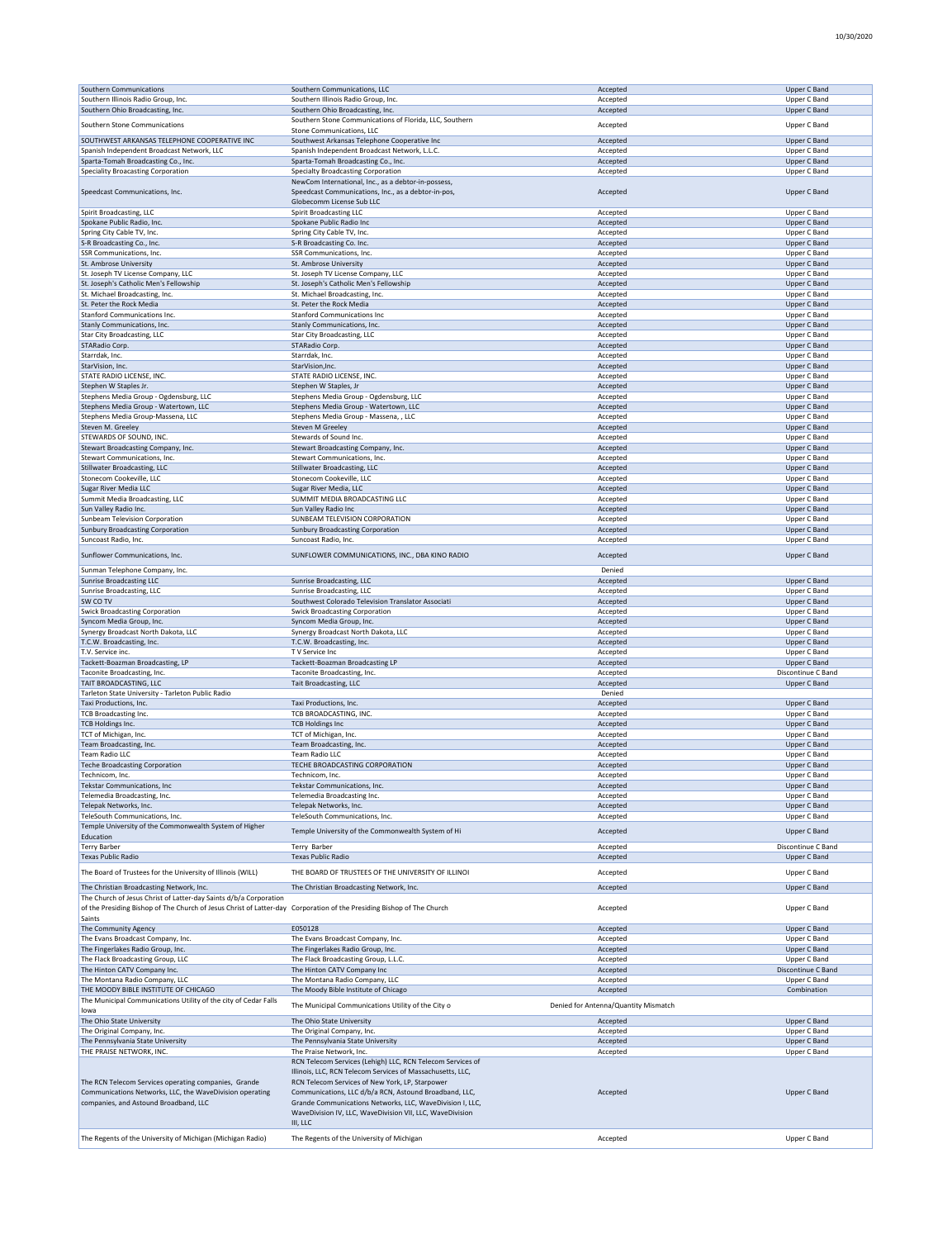|                                                                                |                                                                         | Denied                                                     |                                     |
|--------------------------------------------------------------------------------|-------------------------------------------------------------------------|------------------------------------------------------------|-------------------------------------|
| The Scranton Times, L.P.                                                       | The Scranton Times, LP                                                  | Accepted                                                   | Upper C Band                        |
| The Stair Company, Inc.<br>The Stair Company, Inc., DBA WLAF-AM                | The Stair Company                                                       | Accepted<br>Accepted                                       | Upper C Band<br>Upper C Band        |
| The Stephens Family Limted Partnership                                         | The Stephens Family Limited Partnership                                 | Denied for Antenna/Quantity Mismatch                       |                                     |
| The Tillicum Foundation                                                        | <b>Tillicum Foundation</b>                                              | Denied for Certification Issue & Antenna/Quantity Mismatch |                                     |
| The University of Montana (Montana Public Radio/MTPR)                          | The University of Montana                                               | Accepted                                                   | <b>Upper C Band</b>                 |
| The University of Texas at Austin-KUT Public Media<br>The Videohouse           | The University Of Texas At Austin<br>The Videohouse, Inc                | Accepted<br>Accepted                                       | Upper C Band<br>Upper C Band        |
| theDove Media, Inc.                                                            | theDove Media, Inc.                                                     | Accepted                                                   | Upper C Band                        |
| Third Day Broadcasting, Inc.                                                   | Third Day Broadcasting, Inc.                                            | Accepted                                                   | Upper C Band                        |
| Thomas Broadcasting Co                                                         | Thomas Broadcasting Co.                                                 | Accepted                                                   | Upper C Band                        |
| Thornburg Communications, Inc.                                                 | Thornburg Communications, Inc.                                          | Accepted                                                   | <b>Upper C Band</b>                 |
| Three Angels Broadcasting Network, Inc.                                        | Three Angels Broadcasting Network, Inc.                                 | Accepted                                                   | Upper C Band                        |
| Three Notch Communications, Inc.<br>Three Rivers Media Corporation             | Three Notch Communications, LLC<br>Three Rivers Media Corporation       | Accepted<br>Accepted                                       | Upper C Band<br>Upper C Band        |
| Three Sisters Broadcasting, LLC                                                | Three Sisters Broadcasting, LLC                                         | Accepted                                                   | Upper C Band                        |
| Three Way Broadcasting, Inc.                                                   | Three Way Broadcasting, Inc.                                            | Accepted                                                   | Upper C Band                        |
| Thumb Broadcasting, Inc.                                                       | Thumb Broadcasting Inc                                                  | Accepted                                                   | Upper C Band                        |
| Thunder Bay Broadcasting Corp.                                                 | Thunder Bay Broadcasting Corp.                                          | Accepted                                                   | Upper C Band                        |
| <b>Tidewater Communications, LLC</b><br><b>Tiger Communications, Inc</b>       | <b>Tidewater Communications, LLC</b><br>Tiger Communications, Inc.      | Accepted<br>Accepted'                                      | <b>Upper C Band</b><br>Upper C Band |
| TIME BROADCASTERS, INC                                                         | TIME BROADCASTERS, INC                                                  | Accepted                                                   | <b>Upper C Band</b>                 |
| Timeless Media, Inc.                                                           | Timeless Media, Inc.                                                    | Accepted                                                   | Upper C Band                        |
| TIMES-CITIZEN COMMUNICATIONS, INC.                                             | Times-Citizen Communications, Inc.                                      | Accepted                                                   | Upper C Band                        |
| TISD-TV of the Tyler Independent School District                               | TISD-TV                                                                 | Accepted                                                   | Upper C Band                        |
| TKC. Inc.                                                                      | TKC, Inc<br>Tom S Whitehead Inc                                         | Accepted                                                   | Upper C Band<br>Upper C Band        |
| Tom S. Whitehead, Inc.<br><b>Tony Rausch</b>                                   | Saint Michael Radio, Inc.                                               | Accepted<br>Accepted                                       | Upper C Band                        |
| Total Life Community Educational Foundation                                    | Total Life Community Education Foundation                               | Accepted                                                   | Upper C Band                        |
| <b>Tower Broadcasting LLC</b>                                                  | <b>Tower Broadcasting LLC</b>                                           | Accepted                                                   | Upper C Band                        |
| Tower Road Media, Inc.                                                         | Tower Road Media, Inc.                                                  | Accepted                                                   | Upper C Band                        |
| Townsquare Media Inc.                                                          | Townsquare Media, Inc.                                                  | Accepted                                                   | Upper C Band                        |
| TRENDING MEDIA, INC<br>Tri-County Broadcasting, Inc.                           | Trending Media, Inc<br>Tri-County Broadcasting, Inc.                    | Accepted<br>Accepted                                       | Upper C Band<br><b>Upper C Band</b> |
| Tri-County Communications, Inc.                                                | Tri-County Communications, Inc.                                         | Accepted                                                   | Upper C Band                        |
| Tri-County Radio Broadcasting Corp.                                            | Tri-County Radio Broadcasting Corp.                                     | Accepted                                                   | Upper C Band                        |
| Trila Bumstead                                                                 | OMG FCC Licenses LLC                                                    | Accepted                                                   | Upper C Band                        |
| Trinity Broadcasting of Arizona, Inc.                                          | Trinity Broadcasting of Arizona, Inc.                                   | Accepted                                                   | Upper C Band                        |
| Trinity Broadcasting of Washington                                             | Trinity Broadcasting of Washington                                      | Accepted                                                   | Upper C Band                        |
| Trinity Christian Center of Santa Ana, Inc.<br>Trinity Media Ltd               | Trinity Christian Center of Santa Ana, Inc.<br>Trinity Media Ltd.       | Accepted<br>Accepted                                       | <b>Upper C Band</b><br>Upper C Band |
| <b>Tri-Rivers Broadcasting Company</b>                                         | <b>Tri-Rivers Broadcasting Company</b>                                  | Accepted                                                   | <b>Upper C Band</b>                 |
| Tri-State Christian TV, Inc.                                                   | Tri-State Christian TV, Inc.                                            | Accepted                                                   | Upper C Band                        |
| Tri-State Communications, Inc.                                                 | Tri-State Communications, Inc.                                          | Accepted                                                   | <b>Upper C Band</b>                 |
| TROY BROADCASTING CORPORATION                                                  | <b>Troy Broadcasting Corporation</b>                                    | Accepted                                                   | Upper C Band                        |
| Troy Cablevision, Inc.                                                         | Troy Cablevision, Inc.                                                  | Accepted                                                   | Upper C Band                        |
| Trustees of Indiana university<br>TRUTH BROADCASTING CORPORATION               | Trustees of Indiana University<br><b>Truth Broadcasting Corporation</b> | Accepted<br>Accepted                                       | Upper C Band<br>Upper C Band        |
| <b>TSC Communications</b>                                                      | TSC COMMUNICATIONS, INC.                                                | Accepted                                                   | Upper C Band                        |
| TULALIP TRIBES BROADBAND                                                       | <b>Tulalip Tribes Broadband</b>                                         | Accepted                                                   | <b>Upper C Band</b>                 |
| Turner Media Group                                                             | <b>WNLB Radio Inc</b>                                                   | Accepted                                                   | Upper C Band                        |
| TVC, Inc                                                                       | TVC Incorporated                                                        | Accepted                                                   | Upper C Band                        |
| Twilight Broadcasting, Inc.<br><b>Twin Valley Communications</b>               | <b>WEEU Broadcasting Company</b><br>Twin Valley Communications, Inc     | Accepted<br>Accepted                                       | Upper C Band<br>Upper C Band        |
| Two Hearts Communications, LLC                                                 | Two Hearts Communications LLC                                           | Accepted                                                   | Upper C Band                        |
| Tyler Media LCC                                                                | Tyler Media L.L.C.                                                      | Accepted                                                   | <b>Upper C Band</b>                 |
| UHF Television, Inc.                                                           | UHF Television, Inc.                                                    | Accepted                                                   | Upper C Band                        |
| Union Springs Telephone Company, Inc.                                          | Union Springs Telephone Co., Inc.                                       | Accepted                                                   | Upper C Band                        |
| United Communications Association Inc.                                         | United Communications Association Inc                                   | Accepted                                                   | Upper C Band                        |
|                                                                                | United Services, Inc.                                                   | Accepted                                                   |                                     |
| United Services, Inc.                                                          |                                                                         |                                                            | Upper C Band                        |
| United Teleports, Inc.                                                         | UNITED TELEPORTS INC.                                                   | Accepted                                                   | Upper C Band                        |
| University Broadcasting, Inc.<br>University of Central Florida                 | University Broadcasting, Inc.<br>University of Central Florida          | Accepted<br>Accepted                                       | <b>Upper C Band</b><br>Upper C Band |
| University of Iowa                                                             | University of Iowa                                                      | Accepted                                                   | <b>Upper C Band</b>                 |
| University of Kansas                                                           | University of Kansas                                                    | Accepted                                                   | Upper C Band                        |
| University of Maryland Eastern Shore/WESM                                      | University of Maryland Eastern Shore / WESM                             | Accepted                                                   | Upper C Band                        |
| University of New Mexico (KUNM)                                                | Board of Regents of the University of New Mexico                        | Accepted<br>Accented                                       | Upper C Band                        |
| University of North Carolina<br>UNIVERSITY OF NORTHWESTERN - ST. PAUL          | University of North Carolina<br>UNIVERSITY OF NORTHWESTERN - ST. PAUL   | Accepted                                                   | Upper C Band<br>Upper C Band        |
| University of Oregon                                                           | University of Oregon                                                    | Accepted                                                   | Upper C Band                        |
| University of South Florida Board of Trustees                                  | University of South Florida Board of Trustees                           | Accepted                                                   | Upper C Band                        |
| University of Utah - KUER-FM                                                   | University of Utah                                                      | Accepted                                                   | Upper C Band                        |
| University of West Florida                                                     | University of West Florida                                              | Accepted                                                   | Upper C Band                        |
| University of Wisconsin Madison Space Science and Engineering<br>Center        | University of WI - Madison                                              | Accepted                                                   | Upper C Band                        |
| University Radio Foundation                                                    | University Radio Foundation                                             | Accepted                                                   | Upper C Band                        |
| Urban One, Inc.                                                                | Urban One, Inc.                                                         | Accepted                                                   | Upper C Band                        |
| <b>US Stations LLC</b>                                                         | US Stations, LLC                                                        | Accepted                                                   | Upper C Band                        |
| V.L.N. Broadcasting, Inc.                                                      | V.L.N. Broadcasting, Inc                                                | Accepted                                                   | Upper C Band                        |
| V.S. Enterprises LTD                                                           | VS Enterprises LTD                                                      | Accepted                                                   | Upper C Band<br>Upper C Band        |
| Vacationland Broadcasting, Inc.<br>Valley Broadcasting, Inc.                   | Vacationland Broadcasting, Inc<br>Valley Broadcasting, Inc.             | Accepted<br>Accepted                                       | Upper C Band                        |
| Valley County TV District                                                      | VALLEY COUNTY TV DIST. #1                                               | Denied for Antenna/Quantity Mismatch                       |                                     |
| Vazquez Development LLC                                                        | Vazquez Development LLC                                                 | Accepted                                                   | Upper C Band                        |
| VCY America, Inc.                                                              | <b>VCY America Inc</b>                                                  | Accepted                                                   | Upper C Band                        |
| Velocity.Net Video, Inc.                                                       | Velocity.Net Video, Inc.                                                | Accepted                                                   | Upper C Band                        |
| Ventura Media Communications, LLC                                              | Ventura Media Communications, LLC                                       | Accepted                                                   | Upper C Band<br>Upper C Band        |
| Ventura TV Video and Appliance Center, Inc.<br>Venture Technologies Group, LLC | ventura tv video and appliance center, inc.                             | Accepted<br>Accepted                                       | Upper C Band                        |
|                                                                                | CBS Broadcasting Inc., CBS Communications Services Inc.,                |                                                            |                                     |
| ViacomCBS                                                                      | CBS Television Stations Inc., Paramount Pictures                        | Accepted                                                   | Upper C Band                        |
|                                                                                | Corporation, Sacramento Television Stations Inc., Viacom                |                                                            |                                     |
| Victoria RadioWorks, LLC                                                       | International Inc.                                                      | Accepted                                                   | Upper C Band                        |
| Victory Communications, Inc.                                                   | Victory Communications, Inc.                                            | Accepted                                                   | Upper C Band                        |
| Victory Television Network, Inc.                                               | Victory Television Network, Inc.                                        | Accepted                                                   | Upper C Band                        |
| VIDALIA COMMUNICATIONS CORP.                                                   | Vidalia Communications Corporation                                      | Accepted                                                   | Upper C Band                        |
| Video Voice Inc.                                                               | Video Voice, Inc.                                                       | Accepted                                                   | Upper C Band                        |
| Viking Electronics, Inc.                                                       | Viking Electronics, Inc.                                                | Accepted                                                   | Upper C Band                        |
| Villages Communications, Inc.<br>Ville Platte Broadcasting Company, Inc.       | Villages Communications, Inc.<br>Ville Platte Broadcasting Co Inc.      | Accepted<br>Accepted                                       | Upper C Band<br>Upper C Band        |
| VilleCom, LLC<br>VIRDEN BROADCASTING CORP.                                     | VilleCom LLC<br>Virden Broadcasting Corp.                               | Accepted<br>Accepted                                       | Upper C Band<br>Upper C Band        |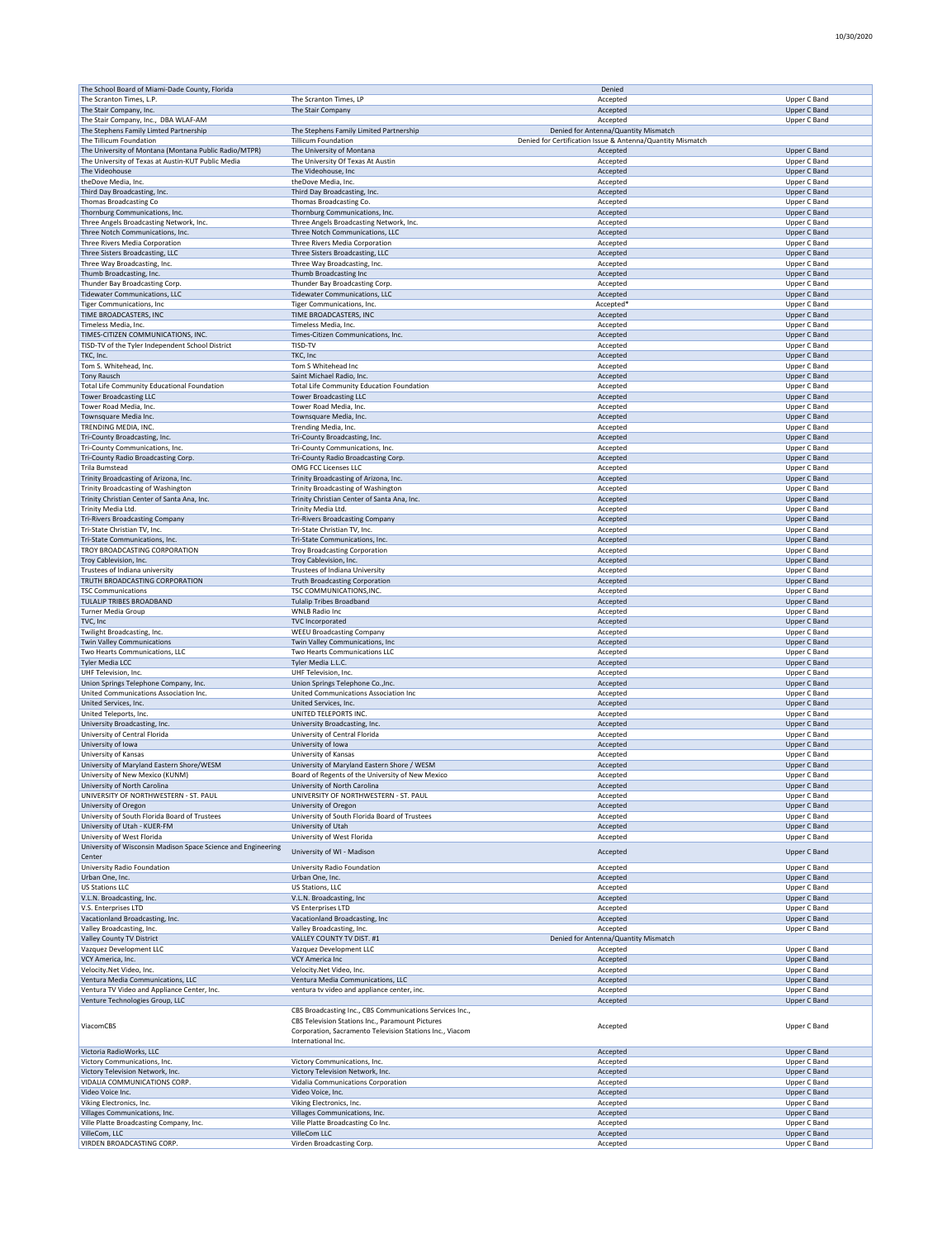10/30/2020

| Virginia Tech Foundation, Inc.                                 | Virginia Tech Foundation, Inc.                                                               | Accepted             | Upper C Band                 |
|----------------------------------------------------------------|----------------------------------------------------------------------------------------------|----------------------|------------------------------|
| Vision Multimedia Group LLC WUFO                               | Vision Multimedia Group LLC WUFO                                                             | Accepted             | Upper C Band                 |
| Vogtmann Engineering Inc.                                      | Vogtmann Engineering Inc                                                                     | Accepted             | <b>Upper C Band</b>          |
| Voice of the Fighting Irish, Inc.                              |                                                                                              | Denied               |                              |
| Volcano Vision Inc.                                            | Volcano Vision, Inc.                                                                         | Accepted             | Upper C Band                 |
| Volunteer Christian Television, Inc.                           | Volunteer Christian Television, Inc.                                                         | Accepted             | Upper C Band                 |
| Vox AM/FM, LLC                                                 | Vox AM/FM, LLC                                                                               | Accepted             | Upper C Band                 |
| VPM Media Corporation                                          | Commonwealth Public Broadcasting Corporation                                                 | Accepted             | Combination                  |
|                                                                | V-Teck Communications Inc                                                                    |                      |                              |
| V-TECK COMMUNICATIONS, INC.                                    |                                                                                              | Accepted             | <b>Upper C Band</b>          |
| Vyve Broadband A                                               | Vyve Broadband A                                                                             | Accepted             | Upper C Band                 |
| W&B Broadcasting, Inc.                                         | W & B Broadcasting Inc                                                                       | Accepted             | Upper C Band                 |
| W.G.O.V., Inc.                                                 | W.G.O.V., Inc.                                                                               | Accepted             | Upper C Band                 |
| WACH Licensee, LLC                                             | WACH Licensee, LLC                                                                           | Accepted             | Upper C Band                 |
| Waco Entertainment Group, LLC                                  | WACO Entertainment Group, LLC                                                                | Accepted             | Upper C Band                 |
|                                                                |                                                                                              |                      |                              |
| Waitsfield-Fayston Telephone Co., Inc., d/b/a Waitsfield Cable | Waitsfield-Fayston Telephone Co., Inc.                                                       | Accepted             | <b>Upper C Band</b>          |
| Waitt Broadcasting, Inc.                                       | Waitt Broadcasting, Inc.                                                                     | Accepted             | Upper C Band                 |
| <b>Walco Enterprises LLC</b>                                   | <b>Walco Enterprises LLC</b>                                                                 | Accepted             | <b>Upper C Band</b>          |
| Wallingford Communications, LLC                                | <b>Wallingford Communications LLC</b>                                                        | Accepted             | Upper C Band                 |
| WALLOWA VALLEY RADIO, LLC                                      |                                                                                              |                      |                              |
|                                                                | Wallowa Valley Radio, LLC                                                                    | Accepted             | Upper C Band                 |
| Walton Stations NM, Inc.                                       | Walton Stations-NM, Inc                                                                      | Accepted             | Upper C Band                 |
| War Hill Christian Fellowship, Inc.                            | War Hill Christian Fellowship, Inc.                                                          | Accepted             | Upper C Band                 |
| Warren Cable, Inc.                                             | WARREN CABLE INC                                                                             | Accepted             | Upper C Band                 |
| Washington Cable Systems, Inc.                                 | Washington Cable Systems Inc                                                                 | Accepted             | Upper C Band                 |
| Washington Interstate Broadcasting Company, Inc.               |                                                                                              | Accepted             | Upper C Band                 |
| Washington State University (Radio and TV)                     | Washington State University                                                                  | Accepted             | Upper C Band                 |
| <b>Washinton Broadcasting Company</b>                          | <b>Washington Broadcasting Company</b>                                                       | Accepted             | Upper C Band                 |
|                                                                |                                                                                              |                      |                              |
| Watchmen Broadcasting Productions International, Inc.          | Watchmen Broadcasting Productions International, I                                           | Accepted             | Upper C Band                 |
| <b>Waterman Broadcasting</b>                                   | <b>Waterman Broadcasting</b>                                                                 | Accepted             | Upper C Band                 |
| Waters Communications Inc.                                     | Waters Communications Inc.                                                                   | Accepted             | Upper C Band                 |
| WATH, Incorporated                                             | WATH, Incorporated                                                                           | Accepted             | Upper C Band                 |
| WATS Broadcasting Inc.                                         | WATS Broadcasting, Inc.                                                                      | Accepted             | <b>Upper C Band</b>          |
| WATZ Radio, Inc.                                               | WATZ Radio, Inc.                                                                             | Accepted             | Upper C Band                 |
| <b>Waveguide Communications</b>                                | WAVEGUIDE COMMUNICATIONS INC.                                                                | Accepted             | Upper C Band                 |
| Way Broadcasting Licensee, LLC                                 | Way Broadcasting Licensee, LLC                                                               | Accepted             | Upper C Band                 |
| Way Media, Inc.                                                | WAY MEDIA, Inc.                                                                              |                      | Upper C Band                 |
|                                                                |                                                                                              | Accepted             |                              |
| Way Media, Inc.                                                |                                                                                              | Accepted             | Upper C Band                 |
| WBIN MEDIA CO., INC.                                           | WBIN Media Co., Inc.                                                                         | Accepted             | <b>Upper C Band</b>          |
| WBMA Licensee, LLC                                             | WBMA Licensee, LLC                                                                           | Accepted             | Upper C Band                 |
| WBRK, Inc.                                                     | WBRK, Inc.                                                                                   | Accepted             | Upper C Band                 |
| <b>WBTX Radio, LLC</b>                                         | <b>WBTX Radio, LLC</b>                                                                       | Accepted             | Upper C Band                 |
| WCBM Maryland, Inc.                                            | WCBM Maryland, Inc.                                                                          | Accepted             | Upper C Band                 |
| WCHS Licensee, LLC                                             | WCHS Licensee, LLC                                                                           | Accepted             | Upper C Band                 |
| WCKS, LLC                                                      |                                                                                              |                      |                              |
|                                                                | WCKS, LLC                                                                                    | Accepted             | Upper C Band                 |
| WCLT Radio Inc.                                                | <b>WCLT Radio Inc</b>                                                                        | Accepted             | Upper C Band                 |
| wcmc-fm llc                                                    | WCMC-FM, LLC                                                                                 | Accepted             | Upper C Band                 |
| WCTI Licensee, LLC                                             | WCTI Licensee, LLC                                                                           | Accepted             | Upper C Band                 |
| WCWN Licensee, LLC                                             | WCWN Licensee, LLC                                                                           | Accepted             | Upper C Band                 |
| <b>WEAR Licensee, LLC</b>                                      | WEAR Licensee, LLC                                                                           | Accepted             | Upper C Band                 |
| WEHCO Video, Inc.                                              | Video, Inc., White County Video, Inc., CAM-TEL Company,                                      | Accepted             | <b>Upper C Band</b>          |
|                                                                | East Arkansas Video, Inc., Hope Community TV Inc, Longview<br>Cable Television Company, Inc. |                      |                              |
| <b>WELY Radio</b>                                              | <b>Bois Forte Reservation</b>                                                                | Accepted             | Upper C Band                 |
| West Central Michigan Media Ministries                         | West Central Michigan Media Ministries                                                       | Accepted             | <b>Upper C Band</b>          |
| West Coast Christian Television, Inc                           | WEST COAST CHRISTIAN TELEVISION, INC                                                         | Accepted             | Upper C Band                 |
| West Jacksonville Baptist Church Inc.                          | WEST JACKSONVILLE BAPTIST CHURCH, INC.                                                       | Accepted             | Upper C Band                 |
| West Virginia Radio Corporation                                | West Virginia Radio Corporation                                                              | Accepted             | Upper C Band                 |
| West Virginia Radio Corporation of Charleston                  | West Virginia Radio Corporation of Charleston                                                | Accepted             | Upper C Band                 |
| West Virginia Radio Corporation of Clarksburg                  | West Virginia Radio Corporation of Clarksburg                                                | Accepted             | Upper C Band                 |
| West Virginia Radio Corporation of Elkins                      | West Virginia Radio Corporation of Elkins                                                    | Accepted             | Upper C Band                 |
| West Virginia Radio Corporation of Raleigh LLC                 | West Virginia Radio Company of Raleigh LLC                                                   | Accepted             | Upper C Band                 |
|                                                                |                                                                                              |                      |                              |
| West Virginia Radio Corporation of the Alleghenies             | West Virginia Radio Corporation of the Alleghenies                                           | Accepted             | <b>Upper C Band</b>          |
| <b>Westar Satellite Services LP</b>                            | <b>Westar Satellite Services LP</b>                                                          | Accepted             | Upper C Band                 |
| Western Broadband, LLC                                         |                                                                                              | Denied               |                              |
| Western Inspirational Broadcasters, Inc.                       | Western Inspirational Broadcasters Inc                                                       | Accepted             | Upper C Band                 |
| Western Kentucky University                                    | Western Kentucky University                                                                  | Accepted             | <b>Upper C Band</b>          |
| Western New York Public Broadcasting Association               | Western New York Public Broadcasting Assoc                                                   | Accepted             | Upper C Band                 |
| Western North Carolina Public Radio, Inc.                      | Western North Carolina Public Radio, Inc.                                                    | Accepted             | Upper C Band                 |
| WESTERN SLOPE COMMUNICATIONS                                   | <b>Western Slope Communications</b>                                                          | Accepted             | Upper C Band                 |
| Western WI. Comm. LLC                                          | Western WI. Comm. LLC                                                                        | Accepted             | Upper C Band                 |
| Westwood One, Inc.                                             | Westwood One, LLC                                                                            | Accepted             | Upper C Band                 |
| WFMJ Television, Inc.                                          | WFMJ Television Inc                                                                          | Accepted             | Upper C Band                 |
| WGHN, Inc.                                                     | WGHN Inc.                                                                                    | Accepted             | Upper C Band                 |
|                                                                | WGME Licensee, LLC                                                                           |                      |                              |
| WGME Licensee, LLC                                             |                                                                                              | Accepted             | Upper C Band                 |
| WGXA Licensee, LLC                                             | WGXA Licensee, LLC                                                                           | Accepted             | Upper C Band                 |
| <b>WHBU Studio</b>                                             | Woof Boom Radio Muncie License LLC                                                           | Accepted*            | Upper C Band                 |
| WHDH-TV                                                        | WHDH-TV                                                                                      | Accepted             | Upper C Band                 |
| White Cloud Communications US, LLC                             | Inside Connect Cable, LLC                                                                    | Accepted             | Upper C Band                 |
| White River Broadcasting Company Incorporated                  | White River Broadcasting Company                                                             | Accepted             | Upper C Band                 |
| Whitley Broadcasting Company, Inc.                             | Whitley Broadcasting Company, Inc.                                                           | Accepted             | Upper C Band                 |
| WHOI Licensee, LLC                                             |                                                                                              | Denied               |                              |
| WIBH, Inc.                                                     | WIBH, Inc.                                                                                   | Accepted             | Upper C Band                 |
| WICD Licensee, LLC                                             | WICD Licensee, LLC                                                                           | Accepted             | Upper C Band                 |
|                                                                |                                                                                              |                      | Upper C Band                 |
| Wichita State University                                       | Wichita State University                                                                     | Accepted             |                              |
| WICS Licensee, LLC                                             | WICS Licensee, LLC                                                                           | Accepted             | Upper C Band                 |
| WILLAMETTE BROADCASTING CORPORATION                            | Willamette Broadcasting Corporation                                                          | Accepted             | Upper C Band                 |
| William D. Bauer / Windbreak Cable                             | William D Bauer                                                                              | Accepted             | Upper C Band                 |
| <b>Williston Community Broadcasting</b>                        | <b>Williston Community Broadcasting</b>                                                      | Accepted             | Upper C Band                 |
| Wilson County Broadcasting Inc.                                | Wilson County Broadcasting, Inc.                                                             | Accepted             | Upper C Band                 |
| Window to the World Communications Inc.                        | Window to the World Communications Inc                                                       | Accepted             | Discontinue C Band           |
| Winnebago Cooperative Telecom Association                      | Winnebago Cooperative Telecom Association                                                    | Accepted             | Discontinue C Band           |
| Winona State University                                        | Winona State University                                                                      | Accepted             | Upper C Band                 |
| Winstar Odessa, Inc.                                           | Winstar Odessa, Inc.                                                                         | Accepted             | Upper C Band                 |
|                                                                |                                                                                              |                      |                              |
| Winston Broadcasting Network, Inc.                             | Winston Broadcasting Network, Inc.                                                           | Accepted             | Upper C Band                 |
| Winton Road Broadcasting Co., Inc.                             |                                                                                              | Accepted             | Upper C Band                 |
| Winton Road Broadcasting Co., LLC                              | Winton Road Broadcasting Co., LLC                                                            | Accepted             | Upper C Band                 |
| Wire Tele-View Corporation                                     | Wire Tele View Corp.                                                                         | Accepted             | Upper C Band                 |
| WJAC Licensee, LLC                                             | WJAC Licensee, LLC                                                                           | Accepted*            | Upper C Band                 |
| <b>WJAG Incorporated</b>                                       | WJAG Incorporated                                                                            | Accepted             | Upper C Band                 |
| WJAR LICENSEE, LLC<br>WJER RADIO, LLC                          | WJAR Licensee, LLC<br>WJER RADIO LLC                                                         | Accepted<br>Accepted | Upper C Band<br>Upper C Band |